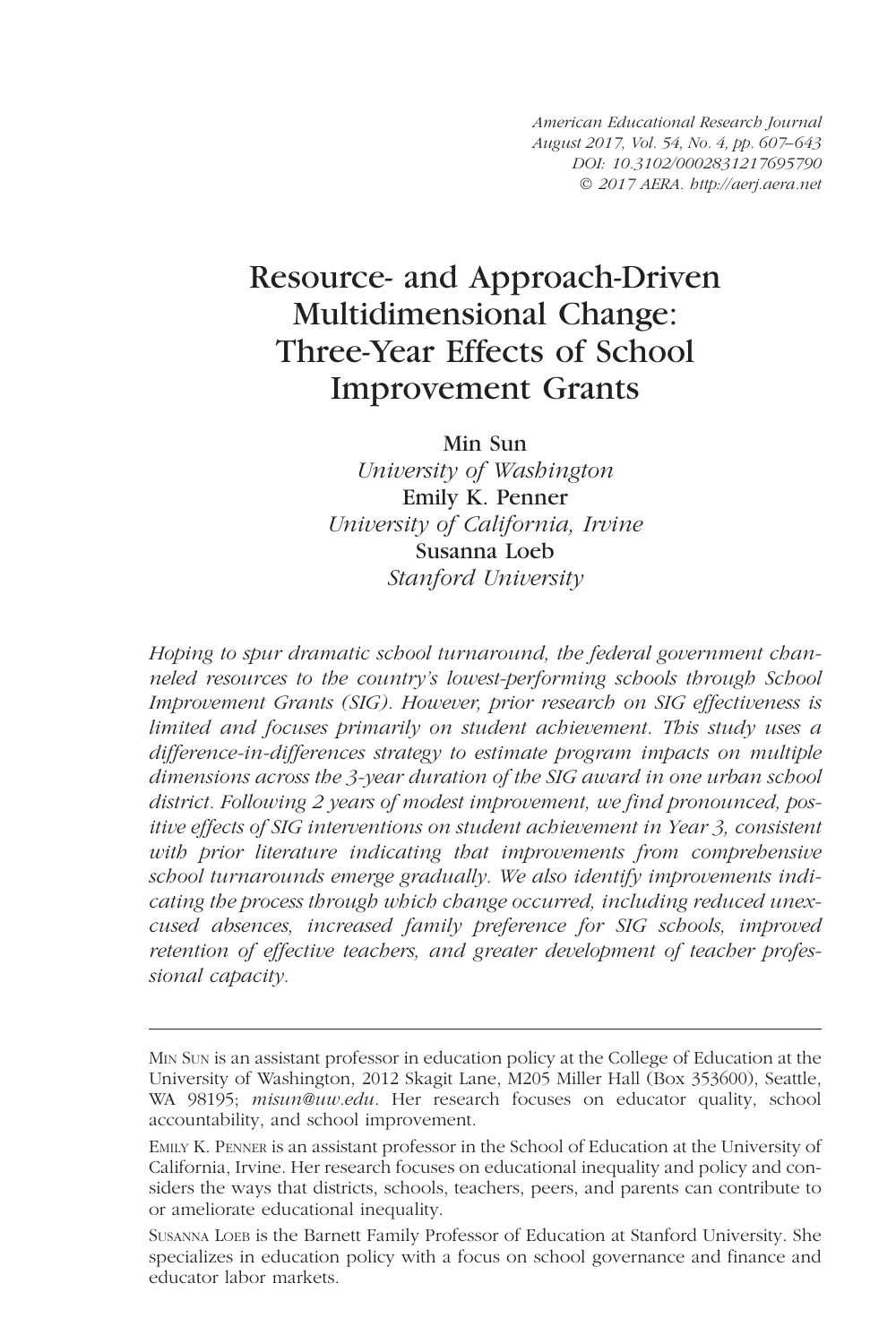KEYWORDS: School Improvement Grants, school turnaround, school performance, school capacity

Teachers in The Zone continue to work together to develop effective and engaging instructional practices. Principals, instructional coaches and school support teams provide strong leadership focused on continuous improvement. In addition, the adoption of a communityschools approach provides for enhanced student supports and aligned community partnerships. This combination of essential school supports is resulting in significantly improved outcomes for students.

> —Guadalupe Guerrero Deputy Superintendent for Instruction, Innovation, and Social Justice (SFUSD, 2012)

School Improvement Grants (SIGs) were part of a broader package of tar-<br>Seted federal initiatives intended to spur state and local school improvement introduced by the former Secretary of Education, Arne Duncan (e.g., Race to the Top, No Child Left Behind [NCLB] priority schools). In an effort to incentivize dramatic school transformations, Congress appropriated \$3.5 billion for the first wave of SIGs through the American Recovery and Reinvestment Act (ARRA) to support states' ''persistently lowest achieving'' (PLA) schools (U.S. Chamber of Commerce Foundation, 2010; U.S. Department of Education, 2010a; U.S. Department of Education, 2010b). The U.S. Department of Education awarded California, which had the largest number of PLA schools in the country, nearly \$416 million in SIG funds. The San Francisco Unified School District (SFUSD) received \$45 million of this SIG funding to transform its 10 PLA schools between the academic years 2011 and 2013 (hereafter, we use the spring to refer to the academic year; e.g., 2010–2011 as 2011). SIG funding doubled these schools' budgets during the grant period (Wentworth, Khanna, & Piper, 2016).

SFUSD's SIG schools serve as examples of the potential effectiveness of the SIG program because of SFUSD's concerted efforts to implement the reforms using evidence-based guidelines. SFUSD designed its SIG reform plans using the five ''essential supports'' from the comprehensive school reform guidelines drawn from improvements in student-learning outcomes in Chicago Pubic Schools (Bryk, Sebring, Allensworth, Easton, & Luppescu, 2010). Moreover, SFUSD created ''the Superintendent's Zone,'' an administrative structure aimed at providing administrative and curricular support to SIG schools to promote the successful implementation of SIG reforms (Wentworth et al., 2016). Its evidenced-based, comprehensive school improvement framework and focus on quality implementation make SFUSD a useful site for assessing the effects of SIG reforms in an urban district that attempts to use best practices to reform its most struggling schools.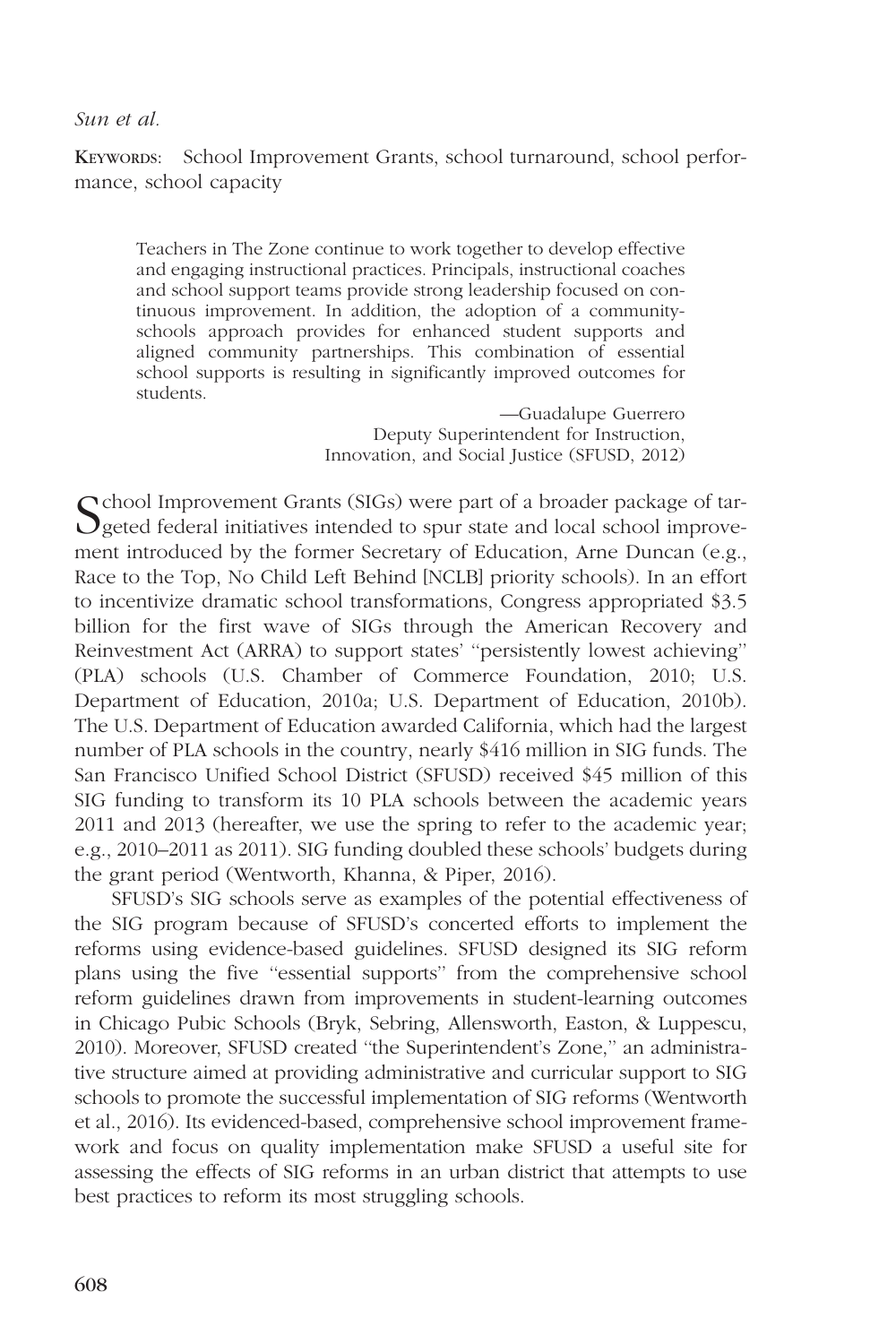#### Resource- and Approach-Driven Multidimensional Change

In spite of the considerable resources marshaled for SIGs and the high expectations that SIG awards would produce substantial improvements in chronically underperforming schools, research demonstrating the effectiveness of SIGs and other whole-school reforms is inconsistent. A comprehensive report summarizing the research on whole-school reform efforts finds limited high-quality evidence assessing their effectiveness (Herman et al., 2008). To date, the majority of the existing work on SIGs is descriptive in nature and focuses on implementation (Council of the Great City Schools, 2015; Lachlan-Haché, Naik, & Casserly, 2012; Scott & McMurrer, 2015). A small number of recent studies that have estimated the causal impacts of SIG reforms on student outcomes either only gauge the effects after just the first year of the SIG award (Dee, 2012; Dickey-Griffith, 2013) or only focus on a limited set of academic outcome measures—mainly student test scores (e.g., de la Torre et al., 2013; Papay, 2015; Player & Katz, 2013).

In this study, we use nearly a decade of longitudinal data to examine SIGprogram impacts across the full 3-year grant duration in SFUSD. Following gradual improvements in the first 2 years of reform, we find pronounced, positive effects of SIG interventions on student achievement in the third year. This pattern is consistent with the hypothesis that comprehensive school turnarounds need time for positive changes to occur in schools. We find evidence of the process of these changes, including the development of ''essential supports'' for organizing for school improvement identified by Bryk and colleagues (2010). Our analyses show a reduction in unexcused student absences in SIG schools. Families, particularly those with high-achieving students and from higher socioeconomic backgrounds, demonstrated increased preferences for SIG schools. SIG schools became better able to retain effective teachers and provide them with professional supports. These additional outcomes allow us to not only estimate temporal changes but also to examine the longer run effects of the SIG supports on these historically low-performing schools. To our knowledge, this is the first study that estimates SIG program impacts on student achievement across the 3-year period of the grant, incorporates multiple measures of SIG impacts on lowest performing schools, and attempts to uncover the mechanisms of change via staff capacity building.

## Background

#### Research on Whole-School Reform Efforts

School reformers have promoted a variety of strategies to remedy underperformance in American schools (Coleman et al., 1966; Kantor & Lowe, 1995; National Commission on Excellence in Education, 1983). Several decades of whole-school reform efforts sought to spark improvements by modifying or restructuring struggling schools. In the 1980s and 1990s, Schoolwide Programs (SWPs) gave schools flexibility to reduce class size,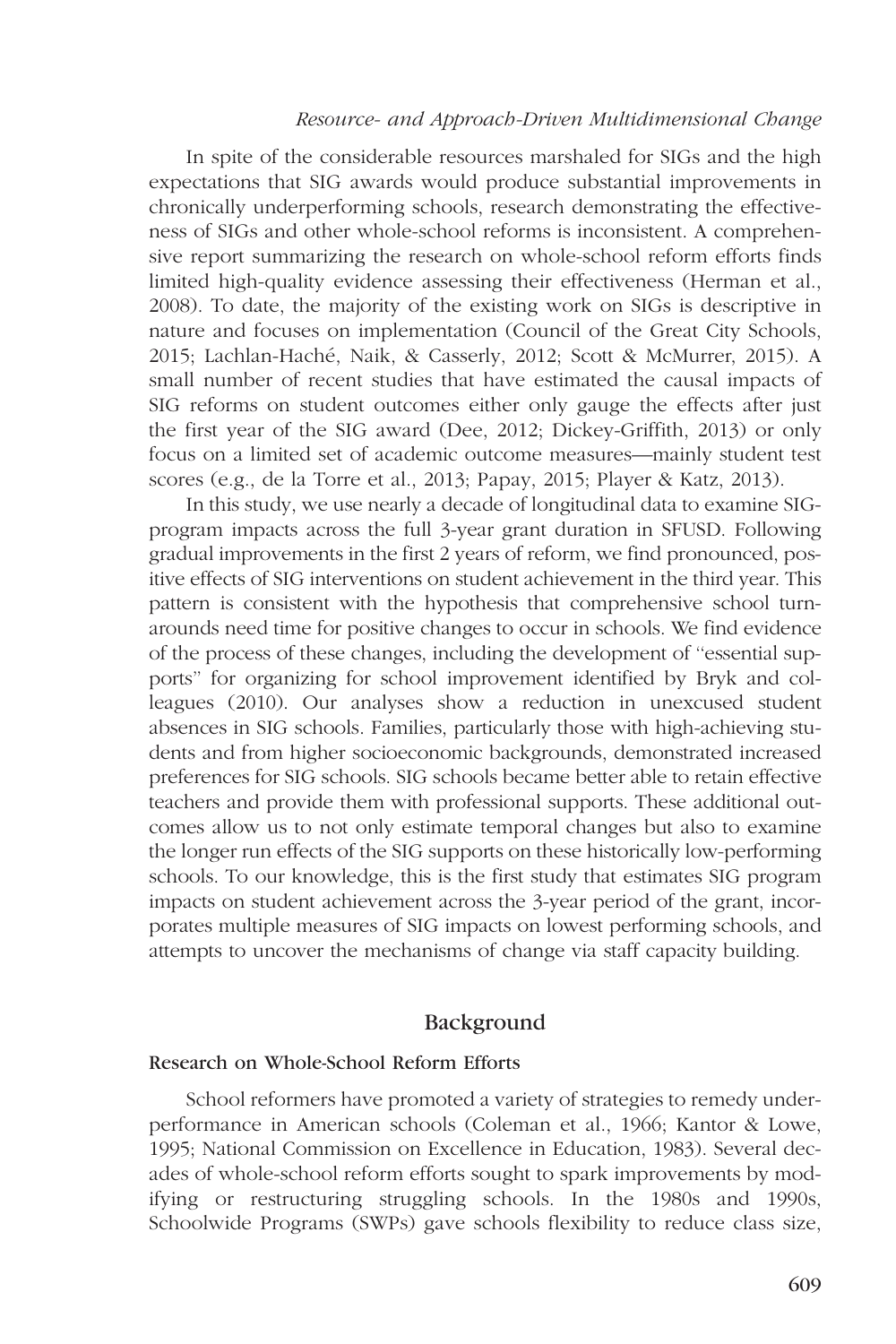hire staff, expand professional development offerings, increase teacher and parent involvement in decision making, and change classroom instruction (Wong & Meyer, 1998). Evaluations of the effects of these programs were minimal, limited by the use of small, nonrandom samples of participating schools, and often lacked causal rigor (Sunderman, 2001; Wang, Wong, & Kim, 1999; Wong & Meyer, 1998). Pushing for more dramatic improvement, Congress enacted the Comprehensive School Reform (CSR) Demonstration program in 1997, intending to improve curriculum, instruction, organization, professional development, and parental involvement (Desimone, 2002). Evaluations of CSR programs found mixed impacts (Bifulco, Duncombe, & Yinger, 2005; Bloom, Ham, Melton, & O'Brien, 2001; Cook et al., 1999; Gross, Booker, & Goldhaber, 2009) and wide variation in implementation and comprehensiveness of implementation (Aladjem et al., 2006; Berends, 2000; Berends, Bodilly, & Kirby, 2002; Rowan & Miller, 2007). G. D. Borman et al.'s (2003) meta-analysis of studies of 29 CSR programs showed positive impacts of several CSR reforms, with the largest effects resulting from reforms that were implemented for the longest amount of time (i.e., 5 years or more). Title I of NCLB also funded turnaround efforts, prescribing dramatic restructuring in hopes of improving student achievement and attainment. Under NCLB, schools that failed to meet annual yearly progress goals for multiple years in a row were closed and restructured. Ahn and Vigdor (2014) found that the threat of closure and leadership change improved student test score performance for schools first entering the NCLB sanction regime, but schools under threat of weaker consequences showed no evidence of improvement.

Seeking to draw lessons from the mixed track record across multiple waves of whole-school reforms, researchers worked to identify best practices and develop a theory of action to guide restructuring schools. These guidelines highlighted the importance of capacity building among school and district leaders and teachers, garnering faculty and parent support and commitment through relationship-building, implementing strategies from research-based plans, giving greater flexibility to adapt reform and financial resources to specific contexts, and making visible improvements early on in the turnaround process (K. M. Borman, Carter, Aladjem, & LeFloch, 2004; Herman et al., 2008; Hess, 1999; Malen & Rice, 2004; Mintrop & Trujillo, 2005; Spillane & Thompson, 1997). In addition, Bryk et al. (2010) generated conclusions from fieldwork in Chicago to create a ''theory of practice'' around school transformations that echoed many of the conclusions drawn from other whole-school reform efforts.

# Research on School Improvement Grants

In spite of multiple policy efforts to spur changes in low-performing schools, many schools continued to struggle. The Obama Administration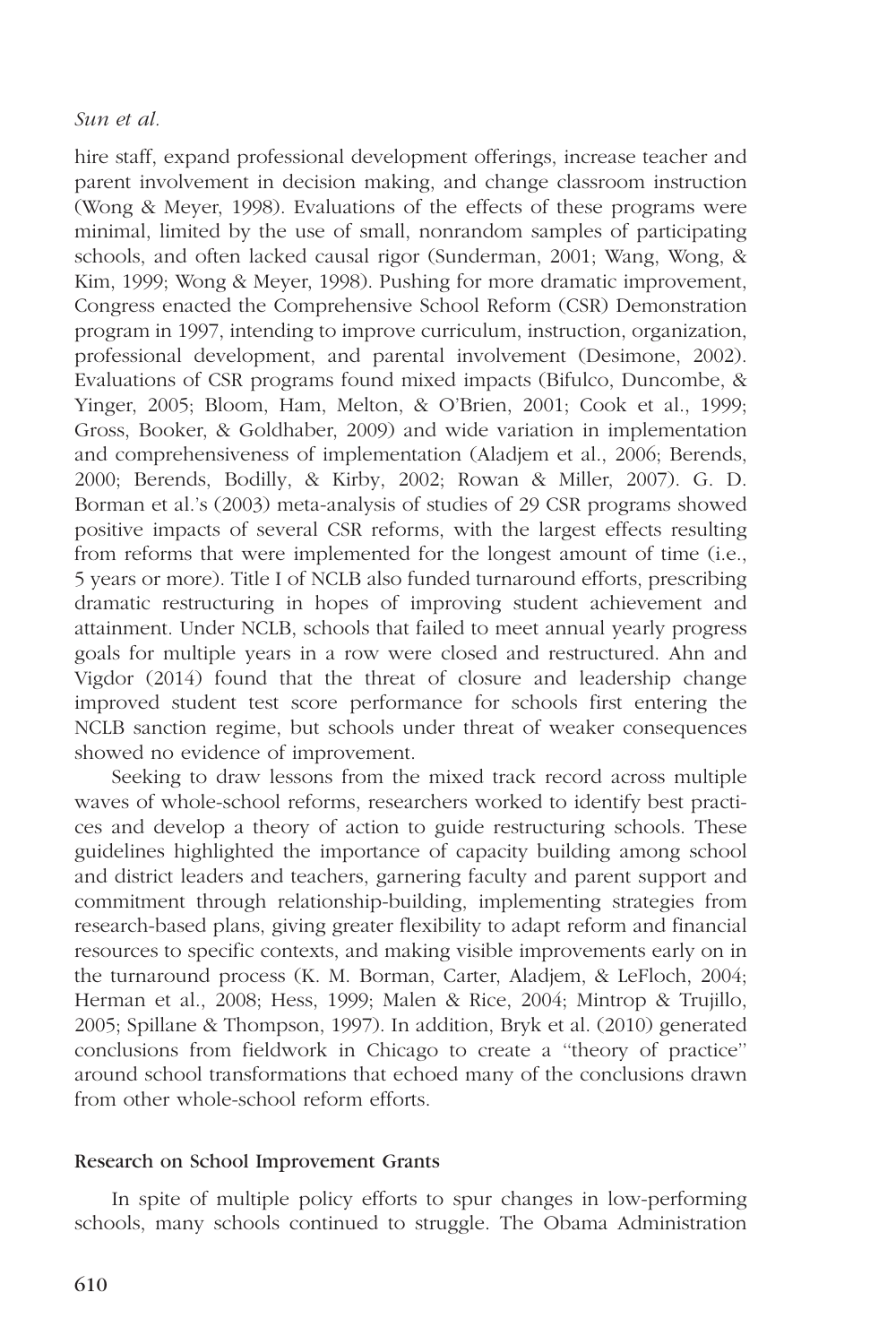# Resource- and Approach-Driven Multidimensional Change

drew national focus to chronically underperforming schools by targeting SIG funds to PLA schools, making this policy a marquee component of the American Recovery and Reinvestment Act in 2009. PLA schools were defined as schools that were eligible for Title I assistance with baseline achievement in the lowest 5% (based on 3-year average proficiency rates) and that had made the least progress in raising student achievement over the previous 5 years. To receive funding, SIG schools were required to adopt one of four intervention models beginning in 2011 (U.S. Department of Education, 2010a). The *transformation model* required replacing the principal, implementing curricular reform, introducing teacher evaluations based in part on student performance, and incorporating evaluation results into personnel decisions (e.g., rewards, promotions, retentions, and firing). The turnaround model included all of the requirements of the transformation model, as well as replacing at least 50% of the staff. The restart model required the school to close and reopen under the leadership of a charter or education management organization. Finally, the closure model simply closed the school.

Early research examining SIGs is primarily descriptive, providing progress reports focused on implementation (Council of the Great City Schools, 2015; Lachlan-Haché et al., 2012; Scott, Krasnoff, Davis, & Northwest, 2014; Scott & McMurrer, 2015). Evidence of SIG impacts on student outcomes is emerging. Two studies—Dee (2012) and Dickey-Griffith (2013)—examine first-year impacts. Dee (2012) uses a ''fuzzy'' regression discontinuity design based on two school-level eligibility thresholds—''lowest achieving'' and ''lack of progress''—and finds significant improvement in posttreatment performance in schools whose baseline proficiency rate just met the lowest achieving threshold but not among schools on the ''lack of progress'' margin. Dee also finds some evidence that SIG awards contribute to reductions in suspensions and truancy rates, but primarily among ''turnaround'' schools, which undergo more dramatic staff and principal replacement than other models. In contrast, Dickey-Griffith (2013) uses a difference-in-differences approach to assess 1-year impacts in Texas and finds mixed results, including negative impacts on student achievement in elementary and middle school and positive effects on high school graduation rates.

Recent work also examines SIG impacts beyond the first year, again providing mixed evidence of SIG effectiveness. Papay (2015) finds large, positive effects on math and English language arts (ELA) scores of being identified as SIG-eligible, which grow from the first to the third year of implementation in Massachusetts. A new report from the U.S. Department of Education uses data from 22 states and finds a null impact on test scores, high school graduation, and college enrollment for the cohort of schools funded in 2010 (Dragoset et al., 2017). A possible explanation for the difference in findings across studies is the variation in the design and implementation of SIG interventions across districts and states. Another possible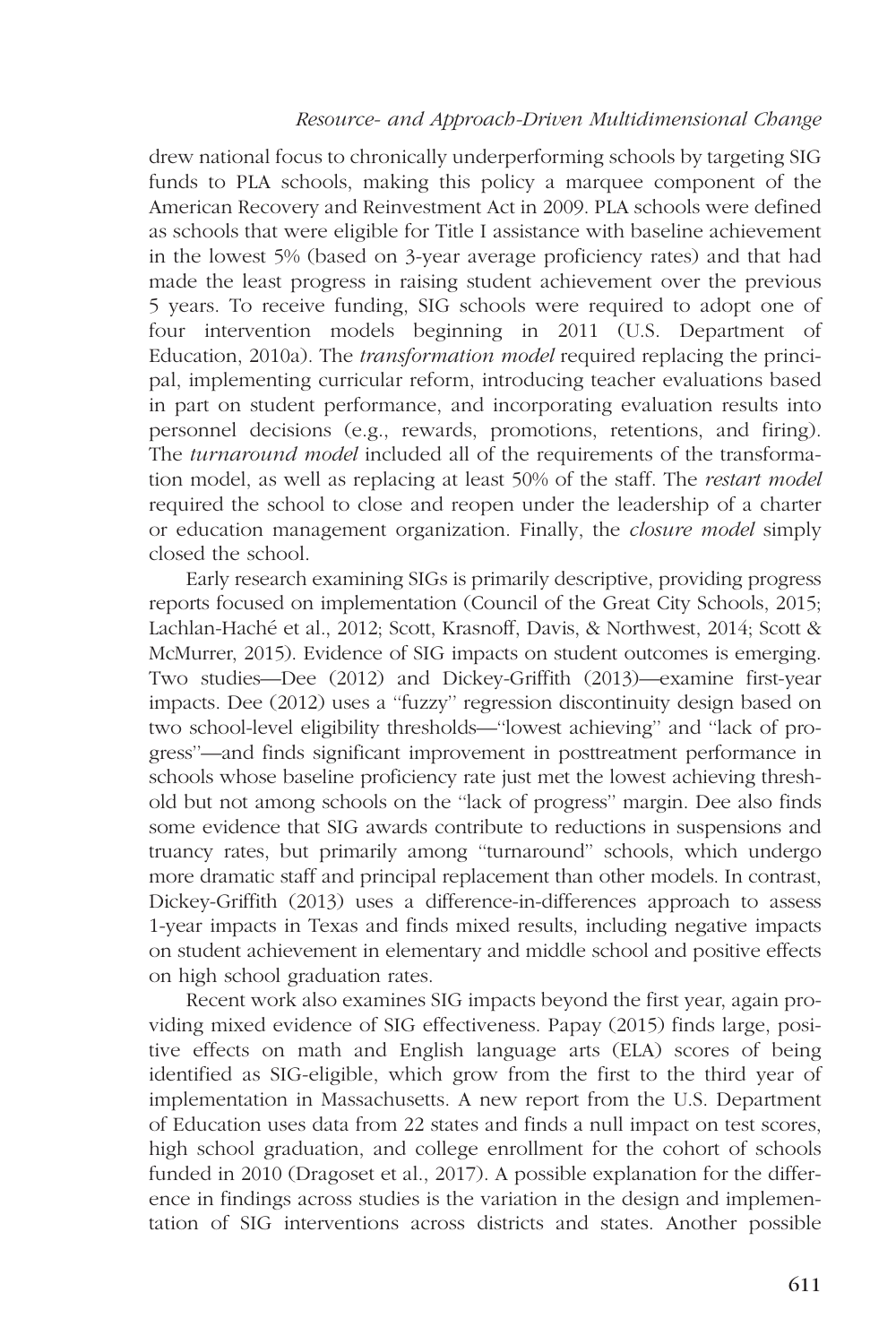explanation is that the heterogeneous results may result from sample selection and estimation strategies, as illustrated in Henry and Guthrie (2016)'s work in North Carolina.

Several large urban districts embedded SIG schools within other reform approaches, particularly ''portfolio models'' (Hill, 2006). For example, Los Angeles Unified School District (LAUSD) implemented a Public School Choice Initiative (PSCI), in which stakeholders compete to turn around the district's lowest performing ''focus'' schools. Initial research finds that reform plans were only sometimes associated with reported implementation and had inconsistent effects on student achievement across three rounds of PSCI-driven turnarounds (Strunk, Marsh, Bush-Mecenas, & Duque, 2015; Strunk, Marsh, Hashim, & Bush-Mecenas, 2016; Strunk, Marsh, Hashim, Bush-Mecenas, & Weinstein, 2016). In contrast, research examining New Orleans portfolio district reforms indicates positive effects on both student achievement and behavior (Barrett & Harris, 2015; Harris & Larsen, 2016; McEachin, Welsh, & Brewer, 2016; Welsh, Duque, & McEachin, 2016).

A companion initiative under the Obama administration, Race to the Top (RttT), funded similar, highly prescribed, school turnaround strategies. Evidence from several states that won RttT funding provides mixed evidence of effectiveness. Heissel and Ladd (2016) find negative effects of the program in North Carolina, and Zimmer, Henry, and Kho (2015) find some positive effects in Tennessee, particularly among Innovation Zone schools that were managed by school districts.

# SIG and School Turnaround Models in SFUSD

As districts across the country drafted SIG proposals, SFUSD's central office prepared an application and conducted a needs assessment, examining the challenges and priority needs of each of the 10 SIG-eligible schools. The needs assessment indicated the 10 schools had incoherent curricula, assessments, and instructional guidance; insufficient resources and classroom materials; a lack of comprehensive interventions and monitoring of student progress; and haphazard implementation of improvement strategies that rarely lasted beyond a few years. SIG-eligible schools lacked resources to engage with families and did not comprehensively meet the needs of the community. Principals in some of the schools lacked the instructional leadership needed to dramatically improve student performance. In addition, the secondary schools experienced low engagement and high truancy (SFUSD, 2010).

In response, a district committee created a joint application for the 10 schools, first identifying the reform model each school would adopt. Because SFUSD had more than nine SIG-eligible schools, it could only use the transformation model in up to half of the eligible schools (Norton, 2010). During this process, district leaders sought strategic input from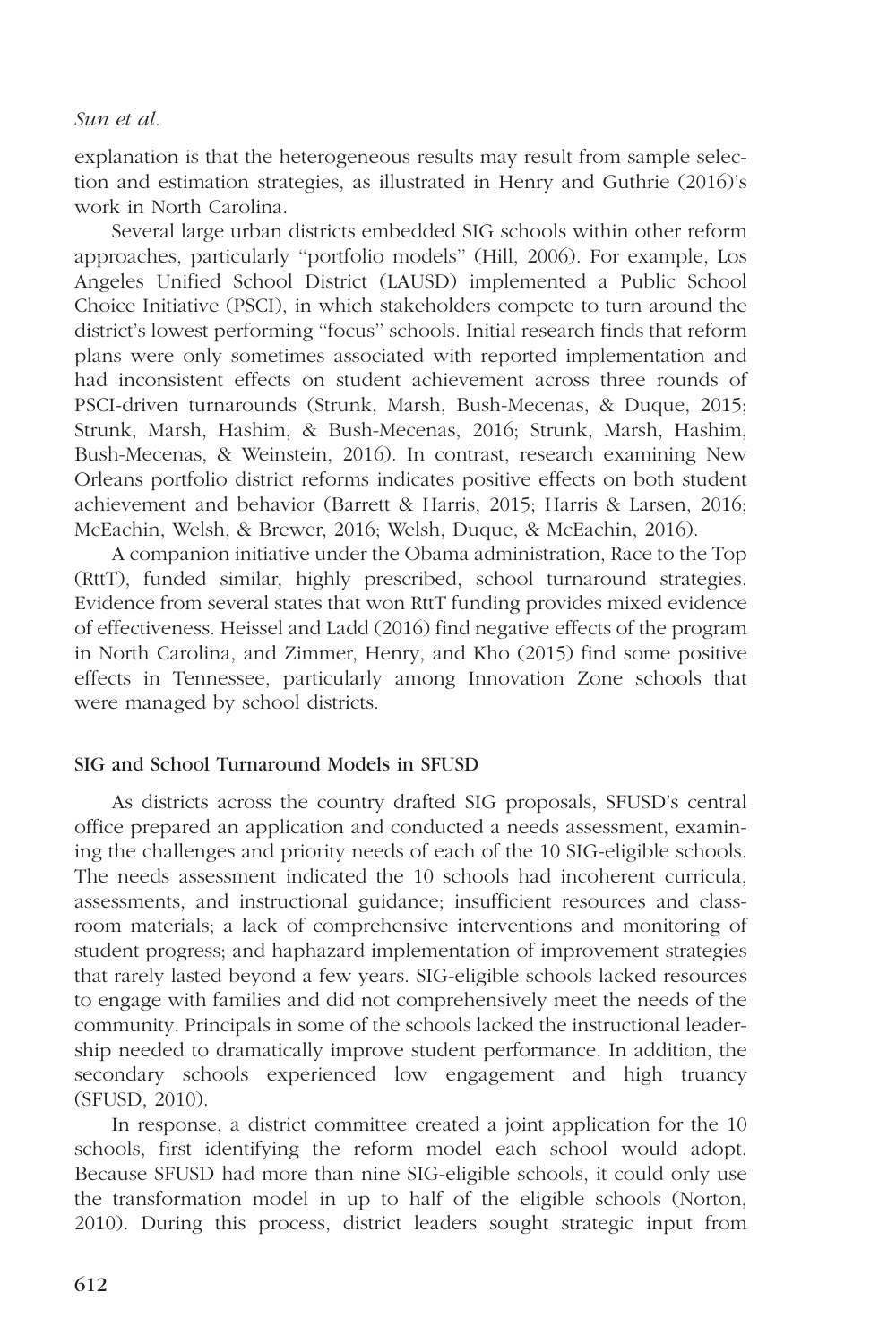stakeholders and held school-site discussions and community meetings at each school; five schools chose the transformation model, four schools chose turnaround, and the lowest performing school chose closure (California Department of Education, 2010).<sup>2</sup>

Based on the needs assessment, the district adopted the five ''essential supports'' from Bryk et al.'s (2010) ''Organizing Schools for Improvement: Lessons from Chicago'' to develop a coordinated effort for school improvement in these nine schools. This plan highlights the ways in which each support fits within the required components of the SIG application, which is summarized below.

- Activating school leadership as the driver for change: In addition to removing principals who had been at a SIG school for more than 2 years and providing new principals with more flexibility over hiring, SFUSD redesigned the ways in which the district central office provided support to schools. The SIG schools were organized into two zones—Bayview and Mission—with corresponding district resources to strengthen management and provide continuous support and mentoring for school personnel (SFUSD, 2010; Wentworth et al., 2016).
- Developing professional capacity among teachers: SFUSD provided job-embedded teacher professional development featuring one-on-one coaching. Moreover, SFUSD instituted a performance management system using common interim assessments and other evidence of student learning to improve teaching practice (SFUSD, 2012).
- Cultivating cobesive instructional guidance that promotes ambitious academic achievement for every child: SIG schools were required to implement a Common Core curriculum that clearly specified what students should know and be able to do and set high standards for rigor and instructional quality. The schools also administered common interim assessments that tracked students' progress in meeting the standards. The schools partnered with third parties (e.g., Teacher's College, WRITE Institute, Algebraic Thinking & The Algebra Project, Project SEED, Tools for Schools, etc.) to focus on improving math and literacy instruction (SFUSD, 2010).
- Nurturing a student-centered learning climate: SIG schools extended learning time for students both after school and during the summer and implemented an early-warning monitoring system of student progress. In addition, secondary SIG schools promoted a college-going culture (SFUSD, 2010).
- Fostering parent-community ties: All SIG schools implemented a communityschool approach beyond parent workshops that built family and community involvement and outreach (SFUSD, 2010).

SFUSD's application was successful. It received nearly all of the \$45 million it requested. The district used the SIG money to implement the reforms outlined in the proposal, continuing to adopt the language of the Bryk at al. (2010) comprehensive reforms. Although the staffing transitions were more comprehensive at the turnaround schools than the transformation schools, all nine used the guidelines outlined in the application to structure their reforms.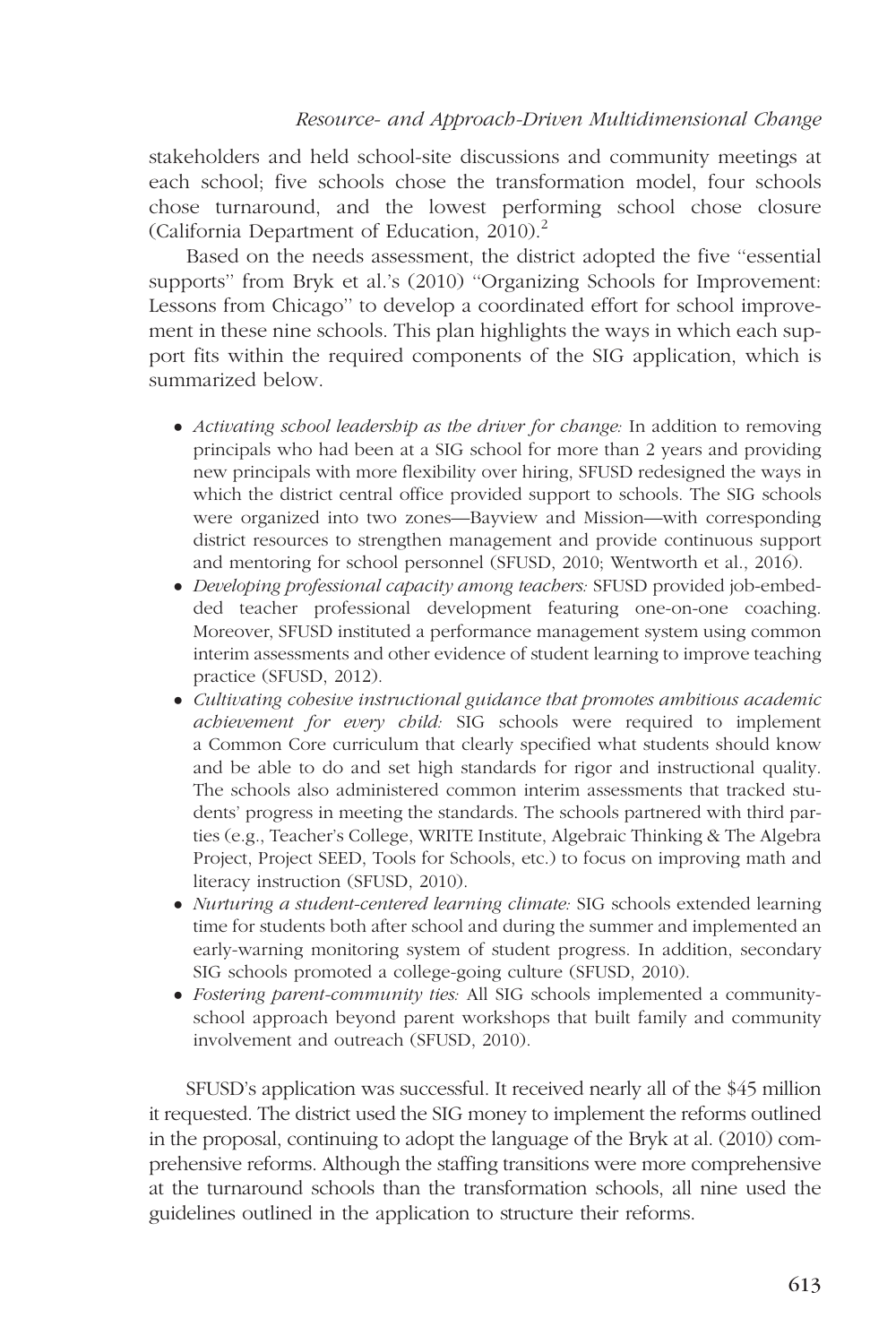The theory of change behind SFUSD's reforms is based on the belief that an incremental change is not sufficient to reform the ''dysfunctional organizations'' in low-performing schools and that dramatic restructuring of staff, curriculum, and environment is necessary (Malen & Rice, in press). This theory is similar to that articulated by Strunk, Marsh, Hashim, and Bush-Macenas (2016) suggesting that districts rely both on *incentives* to improve the productivity of staff in reconstituted schools, specifically the threat of additional reconstitution, and on *school capacity reinforcements*, including new staff, additional training, and funding, to support reforms. Research on multiple waves of whole-school reforms also demonstrates the need to build school capacity in order to yield systematic and sustained positive changes (K. M. Borman et al., 2004; Herman et al., 2008; Hess, 1999; Malen & Rice, 2004; Mintrop & Trujillo, 2005; Spillane & Thompson, 1997). This capacity-building strategy often requires time for schools to implement reconfiguration and install supports for teaching and learning.

Because SFUSD chose to model its reforms on Bryk et al.'s (2010) fiveessential supports model, we assess impacts in several areas that might be indicative of such targeted reform efforts. First, we evaluate whether SIG schools progressed toward nurturing student-centered learning climates, coherent instructional guidance, and improved parent-community ties by examining changes in student achievement, attendance, and parent preferences for school placement. Developing a student-centered learning climate should result in improved student performance and increased attendance (Harris & Larsen, 2016; Jackson, 2012; McEachin et al., 2016). Improved parent-community ties and increased curricular rigor should make SIG schools more popular among families rather than stigmatize these schools as undesirable (Heissel & Ladd, 2016; Welsh et al., 2016), as revealed by preferences in school placement processes (Hastings, Kane, & Staiger, 2005; Hastings & Weinstein, 2008). In addition, changes in leadership, instructional guidance, and teacher professional capacity should be evident in improved retention of skilled teachers and in teacher-reported working environment, collaboration, administrative support, and mentorship (Barrett & Harris, 2015; Strunk, Marsh, Hashim, & Bush-Mecenas, 2016). We examine changes to the teacher workforce on measures of effectiveness and use survey results that include self-reports about teacher professional support, collaboration, and mentoring from school leadership.

The approaches embedded in SFUSD's SIG application and subsequent reforms feature prominently in current policy prescriptions for improving struggling schools under ESSA. Yet evidence supporting their effectiveness is limited to a sparse set of outcome measures that do little to illuminate the mechanisms driving change. This study seeks to address this limitation by providing a multiyear, in-depth evaluation of SIG reforms. It examines not only student outcome measures but also several indicators of organizational change that speak to the process through which SIG schools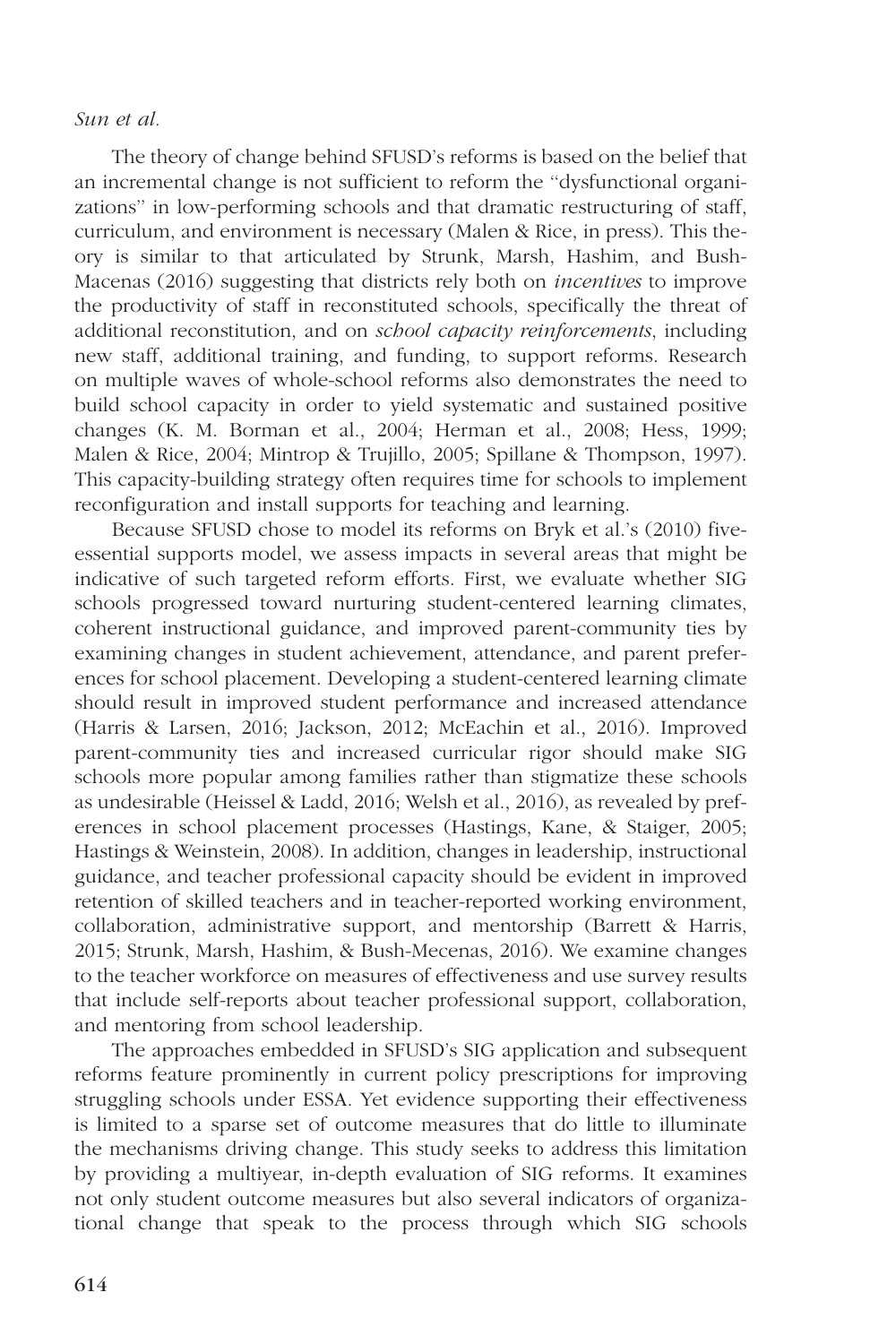conducted their turnaround. This study provides the most thorough evaluation of SIG reforms to date.

# Data and Methods

The data used in this study come from SFUSD. In the 2014–2015 school year, SFUSD was California's sixth largest district, serving approximately 58,000 students (California Department of Education, 2015). SFUSD's student body is both racially and socioeconomically diverse: 26% of its students identify as Latino, 41% as Asian, 11% as White, 10% as African American, 1% as Native American, and 10% as other. Twenty-seven percent speak English as a second language, and 61% are eligible for free or reduced-price lunch. SFUSD employs over 3,500 teachers to serve this student body. SFUSD's teaching force is also more diverse than the national average: 53% of teachers identify as educators of color compared with 18% of public school teachers nationwide (National Center for Education Statistics, 2015). SFUSD teachers have 11 years of teaching experience on average, which is slightly less than the national average of 14 years (National Center for Education Statistics, 2015; SFUSD, 2015, 2016). SFUSD schools demonstrate a substantial amount of performance heterogeneity, including both gold ribbon schools, acknowledged for outstanding and innovative performance, and SIG schools, identified as within the bottom 5% of the persistently lowest performing across the state in the same year.

Our analyses use SFUSD administrative data on students, teachers, and their schools from 2005 to 2013. We supplement the administrative data with 4 years of personnel survey data from 2010 to 2013. We exclude the one closure school from the analysis because the SIG award to this school was mainly used to facilitate students' transitions to new schools at the end of spring 2011 rather than invested in improving school capacity to raise students' learning outcomes. The SIG schools in our analysis sample, thus, include the five transformation and four turnaround schools.

## Analytic Samples

Because of concerns regarding parent responses to SIG reforms that might motivate them to transfer their student in or out of SIG schools in response to the reform efforts, we estimate SIG effects using two approaches. The first approach compares student outcomes during the grant period (e.g., from 2011 through 2013) between those who were in SIG schools in fall 2010 (i.e., right at the beginning of the reform) and those who were in non-SIG schools at the same time, regardless of whether they transferred out of these schools in subsequent years. Hereafter, we call this group the ''all starters.'' The estimate of SIG effects on this sample is analogous to what is called an intent-to-treat (ITT) effect in the experimental research literature, in that it represents the average effects for students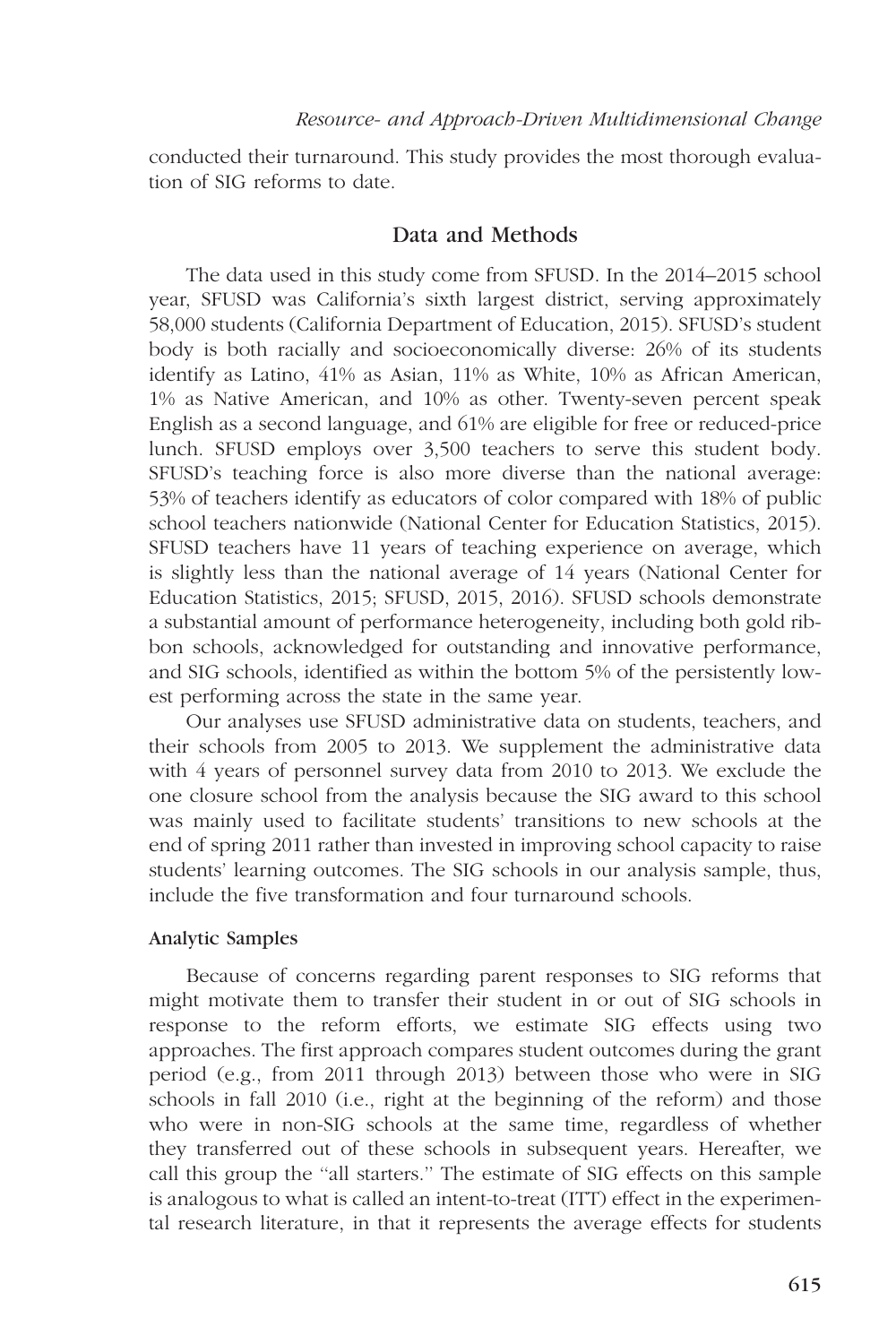who were in their assigned "treatment" conditions—either SIG or non-SIG—prior to the implementation of the intervention. The analysis sample does not include cohorts of students who newly enrolled in the schools in 2011 and 2012 after the intervention started, because parents might select or avoid SIG schools due to the SIG awards. Inclusion of these new cohorts may introduce bias in the estimation of SIG treatment effects.

While the "all starters" sample most cleanly removes issues of selection based on SIG assignment from the estimation, it may not accurately estimate the SIG effect because many of the ''all starters'' do move from the SIG schools and thus are not subject to the advantages or disadvantages of the SIG intervention. Our second approach further limits the sample to include only students who were in the same schools for at least 1 year prior to and 1 year after fall 2010 and did not transfer between schools during the intervention period. We call this group ''stayers,'' which is somewhat analogous to the traditional ''treatment-on-treated'' sample in the experimental research literature. The estimate of SIG effects from this sample covers only those students who actually received the treatment of attending a SIG school for at least 1 year. Results are largely consistent between these two samples. We focus on the ''all starters'' sample in the main text, which provides the more conservative estimates, and include all corresponding results for the ''stayers'' sample in the [online appendix](http://journals.sagepub.com/doi/suppl/10.3102/0002831217695790).

Table 1 summarizes the descriptive comparisons of baseline student attributes in 2010 between SIG and non-SIG schools and between turnaround and transformation SIG schools for the two samples described above. Almost all of the observed preintervention student characteristics differ significantly between SIG and non-SIG schools. For example, SIG schools served students who were lower performing, had more disciplinary issues as indicated by the days of unexcused absences and suspensions, were more likely to be minorities, to be English language learners (ELLs), and to come from socioeconomically disadvantaged families. Similarly, among SIG schools, turnaround schools served lower performing, higher minority, and more socioeconomically disadvantaged students in 2010 than did transformation schools.

We describe changes in student composition prior to and during each year of the reform in online [appendix Table B1.](http://journals.sagepub.com/doi/suppl/10.3102/0002831217695790) SIG schools kept students with higher prereform average math and ELA scores in postreform years in the ''stayers'' sample, underscoring the importance of controlling for prereform differences in student characteristics and achievement in our estimation of SIG impacts. These controls account for peer changes and sample selection.<sup>3</sup>

# Analytical Approaches by Types of Outcome Measures

To examine a broad spectrum of SIG impacts in response to reforms grounded in the ''essential supports'' outlined by Bryk and colleagues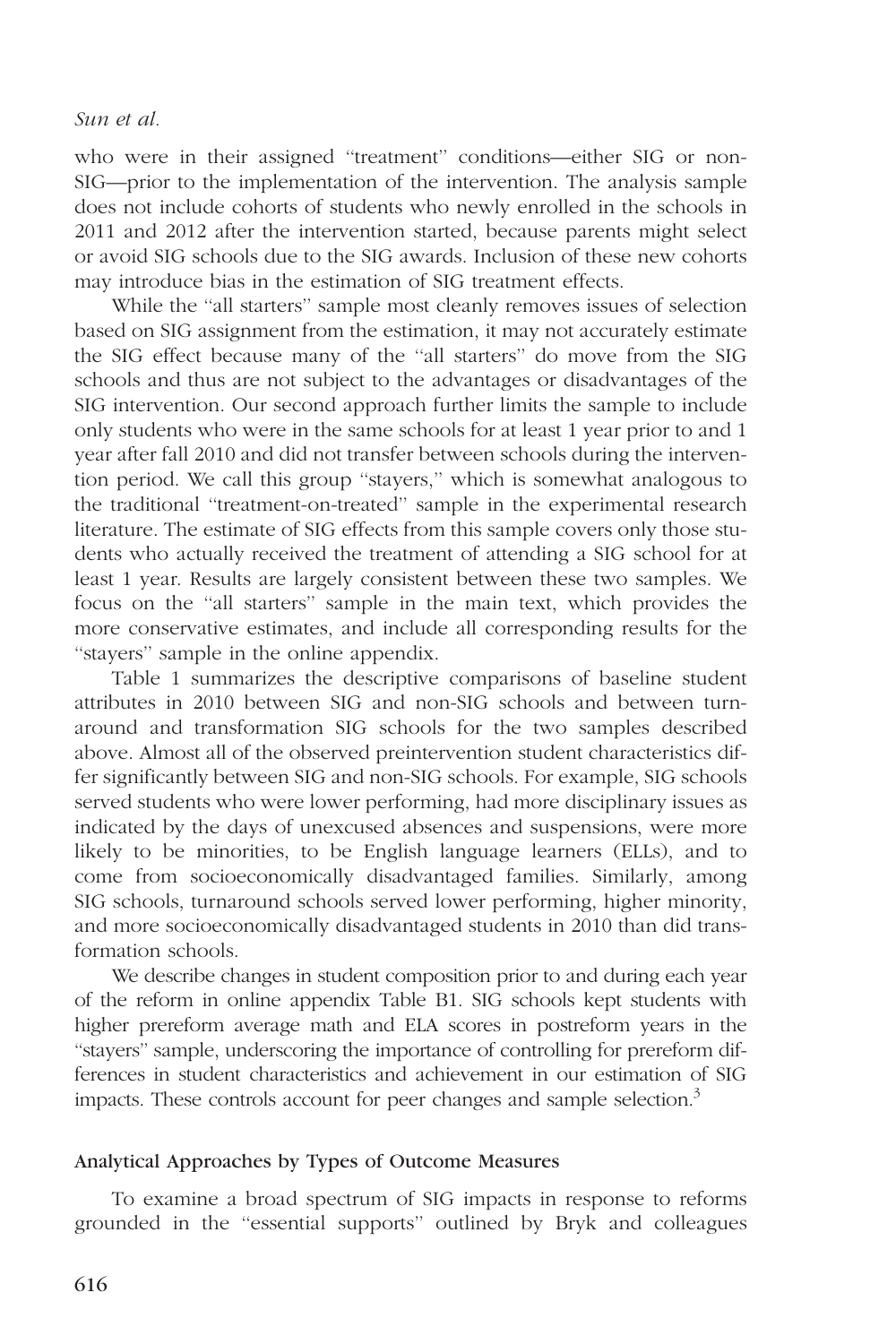| Resource- and Approach-Driven Multidimensional Change |  |  |
|-------------------------------------------------------|--|--|
|-------------------------------------------------------|--|--|

|                                                                        | <b>SIG</b>    | $Non-SIG$   | Transformation Turnaround |               |
|------------------------------------------------------------------------|---------------|-------------|---------------------------|---------------|
| Math standardized test scores <sup><math>4</math></sup> $-0.69$ (0.70) |               | 0.11(1.00)  | $-0.65(0.70)$             | $-0.80(0.71)$ |
| ELA standardized test scores <sup>a</sup>                              | $-0.62(0.82)$ | 0.10(0.99)  | $-0.56(0.81)$             | $-0.75(0.83)$ |
| Days of excused absences                                               | 5.81(8.33)    | 4.31(5.96)  | 5.60(8.13)                | 6.24(8.72)    |
| Days of unexcused absences <sup>a</sup>                                | 11.93(15.56)  | 6.74(13.37) | 12.43 (15.95)             | 10.89 (14.68) |
| Days suspended <sup>a</sup>                                            | 0.19(1.04)    | 0.08(0.68)  | 0.16(0.91)                | 0.27(1.25)    |
| Race: White                                                            | 0.02(0.15)    | 0.11(0.31)  | 0.03(0.16)                | 0.02(0.14)    |
| African American <sup>a</sup>                                          | 0.18(0.38)    | 0.09(0.29)  | 0.12(0.33)                | 0.30(0.46)    |
| Hispanic <sup>a</sup>                                                  | 0.61(0.49)    | 0.21(0.41)  | 0.65(0.48)                | 0.54(0.50)    |
| $\text{Asian}^a$                                                       | 0.12(0.33)    | 0.51(0.50)  | 0.16(0.36)                | 0.06(0.23)    |
| Other <sup>a</sup>                                                     | 0.06(0.24)    | 0.07(0.26)  | 0.05(0.22)                | 0.08(0.28)    |
| Students in special education<br>programs                              | 0.14(0.34)    | 0.11(0.31)  | 0.14(0.35)                | 0.13(0.34)    |
| English language learners <sup>a</sup>                                 | 0.46(0.50)    | 0.28(0.45)  | 0.48(0.50)                | 0.42(0.49)    |
| Log of neighborhood median<br>household income <sup>a</sup>            | 10.95(0.48)   | 11.10(0.45) | 11.02(0.43)               | 10.81(0.53)   |
| $N$ (students)                                                         | 2,644         | 37,094      | 1,782                     | 862           |
|                                                                        |               |             |                           |               |

Table 1 Comparisons of Student Characteristics for ''All Starters''

Note. Means are reported with standard deviations in parentheses.

<sup>a</sup>Significant differences in means between turnaround and transformation schools.

(2010), we examine student attendance, student achievement, family preferences for SIG schools, teacher retention based on effectiveness and seniority, and teacher support. While these are not by any means an exhaustive set of indicators of these changes, our outcome measures do provide several pieces of evidence indicating the extent to which changes aligned with the reform's theory of action. Due to the varied nature of the outcome measures, we employ several analytic strategies and functional forms, which we describe in detail below.

## Student Achievement

Because restricting analysis to either the ''all starters'' or ''stayers'' sample leads to a small number of students with test scores prior to 2008, the main analysis on student achievement uses 6 years of data from 2008 through 2013. We define whether a student was in a SIG school or a non-SIG school by his or her school attendance in the year before implementation (i.e., fall 2010). We then test whether students who initially attended SIG schools showed higher achievement over the subsequent 3 years than students who initially attended non-SIG schools $4$  relative to prereform differences between SIG and non-SIG schools, controlling for their preintervention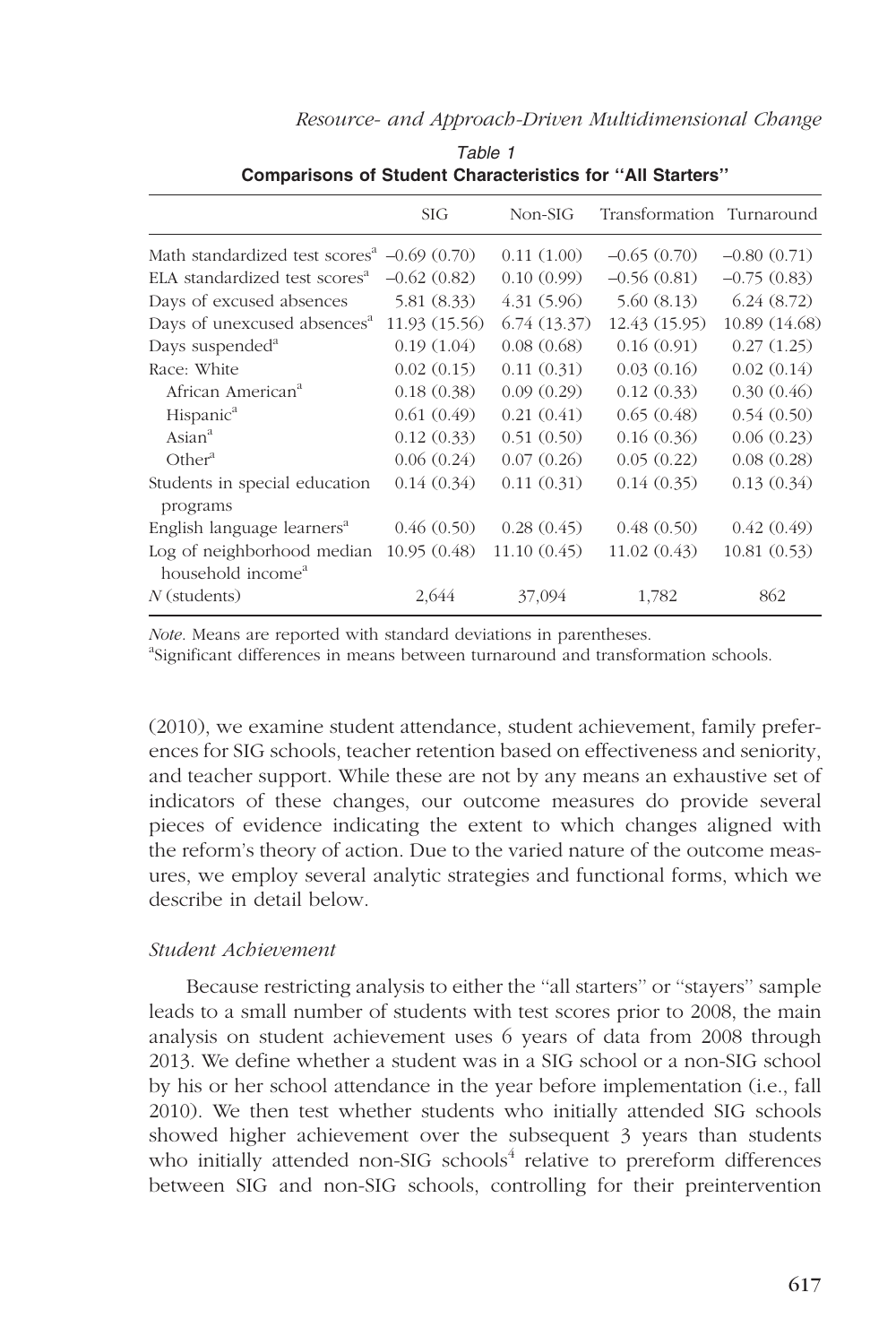characteristics. The logic is similar to a traditional difference-in-differences (DD) approach.<sup>5</sup> Equation 1 describes the model.<sup>6</sup>

$$
Aigst = \alpha_0 + \beta_1 Year2011 + \beta_2 Year2012 + \beta_3 Year2013 + \beta_4 (Year2011)(SIGs)+ \beta_5 (Year2012)(SIGs) + \beta_6 (Year2013)(SIGs) + Xigst  $\gamma_1$  +  $\omega_g$  +  $\nu_s$  +  $\varepsilon_{igst}$ , (1)
$$

where  $A_{\text{test}}$  is the math or ELA standardized test score of student i in grade g, school s, and year t on the California Standards Tests (CST). Although the subscript for subjects is omitted, we conduct the estimation separately for math and ELA. Year<sub>2011</sub> is the dummy indicator for observations in 2011—the first year of SIG interventions; Year $_{2012}$  indicates the second year; and Year<sub>2013</sub> indicates the third year.  $SIG_s$  is a time-invariant schoollevel indicator for the nine SIG schools.  $\beta_4$ ,  $\beta_5$ , and  $\beta_6$  indicate the treatment effect estimate in each of the treatment years by contrasting the difference in the average student achievement between the pre- and post-2010 school years in SIG schools with the difference in the average achievement between pre- and post-2010 in non-SIG schools.

Students were not randomly assigned to schools before the intervention. To account for student selection bias, student controls,  $X_{\text{post}}$ , are added to the model, including students' race and ethnicity (Black, Hispanic, Asian, others), gender, ELL and disability designations, and whether either parent has a BA degree or higher. Instead of using lunch subsidies as a proxy for student socioeconomic background, we use several measures of student neighborhood socioeconomic status via their geocoded home addresses. By linking students' geo-coded addresses with the U.S. Census Bureau American Community Survey (ACS) data, we obtained the 5-year characteristics of neighborhoods (2007–2012) where the students lived, including the log of median household income, percentage with a bachelor's degree or higher among residents who are 25 and older, percentage of residents 18 or under living below the poverty threshold, and the log of median housing value (owner occupied). We include students' average achievement in the subject area prior to 2010 in order to further account for their preintervention differences. A second specification controls for students' prior-year test scores to capture SIG effects on the year-to-year student improvement, rather than controlling for students' average achievement prior to 2010. Although this second model may underestimate the treatment effects since it adjusts for a score that is likely a function of the treatment, it has the potential advantage of absorbing more of the differences between students in the SIG and non-SIG schools. Both models also include grade fixed effects,  $\omega_{\varrho}$ , to account for differences in academic tests across grades, and school fixed effects,  $v_s$ , to control for time-invariant heterogeneity across schools.  $\varepsilon_{i}$  is the error term. Because SIG strategies are whole-school reform efforts, we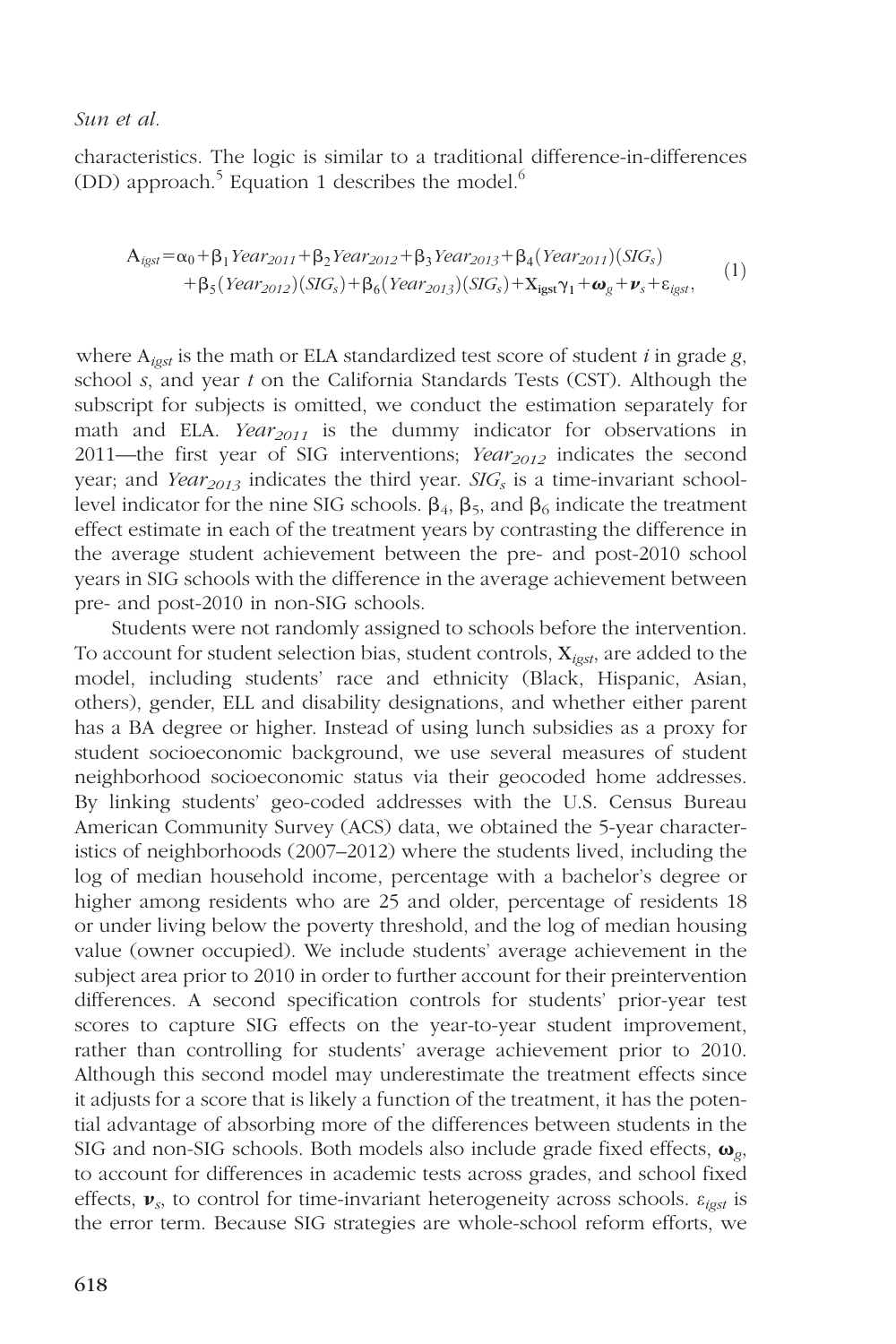estimate cluster robust standard errors at the school level to adjust for correlations within schools and the influence of small number of treatment clusters on standard error estimates.<sup>7</sup>

We then use a similar strategy to estimate potential differential effects of transformation and turnaround models:

$$
A_{igst} = \alpha_0 + \beta_1 Year_{2011} + \beta_2 Year_{2012} + \beta_3 Year_{2013} + \beta_4 (Year_{2011})(Transformation_s)
$$
  
+ 
$$
\beta_5 (Year_{2012}) (Transformation_s) + \beta_6 (Year_{2013}) (Transformation_s)
$$
  
+ 
$$
\beta_7 (Year_{2011}) (Turnaround_s) + \beta_8 (Year_{2012}) (Turnaround_s)
$$
  
+ 
$$
\beta_9 (Year_{2013}) (Turnaround_s) + X_{igst} \gamma_1 + \omega_g + \nu_s + \varepsilon_{igst},
$$
 (2)

where *Transformation*, is a time-invariant school-level indicator for schools that implemented the transformation model, and  $Turnaround_s$  indicates schools that chose the turnaround model.  $\beta_4$ ,  $\beta_5$ , and  $\beta_6$  estimate SIG effects in transformation schools (relative to non-SIG schools) separately by each intervention year, while  $\beta_7$ ,  $\beta_8$ , and  $\beta_9$  capture SIG effects in turnaround schools (relative to non-SIG schools). The remaining are consistent with those in Equation 1. The numbers of Transformation and Turnaround schools are small and, as a result, we treat these estimates with caution.

# Student Absences

We use data from 2008 through 2013 to estimate the effects of SIG reforms on student absences. Because absences are a relatively rare occurrence for most students, we use negative binomial models to estimate the count of students' full-day absences as a function of SIG policy treatment and student and family characteristics.<sup>8</sup> The identification strategy is the same as illustrated in Equation 1, estimating SIG effects using the comparison of the change in the average probability of student absences before and after the reform, between SIG and non-SIG schools. Beyond including student controls that are used to model student achievement, when modeling absences, we also control for the distance from a student's home to his or her school to account for absences due to transportation difficulties.

We estimate effects separately for excused and unexcused absences. A full-day absence was recorded for pupils who were absent for more than 84% of the regularly scheduled school day. The State of California Education Code 48205 states that a legitimate excused absence has to be initiated by parents or legal guardians. Excused absences can be due to student illness, medical appointment, or justifiable personal reasons, including an appearance in court, attendance at a funeral service, religious holiday or ceremony, or a visit to a college or university.<sup>9</sup> Because of the relatively restrictive rules for legitimate excused absences, we anticipate less variation in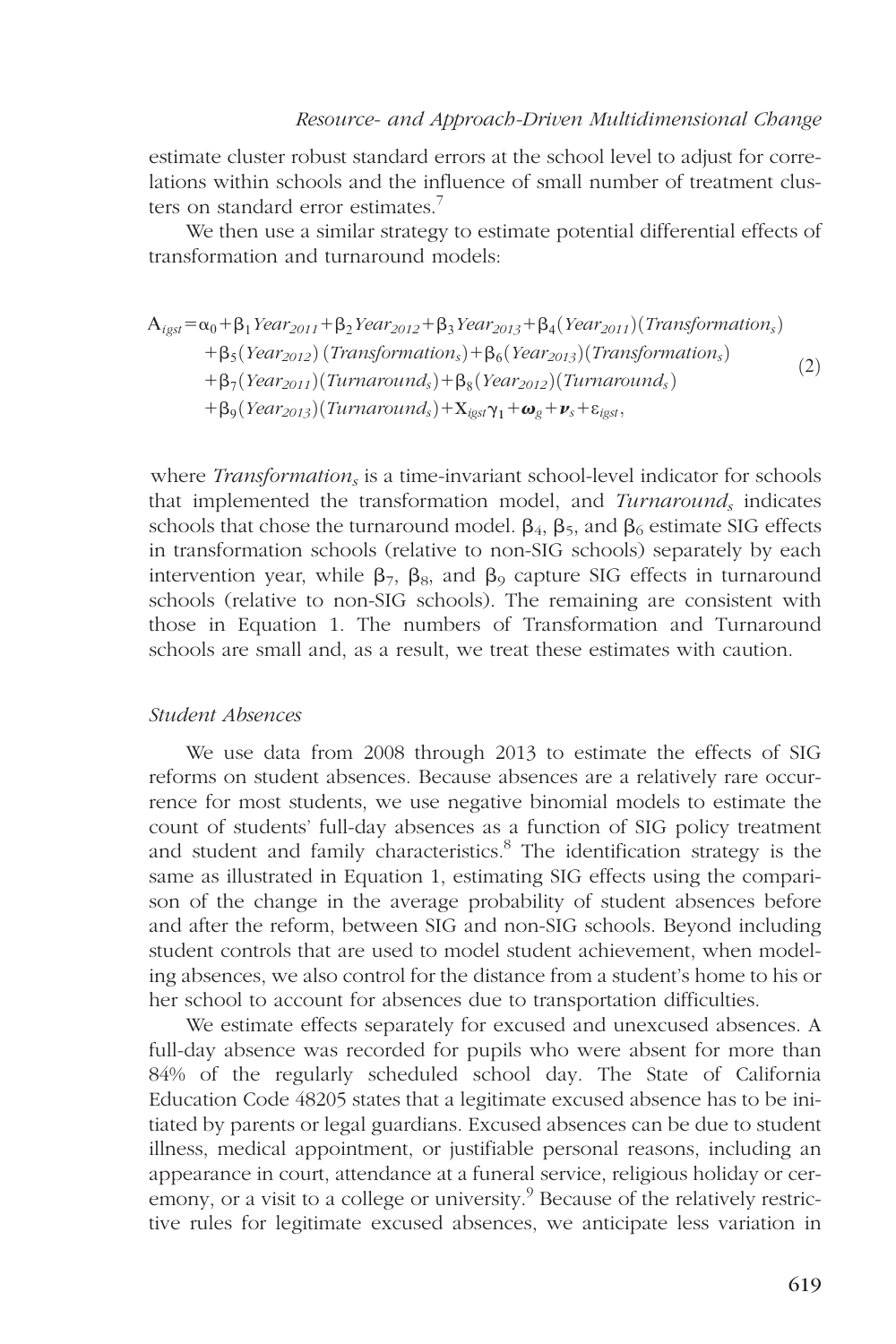excused absences across schools and over time, as well as less change within schools following the implementation of SIG reforms. In contrast, we expect unexcused absences to align more closely to student and parent school engagement, as well as monitoring systems of student progress, all of which are the targets of SIG reforms.

## Family Preferences

As an indication of community and parent responses to SIG improvement efforts, we use student-family school choice on enrollment preference forms. SFUSD uses a Student Assignment System, which has been in place since 2003, to assign all students to all of its schools through a choice process designed to provide equitable access to the range of opportunities available in San Francisco's public schools. This process is described in greater detail in [online appendix C](http://journals.sagepub.com/doi/suppl/10.3102/0002831217695790). The large majority of students submit choice forms when they enter kindergarten, sixth, and ninth grades, when they initially enter the district, or if they want to transfer schools (ranging from 60% to 70% in the early 2000s to about 90% in more recent years).

Our choice analysis restricts the sample to all students who could have chosen the SIG schools over 9 years from 2005 through 2013. This includes all students who applied for the grade level in which a school receives a new cohort of students. For example, all kindergarten applicants are the potential choosers of an elementary school; similarly, all sixth-grade applicants, of a middle school; and all ninth-grade applicants, of a high school. Although many students listed more than one choice, we model students' first choices, because these schools are families' most desired choice.<sup>10</sup>

The identification strategy of comparing top preferences for SIG schools and non-SIG schools would not be appropriate for analyzing choices, because the increase in desirability of SIG schools would, by default, result in a decrease in non-SIG schools' desirability. In other words, the change in non-SIG schools' trends is dependent on the change in SIG schools' trends, and vice versa. This interdependency would violate the common-trends assumption of a differencein-differences approach. Instead, we use an interrupted time series (ITS) approach to identify the postintervention deviations from the preintervention trend in student choice of the SIG schools. We model the likelihood that a student chooses a SIG school as his or her first choice ( $y_{it} = 1$ ) as a function of postintervention duration (Year<sub>2011</sub>, Year<sub>2012</sub>, and Year<sub>2013</sub>), controlling for the year trend (Year), the same student characteristics as in Equation 1 and the proximity from his or her home to the school in the vector of  $X_{i}$ , and school fixed effects  $(v<sub>s</sub>)$  (Burgess, Greaves, Vignoles, & Wilson, 2014; Hastings & Weinstein, 2008). A logit regression model is summarized in Equation 3, where Year is a year linear term, centered on the reform year of 2010, and the standard errors are school-level cluster robust standard errors.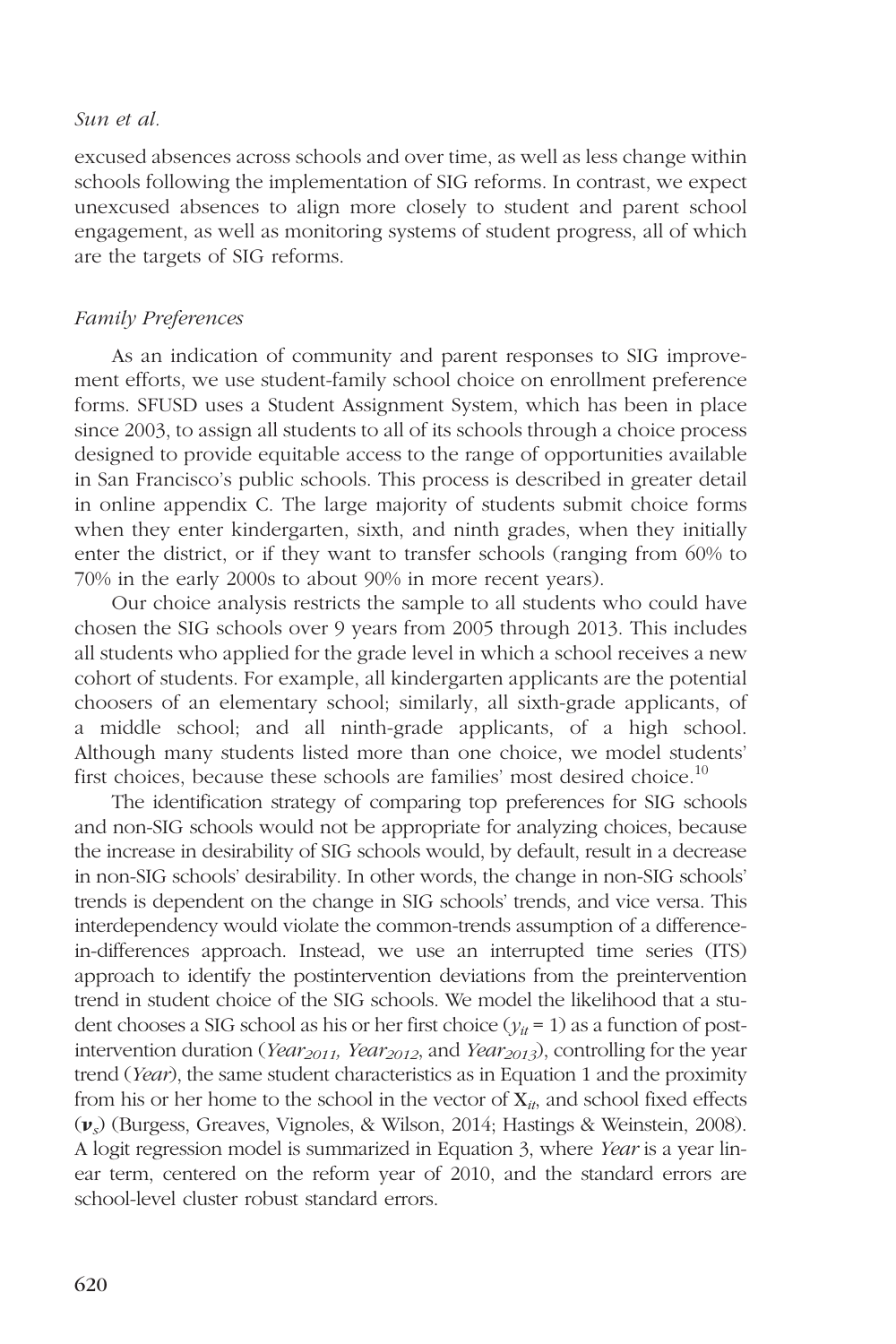$$
\log(\frac{p(y_{it}=1)}{1-p(y_{it}=1)}) = \alpha_0 + \alpha_1 Year + \beta_1 Year_{2011} + \beta_2 Year_{2012} + \beta_3 Year_{2013} + X_{it}\gamma_1 + \nu_s + \varepsilon_{it}.
$$
 (3)

# Effective Teacher Retention

SIG schools aim to disrupt retention policies based solely on seniority and implement a system that prioritizes the hiring and retention of effective teachers. Without knowing all dimensions that principals use to select teachers, we measure teacher effectiveness using an annual value-added measure, which gauges teachers' contribution to raising student achievement (see [online appendix A](http://journals.sagepub.com/doi/suppl/10.3102/0002831217695790) for details on the estimation of value-added). We average 3 years of value-added measures in their respective subjects—the current year and two prior years—to create our teacher effectiveness measure. This measure accounts for concerns about year-to-year fluctuation of value-added measures due to the variation in true teacher performance over time and measurement error (Loeb & Candelaria, 2012).<sup>11</sup> In each year, we have between 66 and 88 teachers in the nine SIG schools with value-added, which represents approximately 22% of teachers in these schools.

As shown descriptively in [online appendix Table B2,](http://journals.sagepub.com/doi/suppl/10.3102/0002831217695790) SIG schools kept teachers with higher value-added scores during the reform period than the prereform year. To formalize this observation, we use a strategy, similar to the difference-in-difference-in-differences (DDD) framework, with a conditional logit function to examine whether the relationship between teacher effectiveness and retention became stronger in SIG schools relative to non-SIG schools in post-SIG years, compared to the pre-SIG years.

$$
log(\frac{p(y_{jst}=1)}{1-p(y_{jst}=1)}) = \alpha_0 + \beta_1 Year_{2011} + \beta_2 Year_{2012} + \beta_3 Year_{2013} + \beta_4 (Effectiveness)_{jst} + \beta_5 (Year_{2011})(SIG_s) + \beta_6 (Year_{2012})(SIG_s) + \beta_7 (Year_{2013})(SIG_s) + \beta_8 (Year_{2011})(Effectiveness)_{jst} + \beta_9 (Year_{2012})(Effectiveness)_{jst} + \beta_{10} (Year_{2013})(Effectiveness)_{jst} + \beta_{11} (SIG_s) (Effectiveness)_{jst} + \beta_{12} (Year_{2011})( SIG_s) (Effectiveness)_{jst} + \beta_{13} (Year_{2012})( SIG_s) (Effectiveness)_{jst} + \beta_{14} (Year_{2013})( SIG_s) (Effectiveness)_{jst} + X_{jst} \gamma_1 + \nu_s + \varepsilon_{jst},
$$
\n(4)

where  $y_{ist}$  is the retention status of teacher *j* in school *s* and year  $t$  ("1" = stays in current school in the following year, excluding retirement;  $"0" =$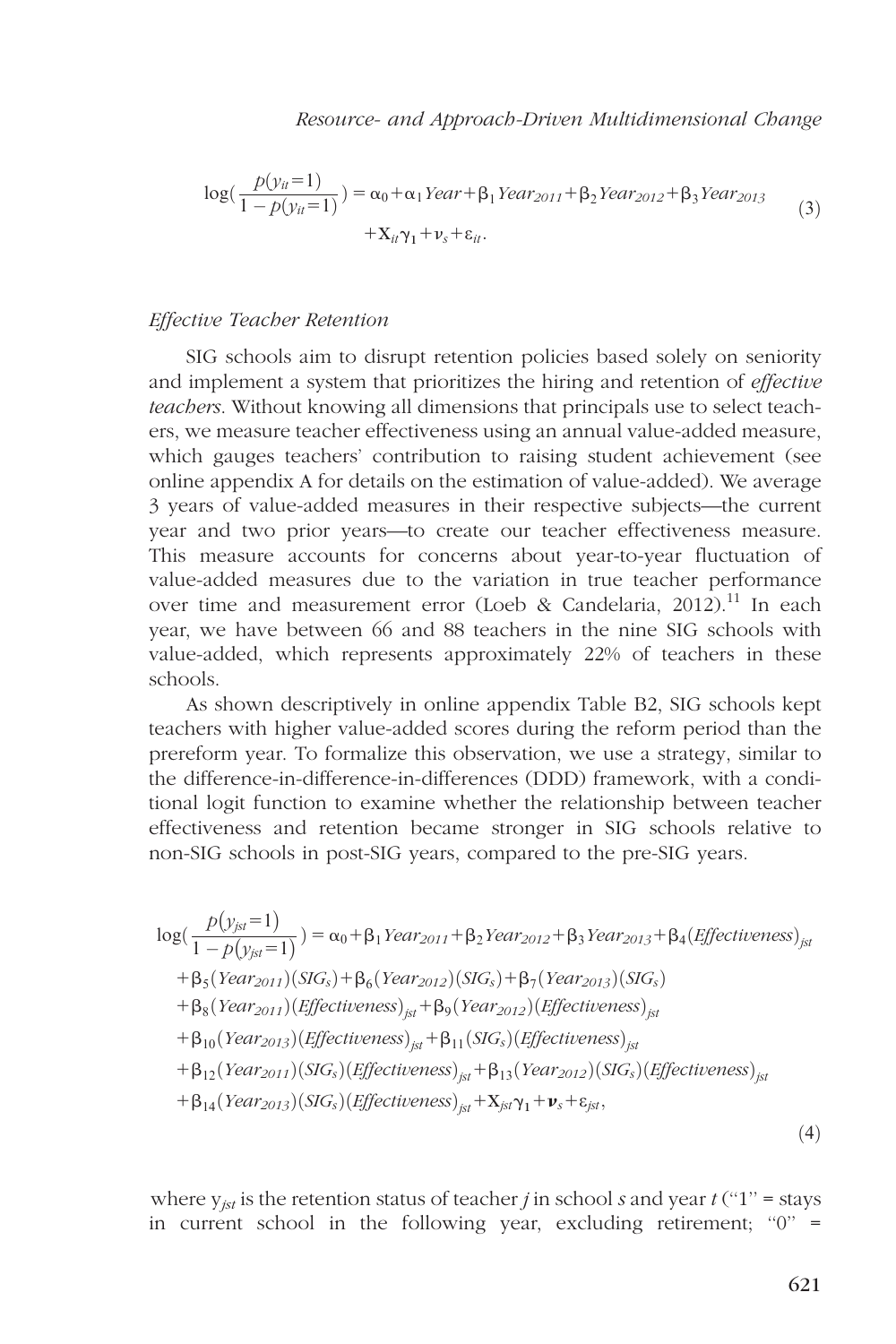otherwise). Although the subscript for subjects is omitted, we conduct the estimation separately for math and ELA teachers.  $(Effectiveness)_{jst}$  indicates the 3-year average teacher value-added estimates. The coefficients of the three-way interactions,  $\beta_{12}$ ,  $\beta_{13}$ , and  $\beta_{14}$ , indicate the SIG effects on retaining effective teachers in Year 1, Year 2, and Year 3, respectively.  $X_{jst}$  includes teacher demographics and professional background (e.g., having a master's degree, majored in education in the highest degree, and in first 3 years of teaching), as well as school characteristics (percentage of White, Black, Hispanic, or Asian students; average school-level days of suspension, percentage novice teachers, average of student socioeconomic characteristics).  $v_s$  indicates school fixed effects. Again, we used cluster robust standard errors at the school level. In a second model, we replace effectiveness with being an experienced teacher (e.g.,  $>3$  years of teaching experience) to assess whether experienced teachers became more or less likely to stay in SIG schools during reform period.

## Teacher Supports

We also investigate how well SIG schools succeeded in developing the professional capacity of their teachers, creating cohesive instructional guidance, and using leadership as a driver for change using annual teacher survey data between 2010 and 2013.<sup>12</sup> We use a set of the questions from the surveys that focused specifically on teachers' reports of the supportiveness of their school environments, their mentoring from school leaders, and their collaboration and mutual support as a teaching team. Teachers were asked, on a 7-point scale including *never* (0), *once* (1), *twice* (2), 3 or 4 *times* (3), 5–9 times (7), and 10 or more times (10) within each year, about the frequency of (a) visiting another teacher's classroom to watch him or her teach; (b) having a colleague observe your classroom; (c) inviting someone in to help your class; (d) going to a colleague to get advice about an instructional challenge you faced; (e) receiving useful suggestions for curriculum material from colleagues; (f) receiving meaningful feedback on your teaching practice from colleagues; (g) receiving meaningful feedback on your teaching practice from your principal; and (h) receiving meaningful feedback on your teaching practice from another school leader (e.g., AP, instructional coach). We derive a composite measure of *teacher supports* by taking the mean across these items. $^{13}$ 

We examine changes in teacher supports from 2010 to 2013 in SIG schools relative to non-SIG schools using an approach similar to Equation 1. The analysis includes responses from all teachers present in each year, because these survey results are intended to take the pulse of the current teaching climate in SIG versus non-SIG schools in both the pre-SIG and during-SIG periods. These models include the composite measure of *teacher* supports as the dependent variable, post-SIG year indicators, the school and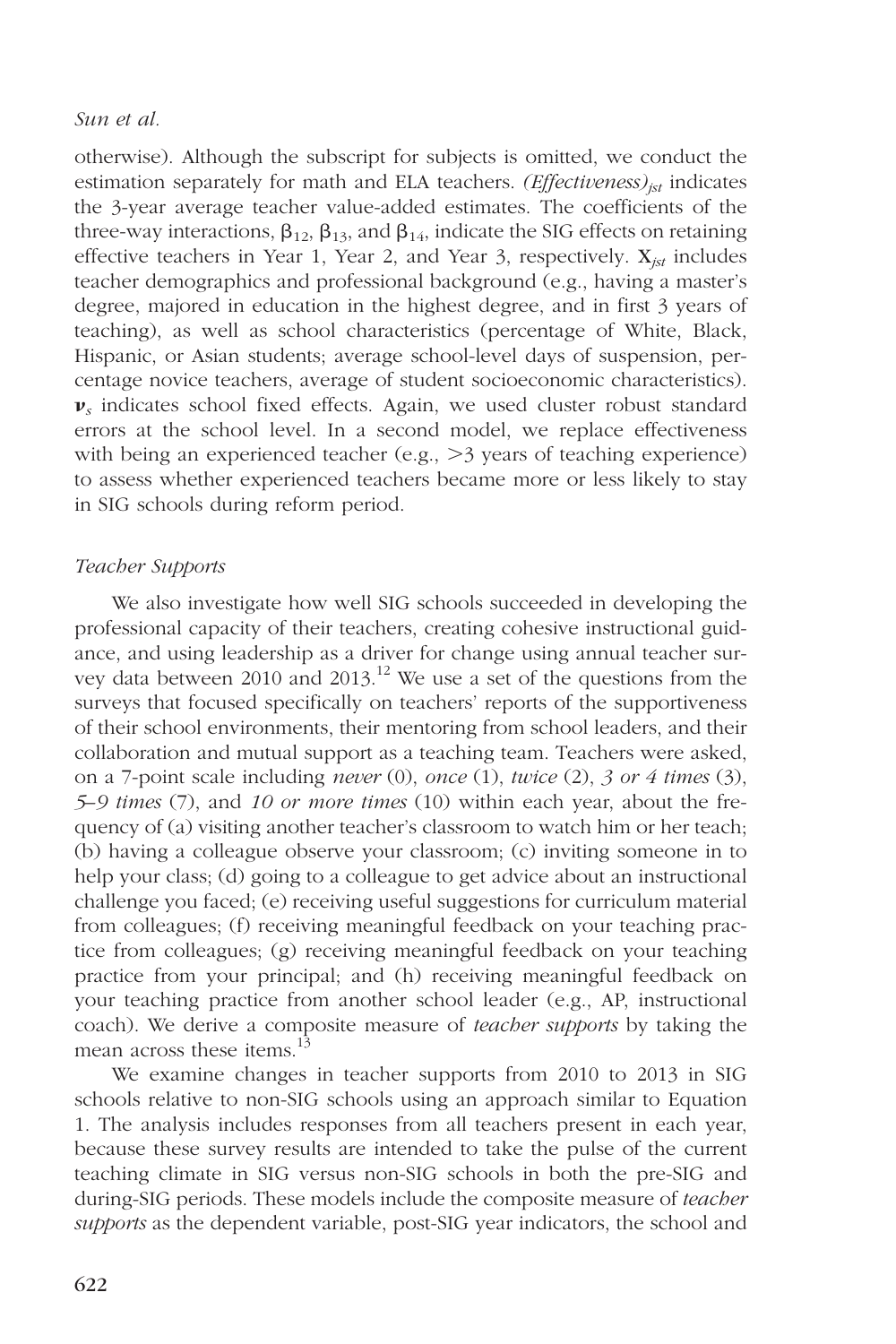teacher controls described above, and school fixed effects, and use schoollevel robust standard errors.

## Robustness and Falsification Tests

There are three potential threats to the causal inference of the DD design. First, DD designs assume that trends in SIG schools would have been the same as those in non-SIG schools without the reforms. We examine prereform trends to assess the validity of this assumption. A second concern is that other factors produced or contributed to any changes in SIG schools at the same time as the SIG reforms, which is difficult to assess. However, we provide some evidence of the prominence of the SIG reforms relative to any other concurrent factors. A third potential concern is mean-reversion, in which the lowest achieving schools experience larger than average gains in years following the SIG intervention (e.g., Ahn & Vigdor, 2014; Figlio & Rouse, 2006). In other words, the increase in student achievement in years following SIG implementation is not due to a SIG treatment effect but rather due to the unusually low scores prior to the intervention. Using techniques similar to those used by Figlio and Rouse (2006), we assess the threat of mean reversion in our data.

# Results

For three of our outcome measures (achievement, attendance, and family preferences), we present a series of figures that graphically illustrate our analytic approach, followed by regression estimates in the ''all starters'' samples. We then present differential SIG effects for transformation and turnaround schools. For our remaining outcomes (teacher turnover and teacher supports), we present regression estimates of SIG effects across the 3 years of SIG reform.

# Student Achievement

Our analysis provides evidence that SIG interventions significantly increased average student achievement in math and ELA and that the treatment effect is most pronounced in the third year of the intervention. Figure 1 compares the trends in average student achievement between SIG and non-SIG schools. Figure 1a shows that prior to reform, the average math score of the SIG ''all starters'' sample was –0.68 standard deviations (SD) in spring 2008 and –0.69 SD in spring 2010. The average math score of non-SIG schools was considerably higher, 0.17 SD in spring 2008 and 0.11 SD in spring 2010, resulting in a significant 0.80 SD gap in average math achievement right before the SIG intervention started. Notably, the pre-SIG trends are almost parallel in these two types of schools. After fall 2010, in obvious contrast to the pre-SIG trend, the mean math achievement raised much more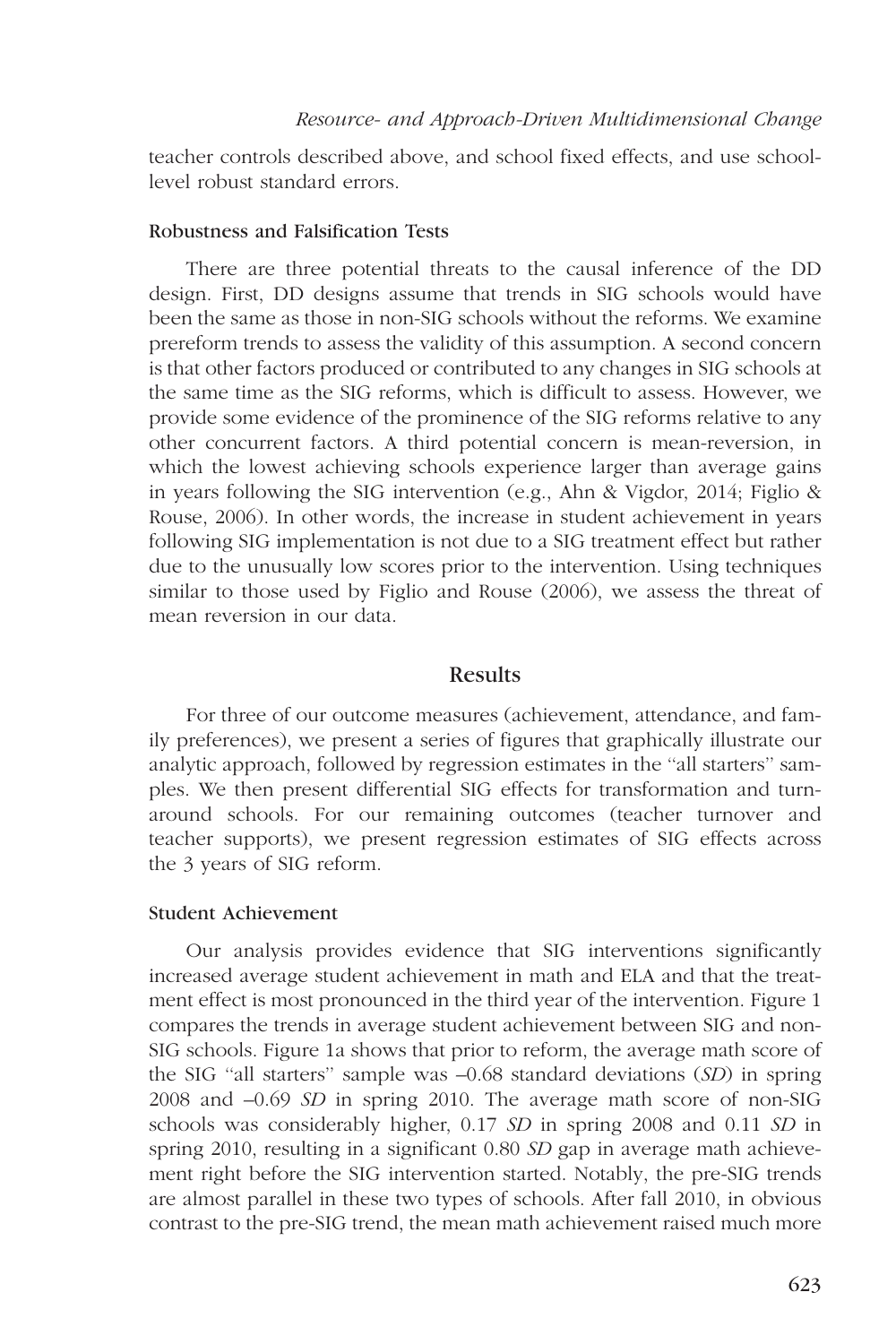

## Figure 1. Comparison of trends in student achievement between SIG and non-SIG schools for ''all starters.''

Note. The "all starters" sample includes students those who were the district in fall 2010, regardless of whether they transferred between schools in subsequent years.

quickly in SIG schools than in non-SIG schools. By spring 2013, the third intervention year, the gap in average math achievement declined to 0.50  $SD$  (i.e.,  $0.08 - [-0.42]$ ). Figure 1b shows analogous results for ELA.

Table 2 presents regression estimates that formalize the patterns we observe in Figure 1. For each subject area, we have two model specifications: one which includes a control for average student achievement observed prior to the SIG reforms (Model 1), and a second which includes lagged student achievement from the prior year (Model 2). As indicated in the columns of ''all SIG schools'' in Model 1, the estimated SIG effect in math is 0.12 SD in 2011 and 0.07 SD in ELA. The Year 2 point estimates are higher in both math and ELA. In Year 3, the estimates are positive and significant: relative to the change in non-SIG schools, we estimate that SIG interventions improved student achievement by 0.24 SD in math with controls for average achievement prior to SIG and generated an average yearto-year improvement of 0.15 SD. We estimate that the SIG interventions significantly increased average ELA achievement by 0.12 SD in Year 3 and generated year-to-year improvements of 0.02 SD. Results for the "stayers" sample in [online appendix Table B3](http://journals.sagepub.com/doi/suppl/10.3102/0002831217695790) show consistent, somewhat larger positive effects of SIG interventions in both math and ELA in Year 3.

Although transformation and turnaround schools adopted many similar interventions, turnaround schools also replaced leaders and staff, potentially resulting in different treatment effects. We use Equation 2 to estimate SIG effects on student achievement in these two types of schools. Our analyses by reform type may be more exploratory than causal, because as illustrated in [Figure B2 in the online appendix](http://journals.sagepub.com/doi/suppl/10.3102/0002831217695790), the common trends assumption may not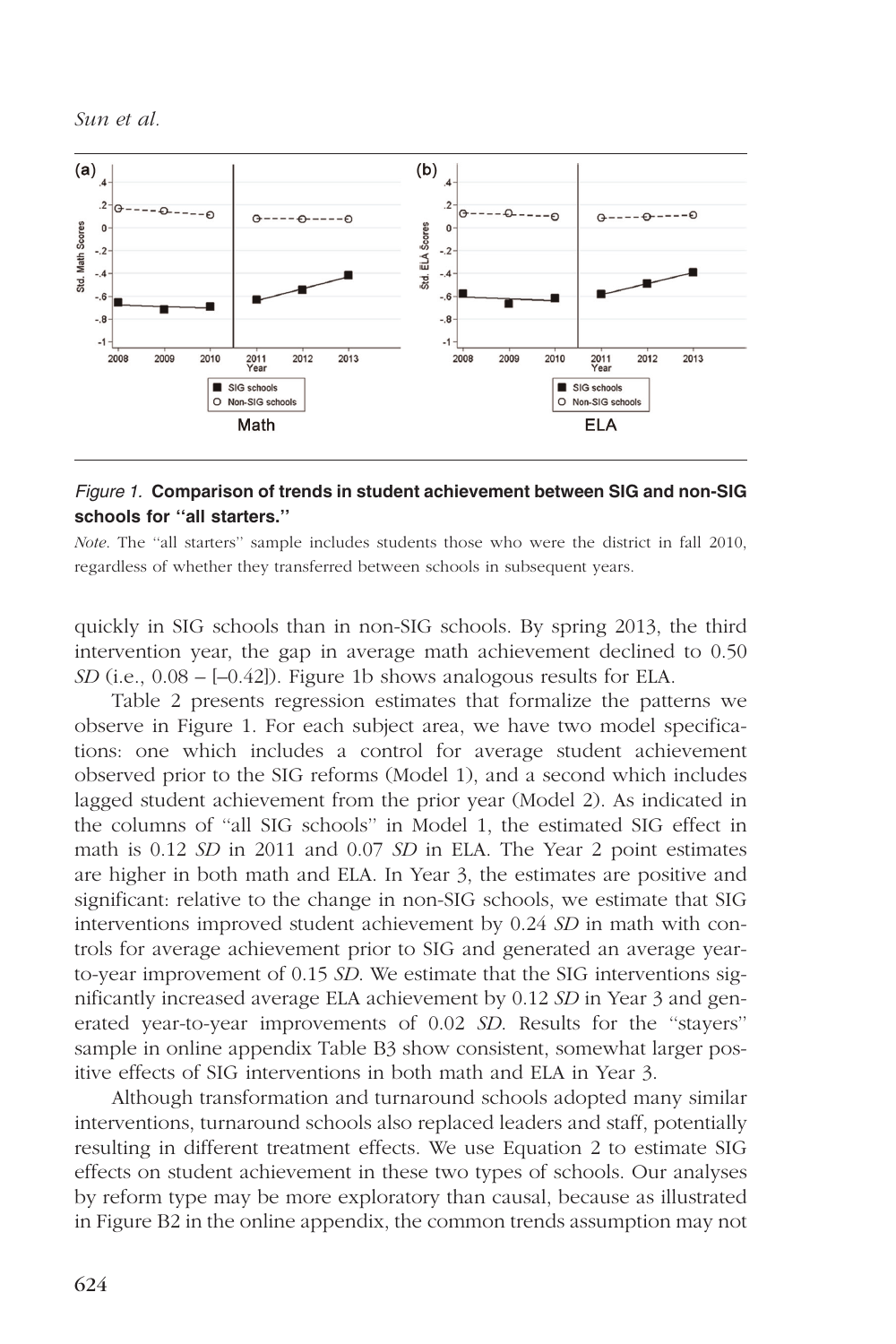|                                  |            |                 | Math                      |            |                  |                                 |          | ELA                                       |                   |      |
|----------------------------------|------------|-----------------|---------------------------|------------|------------------|---------------------------------|----------|-------------------------------------------|-------------------|------|
|                                  |            | All SIG Schools | Transformation Turnaround |            |                  |                                 |          | All SIG Schools Transformation Turnaround |                   |      |
|                                  |            | Model 1 Model 2 | Model 1                   | Model 1    |                  | F Model 1 Model 2               |          | Model                                     | Model 1           | F    |
| SIG effect in 201                | $0.115***$ | $0.107**$       | $0.088*$                  | $0.170***$ |                  | $3.67^{\dagger}$ 0.066** 0.065* |          | $0.065*$                                  | 0.069             | 0.01 |
|                                  | (0.034)    | (0.038)         | (0.043)                   | (0.014)    |                  | (0.023)                         | (0.025)  | (0.027)                                   | (0.043)           |      |
| SIG effect in 2012               | 0.134      | 0.078           | 0.065                     | $0.324***$ | $3.45^{\dagger}$ | $0.090*$                        | 0.025    | $0.076^{\dagger}$                         | 0.128             | 0.22 |
|                                  | (0.102)    | (0.092)         | (0.114)                   | (0.084)    |                  | (0.043)                         | (0.050)  | (0.041)                                   | (0.104)           |      |
| SIG effect in 2013               | $0.237*$   | $0.149*$        | 0.155                     | $0.470***$ | $3.34^{1}$       | $0.116*$                        | 0.021    | 0.106 <sup>†</sup>                        | $0.145^{\dagger}$ | 0.17 |
|                                  | (0.119)    | (0.070)         | (0.116)                   | (0.129)    |                  | (0.051)                         | (0.029)  | (0.058)                                   | (0.077)           |      |
| Student achievement prior to SIG |            |                 |                           |            |                  | $\times$                        |          | $\times$                                  | X                 |      |
| Student prior-year achievement   |            |                 |                           |            |                  |                                 | ×        |                                           |                   |      |
| Student covariates               |            | ×               | ×                         | ×          |                  | ×                               | ×        |                                           | ×                 |      |
| Grade fixed effects              |            | ×               | ×                         |            |                  | ×                               | X        | ×                                         | ×                 |      |
| School fixed effects             | ×          | ×               | ×                         |            |                  | ×                               | $\times$ | ×                                         | ×                 |      |
| Adjusted $R^2$                   | .645       | .662            |                           | .646       |                  | 706                             | .729     |                                           | .706              |      |
| N (student-years)                | 112,856    | 121,995         |                           | 112,856    |                  | 112,680                         | 122,026  |                                           | 112,680           |      |

Estimated QIC Effects on Student Achievement for "All Starters" Estimated SIG Effects on Student Achievement for ''All Starters'' Table 2

log of median housing value (owner occupied). The models also include student average achievement prior to 2010-2011. Model 2 replaces the pre-reform student average in Model 1 with 1-year lagged achievement. School-level cluster robust standard errors are reported in parentheses. F student covariates and school fixed effects. Student covariates include students' race-ethnicity, gender, disability, ELL, and whether either parent has a BA, as well as several measures of students' neighborhood averaged across 5 years (from 2007 through 2012), such as the log of median household income, percentage of residents 25 or older who have a bachelor's degree, percentage of residents 18 or under living in poverty, and pre-reform student average in Model 1 with 1-year lagged achievement. School-level cluster robust standard errors are reported in parentheses. F student covariates and school fixed effects. Student covariates include students' race-ethnicity, gender, disability, ELL, and whether either parent has a BA, as well as several measures of students' neighborhood averaged across 5 years (from 2007 through 2012), such as the log of median household income, percentage of residents 25 or older who have a bachelor's degree, percentage of residents 18 or under living in poverty, and log of median housing value (owner occupied). The models also include student average achievement prior to 2010–2011. Model 2 replaces the statistics test the null hypothesis that the SIG effects between transformation and turnaround schools are the same. statistics test the null hypothesis that the SIG effects between transformation and turnaround schools are the same.  $p'p \leq 1$ ,  $p \leq 0$ 5,  $\frac{1}{2}$   $\frac{1}{2}$   $\frac{1}{2}$   $\frac{1}{2}$   $\frac{1}{2}$   $\frac{1}{2}$   $\frac{1}{2}$   $\frac{1}{2}$   $\frac{1}{2}$   $\frac{1}{2}$   $\frac{1}{2}$  $y^{\dagger}p \leq 1. *p \leq 05. *p \leq 01. ***p \leq 001.$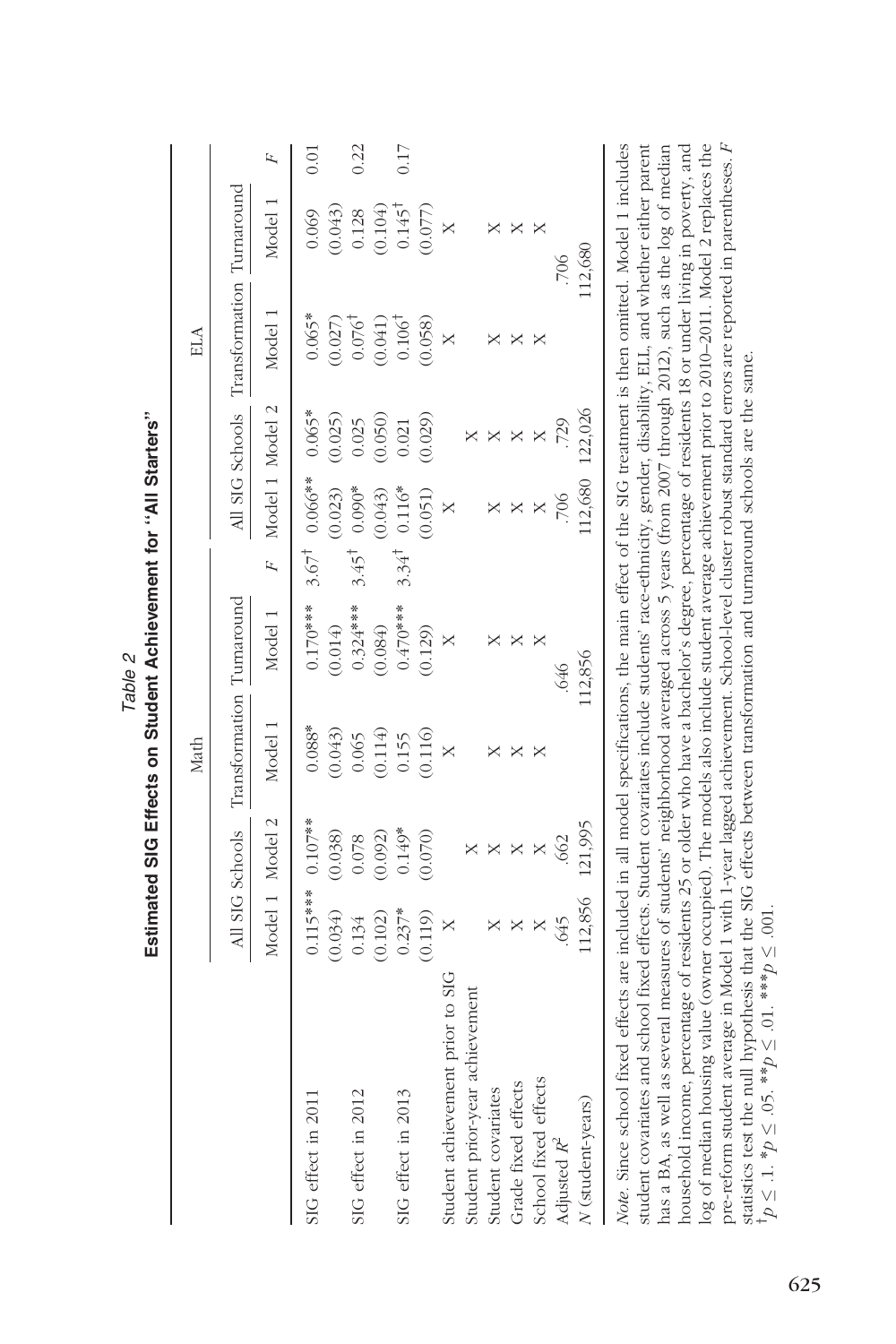

# Figure 2. Trends in full-day student absences in both SIG and non-SIG schools for ''all starters''

Note. The "all starters" sample includes students who were the district in fall 2010, regardless of whether they transferred between schools in subsequent years.

hold for some model specifications. However, it is still worthwhile to present the analyses, because prior literature suggested differential effects between these two types of reform models (Dee, 2012). As shown in the ''Transformation'' and ''Turnaround'' columns in Table 2, consistent across both reform models and in both subjects, SIG effects in the third year are generally larger than in the first 2 years of the intervention. Additionally, betweengroup comparisons suggest larger increases in mean math achievement in turnaround than transformation schools across all 3 years. For example, for the ''all starters'' sample in 2011, the estimated effect on average improvement controlling for average scores prior to the reform is 0.09 SD in transformation schools, which is smaller than the estimated 0.17 SD change in turnaround schools ( $F = 3.67$ ,  $p \le 0.1$ ). Similarly, in 2012, the estimated average effect is 0.07 SD in transformation schools, compared with a much larger estimate of 0.32 SD in turnaround schools ( $F = 3.45$ ,  $p \le 0.1$ ). In 2013, transformation schools had an estimated average effect of 0.16 and turnaround schools had an estimated effect of 0.47 ( $F = 3.34$ ). Although none of the differences in the estimated effects on ELA between these two types of schools are statistically significant, the estimated effects in turnaround schools are still slightly larger than those in transformation schools.

## Absences

Our analyses provide some evidence of changes in student attendance in response to increased monitoring of student progress under SIGs, but not strong evidence of effects. Figure 2 illustrates the changes in average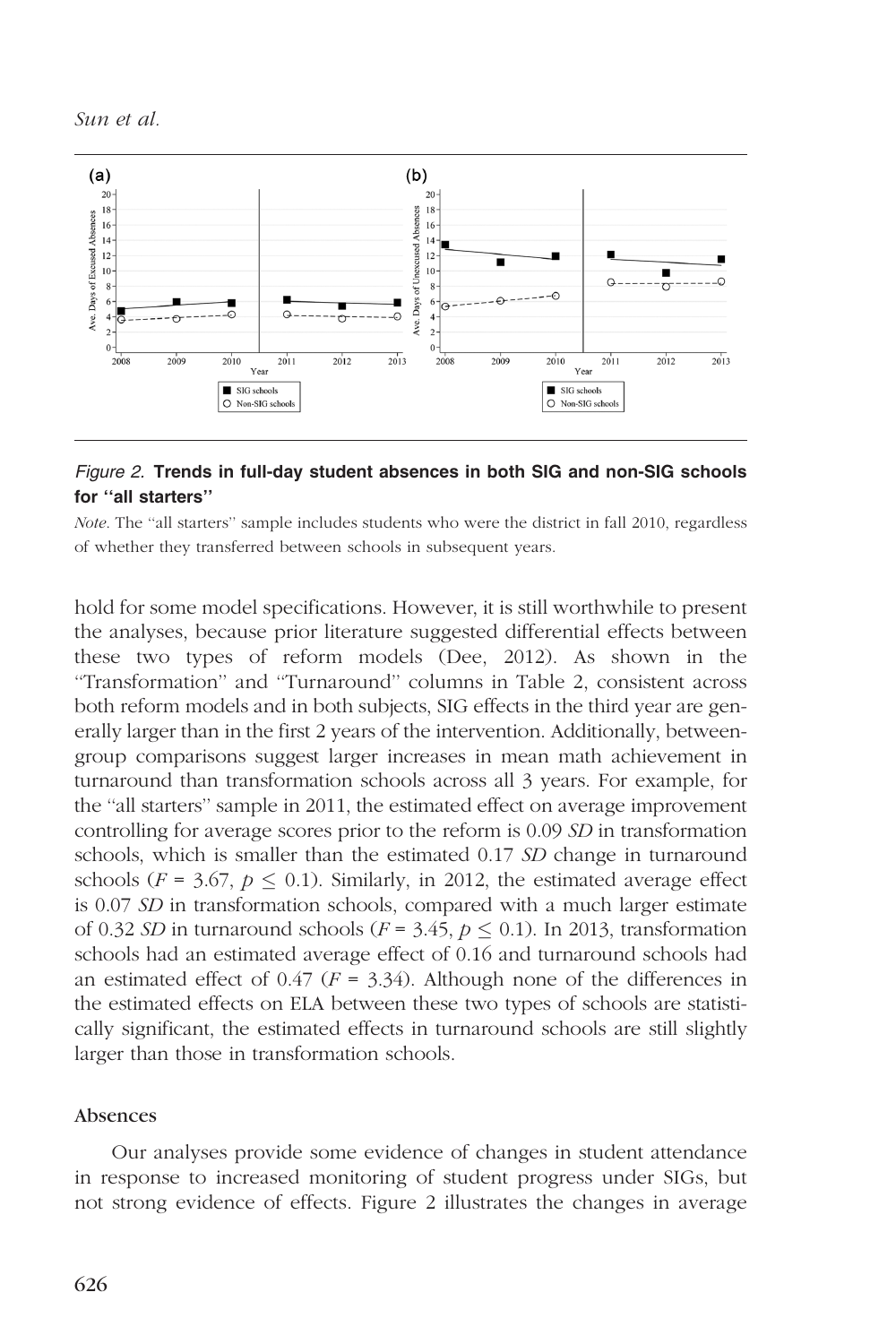## Resource- and Approach-Driven Multidimensional Change

full-day excused and unexcused absences from 2008 to 2013, separately for SIG and non-SIG schools. Figure 2a shows the average days of excused absences in the ''all starters'' sample and shows that SIG reforms did not lead to meaningful decreases in excused absences, because the gap in average days of excused absences between SIG and non-SIG schools did not change meaningfully from the pre- to postintervention periods. Figure 2b shows the average days of unexcused absences in the ''all starters'' sample and indicates decreases in both SIG and non-SIG schools after program implementation. Figure 2 suggests that SIG reforms may have reduced unexcused absences, as the gap between SIG and non-SIG schools shrank a little in the postintervention period, but the causal effects are not as clear as for achievement because the differences between SIG and non-SIG schools were closing in the years before reform as well.

The regression estimates in Table 3 confirm that SIG reforms had close-tozero influence on students' excused absences but did reduce the likelihood that students had unexcused absences. For example, the incidence rate for full-day unexcused absences decreased by 18% in Year 1 in the ''all starters'' sample, by 24% in Year 2, and by 12% in Year 3. Although only Year 2 SIG effect estimates are consistently significant across model specifications, all estimates for unexcused absences are negative. These discrepant findings across the two types of absences are understandable given that unexcused absences are more likely to be malleable and a function of factors such as parental engagement and a student attendance monitoring system.

When we compare transformation with turnaround schools, the results in Table 3 do not show systematic differences between these two types of schools in estimated intervention effects on either excused or unexcused absences.

## Family Preferences

Among all students who submitted school preferences, roughly 35% applied for kindergarten, 18% applied for sixth grade, 31% applied for ninth grade, and 1%–2% applied for each of the remaining grade levels. Figure 3a plots the percentage of all students who listed a SIG school as their first choice among those submitting choice preferences. The trend for SIG schools' popularity among families declined from 2005 to 2010, while the negative trend reversed after 2011. This pattern also emerges in logit regression results in the first column of Table 4. Among all students submitting choices in Year 1, the odds that students selected a SIG school as their first choice significantly increased by 31% relative to the odds of making the same choice before the intervention, after accounting for student characteristics, distance from their home to the school, and school fixed effects. The odds that students listed a SIG school as their first choice increased by 65% in Year 2 and 117% in Year 3.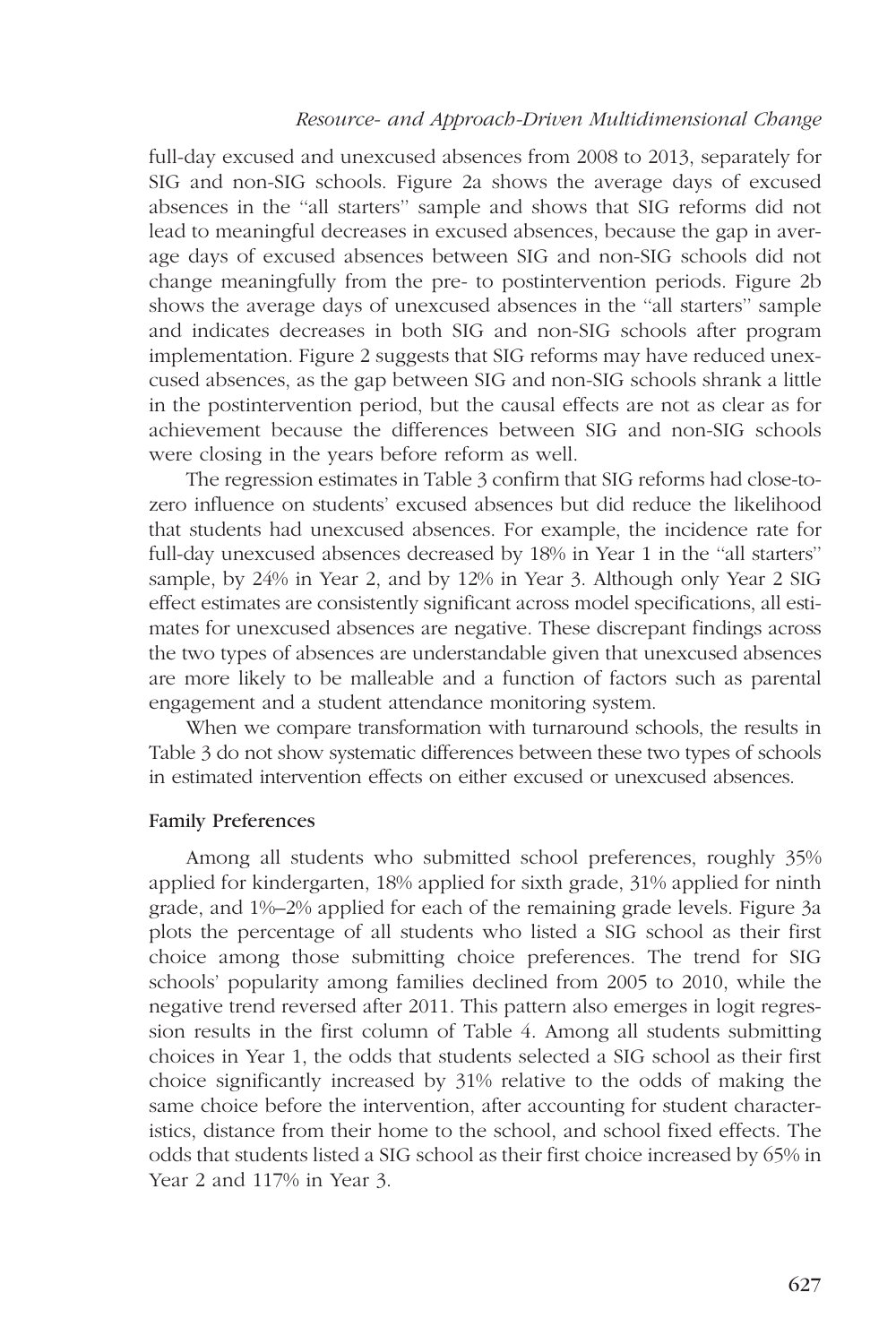|                      |         |                       | Excused        |            |             |          |                 | Unexcused         |            |             |
|----------------------|---------|-----------------------|----------------|------------|-------------|----------|-----------------|-------------------|------------|-------------|
|                      |         | All SIG Schools       | Transformation | Turnaround |             |          | All SIG Schools | Transformation    | Tumaround  |             |
|                      |         | Model 1 Model 2       | Model 1        | Model 1    | $\chi^{2a}$ |          | Model 1 Model 2 | Model 1           | Model 1    | $\chi^{2a}$ |
| SIG effect in 2011   | 1.129   | 114                   | 1.141          | 1.093      | 0.07        | 0.819    | $0.792*$        | 0.792             | 0.897      | 0.30        |
|                      | (0.123) | (0.118)               | (0.162)        | (0.108)    |             | (0.108)  | (0.089)         | (0.135)           | (0.146)    |             |
| SIG effect in 2012   | 1.182   | 1.192                 | 1.13           | 1.353      | 0.50        | $0.758*$ | $0.747*$        | $0.789^{\dagger}$ | $0.646***$ | 1.92        |
|                      | (0.146) | (0.134)               | (0.141)        | (0.311)    |             | (0.090)  | (0.087)         | (0.111)           | (0.059)    |             |
| SIG effect in 2013   | 1.174   | 1.188                 | 1.202          | 1.071      | 0.38        | 0.882    | 0.849           | 0.865             | 0.941      | 0.12        |
|                      | (0.126) | (0.129)               | (0.166)        | (0.146)    |             | (0.116)  | (0.102)         | (0.139)           | (0.189)    |             |
| Student covariates   |         | X                     | $\times$       | ×          |             |          | $\times$        | $\times$          | ×          |             |
| Grade fixed effects  | X       | $\times$              | ×              | ×          |             | ×        | X               | ×                 |            |             |
| School fixed effects |         | $\boldsymbol{\times}$ |                |            |             |          | X               |                   |            |             |
| School pre-SIG trend |         |                       |                |            |             |          |                 |                   |            |             |
| N (student-years)    | 124,714 | 124,714               |                | 124,714    |             | 124,714  | 124,714         |                   | 124,714    |             |

Estimated SIG Effects on Student Absences for "All Starters" Estimated SIG Effects on Student Absences for ''All Starters''

Table 3

(from 2007 through 2012). Model 1 also includes student attributes prior to the reform, such as average days of absences and average math and has a BA, distance from home to school (in miles), and the log of median household income of students' neighbothood averaged across 5 years has a BA, distance from home to school (in miles), and the log of median household income of students' neighborhood averaged across 5 years (from 2007 through 2012). Model 1 also includes student attributes prior to the reform, such as average days of absences and average math and ELA achievement prior to 2010-2011. Model 2 also includes school-specific pre-SIG trends. ELA achievement prior to 2010–2011. Model 2 also includes school-specific pre-SIG trends.

 ${}^4\chi^2$  statistics testing the null hypothesis that the SIG effects between transformation and tumaround schools are the same.<br>  ${}^4p \leq .1. *p \leq .05. *^*p \leq .01. *^*p \leq .001.$  $\chi^2$  statistics testing the null hypothesis that the SIG effects between transformation and turnaround schools are the same.

 $p \le 1. *p \le .05. *p \le .01. * *p \le .001.$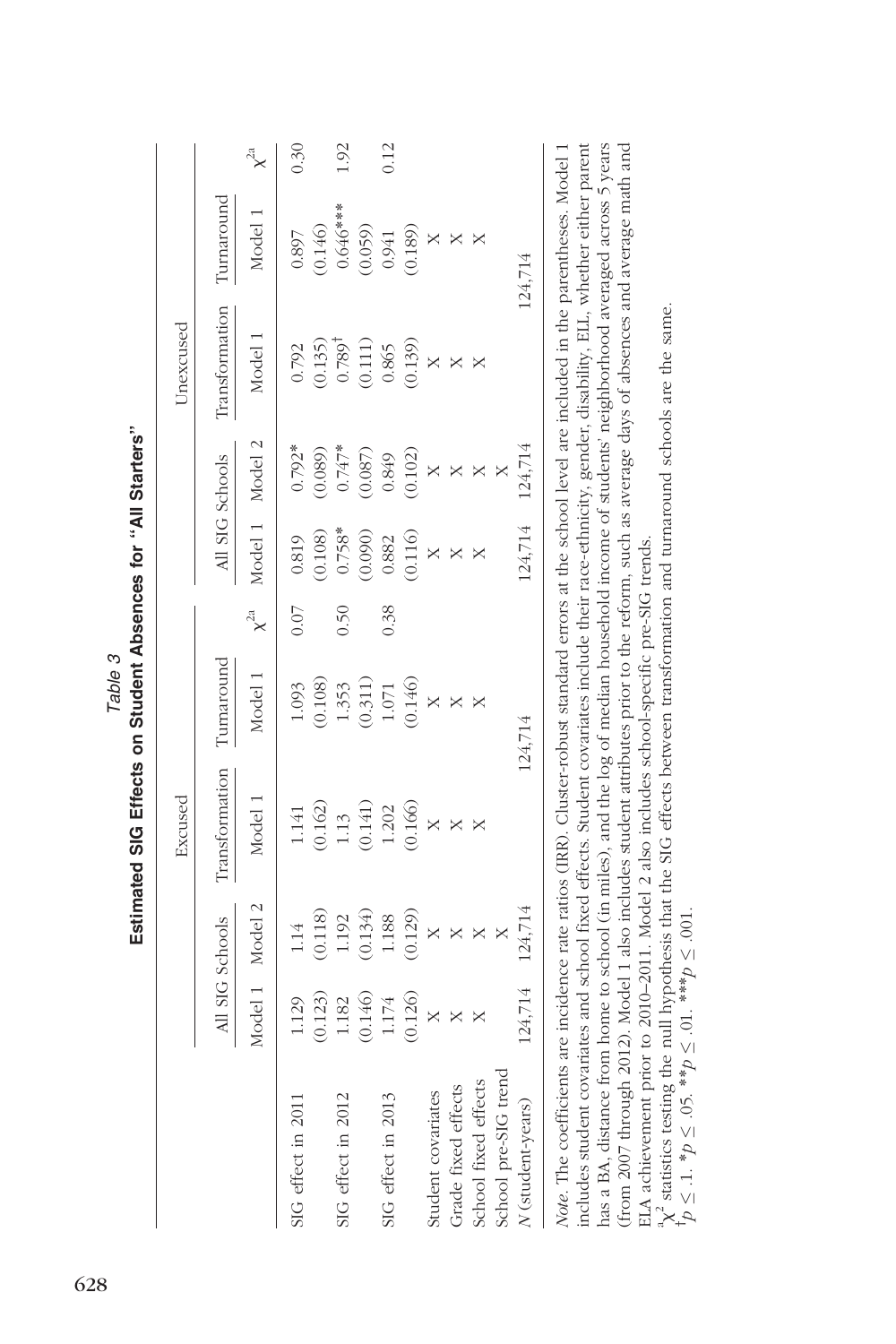

Figure 3. Percentage of students listing a SIG school as their first choice.

Changes in the popularity of SIG schools varied by subgroup. Figures 3b and 3c show increasing trends during the intervention period among White and African American students in particular. In Year 3, the odds that both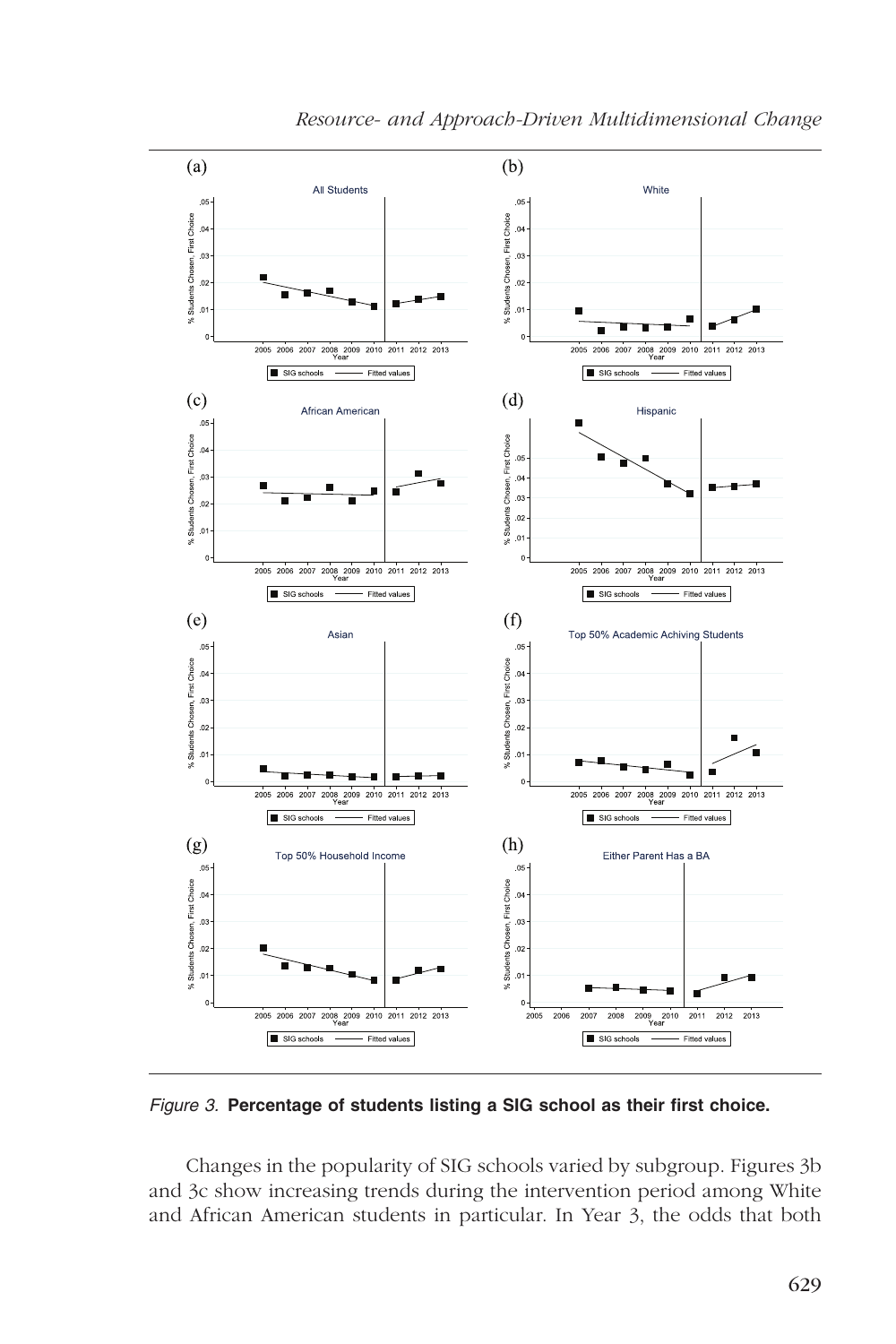|                                                                                                                                                    | Students<br>$\exists$ | White      | Black             | Hispanic Asian    |         | Achieving Income<br>Average<br>Above- | Average<br>Above- | Parent<br>Either | Has a BA Transformation Turnaround $\chi^{2a}$ |            |      |
|----------------------------------------------------------------------------------------------------------------------------------------------------|-----------------------|------------|-------------------|-------------------|---------|---------------------------------------|-------------------|------------------|------------------------------------------------|------------|------|
| SIG effect in 2011                                                                                                                                 | $1.310^{1}$           | 0.737      | $1.423^{\dagger}$ | 0.749             |         | $0.806$ $0.744^{\dagger}$             | $0.609**$         | 0.606            | $1.305*$                                       | 1.329      | 0.01 |
|                                                                                                                                                    | 0.189)                | (0.306)    | (0.270)           | (0.189)           | (0.188) | (0.129)                               | (0.105)           | (0.190)          | (0.168)                                        | (0.345)    |      |
| SIG effect in 2012                                                                                                                                 | 1.645                 | 1.543      | 1.857             | $0.649^{\dagger}$ | 0.954   | $1.821***$                            | $1.000$           | $1.741\,$        | 1.691                                          | 1.484      | 0.10 |
|                                                                                                                                                    | 0.634                 | (0.723)    | (0.719)           | (0.153)           | (0.211) | (0.198)                               | (0.260)           | (0.624)          | (0.740)                                        | (0.443)    |      |
| SIG effect in 2013                                                                                                                                 | $2.168*$              | $2.059***$ | $1.978***$        | $0.572***$        | 0.758   | 1.215                                 | 0.933             | $1.984*$         | 2.01                                           | $2.765***$ | 0.53 |
|                                                                                                                                                    | (0.818)               | (0.352)    | (0.384)           | (0.110)           | (0.285) | (0.274)                               | (0.085)           | (0.539)          | (0.909)                                        | (0.970)    |      |
| Student covariates                                                                                                                                 |                       |            |                   |                   |         |                                       |                   |                  |                                                |            |      |
| School fixed effects                                                                                                                               |                       |            |                   |                   |         |                                       |                   |                  |                                                |            |      |
| Note, $N = 138,462$ . The coefficients are odds ratios. All specifications include school fixed effects and student covariates. Student covariates |                       |            |                   |                   |         |                                       |                   |                  |                                                |            |      |

on Cturlopte' Cohool Choioco Estimated SIG Effects on Students' School Choices Table 4 Eatimatad CIC Effa

include race-ethnicity, gender, special education programs, ELL, gifted, and distance from home to school (in miles), as well as the log of median household income of students' neighborhood and whether either parent has a bachelor's degree. Cluster robust standard errors at school level include race-ethnicity, gender, special education programs, ELL, gifted, and distance from home to school (in miles), as well as the log of median household income of students' neighborhood and whether either parent has a bachelor's degree. Cluster robust standard errors at school level are reported in parentheses. are reported in parentheses.

 ${}^4\chi^2$  statistics for testing the null hypothesis that the SIG effects between transformation and tumaround schools are the same.<br> ${}^4p \leq .1. *p \leq .05. *^4p \leq .01. *^4p \leq .001.$  $\chi^2$  statistics for testing the null hypothesis that the SIG effects between transformation and turnaround schools are the same.  $y^{\dagger}p \leq 1. *p \leq 0.5$ . \*\* $p \leq 0.1$ . \*\*\* $p \leq 0.01$ .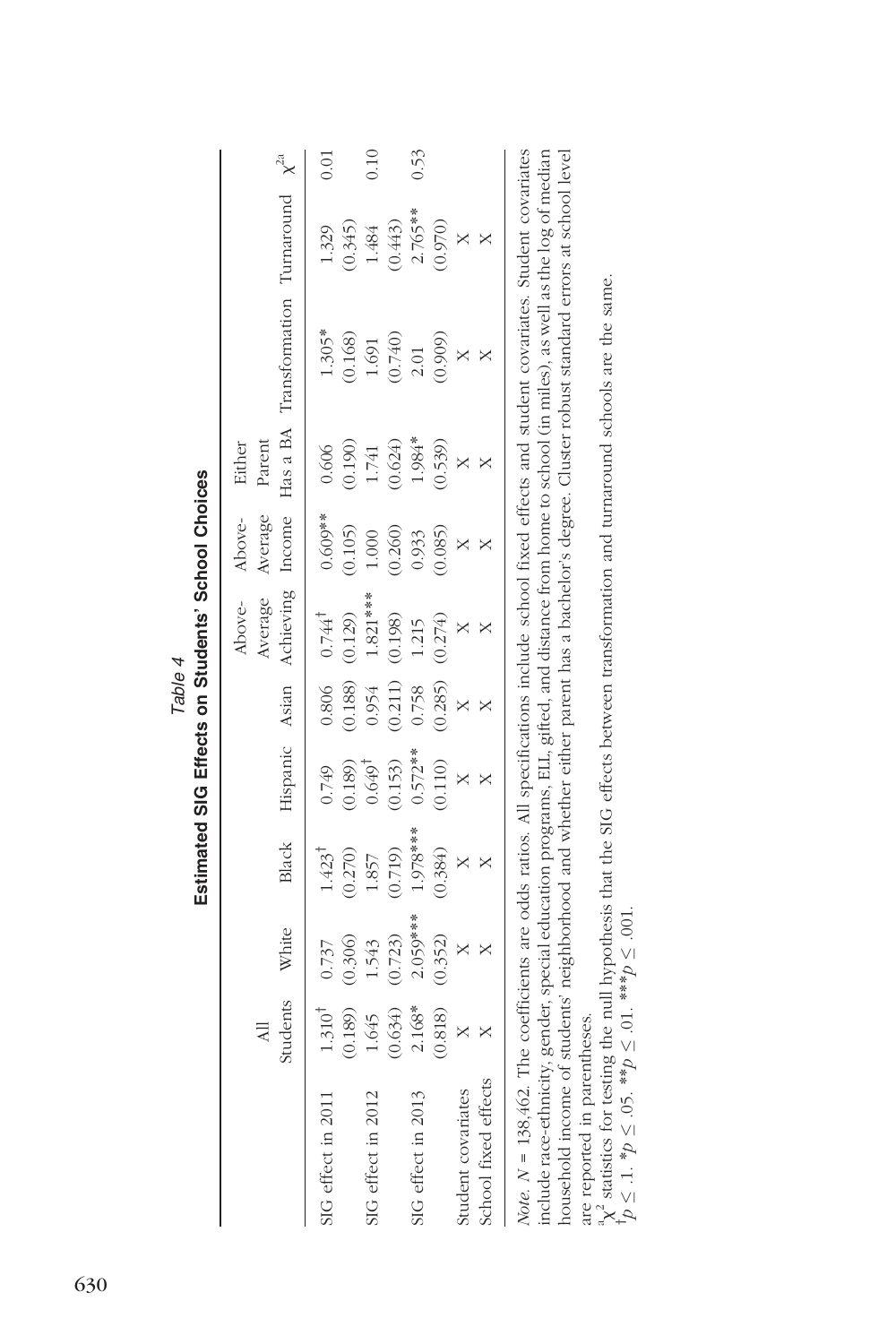African American and White students chose SIG schools were about twice as large as in the pre-SIG period. In contrast, Hispanic students became less likely to choose SIG schools in Year 3 and Asian students' choices were not influenced by SIG designations.

Figure 3f shows that high-achieving students (i.e., those scoring in the top 50% of the distribution of the prior-year average math and ELA scores in the district) became increasingly more likely to choose SIG schools during the reform period, as did students with at least one parent with a bachelor's degree (Figure 3h). Specifically, the odds for high-achieving students listing a SIG school as their first choice significantly increased by 82% in Year 2, relative to the odds that this group listed a SIG school first before the intervention. The odds that students from highly educated families ranked SIG schools as their first choice grew, on average, by 98% in Year 3.

We find no significant differences in desirability in the first 2 years between transformation and turnaround schools, as shown in the last three columns in Table 4.

## Teacher Retention

A key piece of the SIG reforms involved staff reconstitution to improve its effectiveness. As shown in Table 5, the estimated SIG effects on retaining math teachers with higher value-added are positive in all intervention years and statistically significant in both Years 1 and 3. With a 1 SD increase in a typical teacher's value-added, the odds that this teacher remains in a SIG school significantly increased by 2.68 times in Year 1 and 1.78 times in Year 3, relative to the odds for similarly effective counterparts in non-SIG schools compared with the prereform years. We observe similar positive SIG effects for ELA teachers in these 3 years, with a particularly large effect in Year 2. Taken together, the results in both subjects provide evidence that the SIG schools were able to retain more effective teachers in the reform years than they had been able to do in prior years.

Replacing effectiveness with teacher experience in Equation 4, we observe the opposite pattern. The odds that an experienced teacher stayed in a SIG school declined by 87% in Year 1, compared with the odds of turnover for experienced teachers in non-SIG schools, after accounting for teacher value-added and other controls. This declining trend continued in Years 2 and 3. These findings indicate that during the reform, SIG schools became more likely to retain teachers based on their effectiveness and less likely to retain teachers based on seniority.

## Teacher Supports

We document the ways in which SIG schools improved teacher capacity and instructional leadership by examining teacher reports of support for teaching. As shown in the last column in Table 5, there was no significant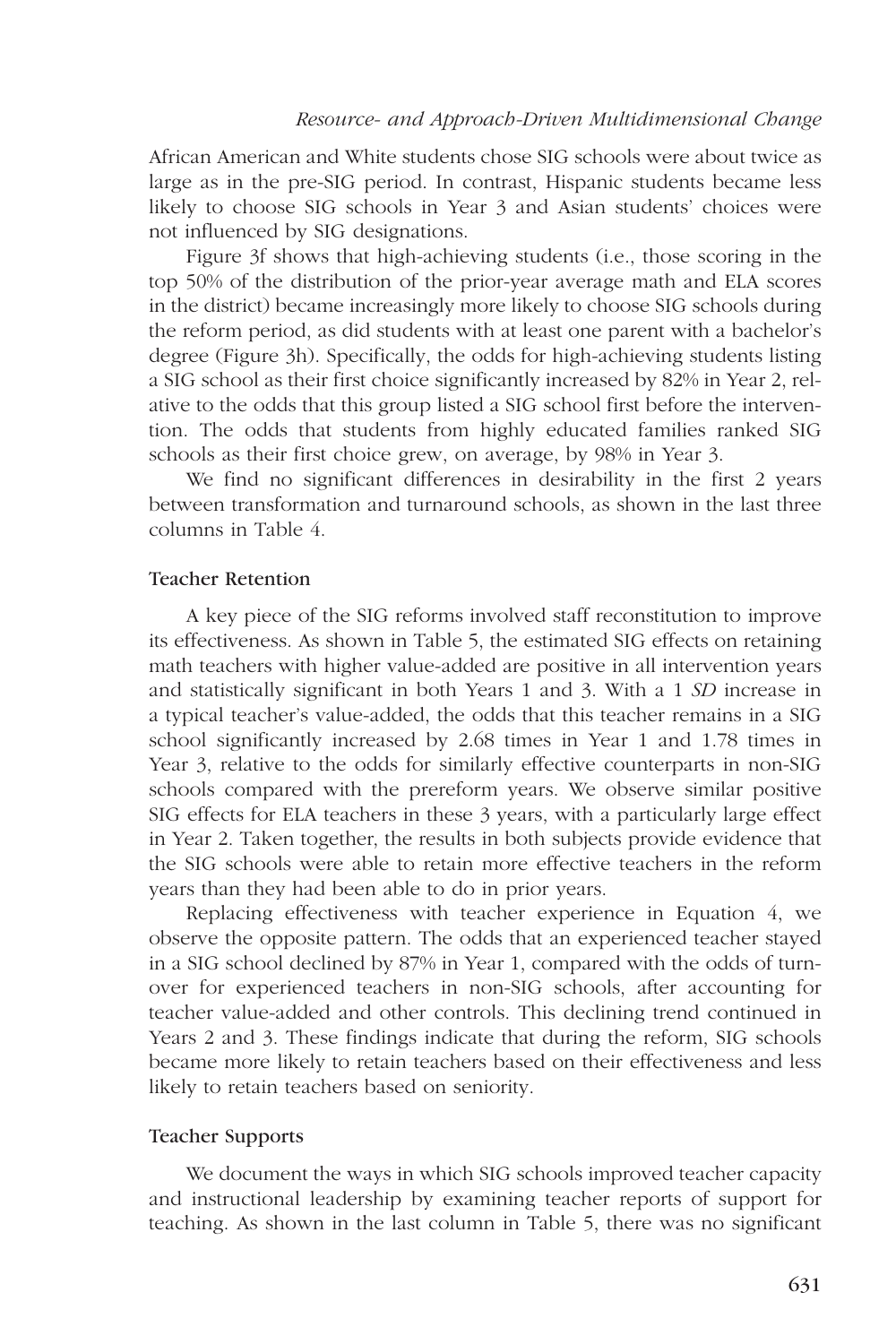|                                                                                                                            | Retention of Teachers<br>by Math Value-Added | Retention of Teachers by<br><b>ELA Value-Added</b> | Experienced Teachers<br>Retention of | Teacher-Reported<br>Support |
|----------------------------------------------------------------------------------------------------------------------------|----------------------------------------------|----------------------------------------------------|--------------------------------------|-----------------------------|
| SIG effect in 2011                                                                                                         | $3.678**$                                    | 1.98                                               | $0.129*$                             | $-0.104$                    |
|                                                                                                                            | (1.802)                                      | (1.046)                                            | (0.120)                              | (0.223)                     |
| SIG effect in 2012                                                                                                         | 2.173                                        | $4.270*$                                           | 0.159                                | $0.502*$                    |
|                                                                                                                            | (1.666)                                      | (2.859)                                            | (0.190)                              | (0.226)                     |
| SIG effect in 2013                                                                                                         | $2.777*$                                     | 1.501                                              | 0.327                                | $0.806**$                   |
|                                                                                                                            | (1.264)                                      | (1.048)                                            | (0.274)                              | (0.215)                     |
| Teacher covariates                                                                                                         |                                              |                                                    |                                      | $\times$                    |
| School fixed effects                                                                                                       |                                              |                                                    |                                      | $\mathbb{X}$                |
| School time-varying covariates                                                                                             |                                              |                                                    |                                      | X                           |
| $\times^2$                                                                                                                 | 187.25                                       | 148.71                                             | 114.81                               |                             |
| Adjusted $R^2$                                                                                                             |                                              |                                                    |                                      | .122                        |
| N (teacher-years)                                                                                                          | 6,439                                        | 6,833                                              | 8,898                                | 4,994                       |
| Note Teacher correlated include their democrance and profeccional hackmande (e a national protect of the production in the |                                              |                                                    |                                      |                             |

Estimates of SIG Effects on Teacher Retention and Support Estimates of SIG Effects on Teacher Retention and Support Table 5

highest degree). School time-varying characteristics include percentage of White, Black, Hispanic, or Asian; average school-level days of suspension; percentage of novice teachers; and averages of students' socioeconomic backgrounds. For the first two columns, teacher effectiveness in each subject is indicated by the 3-year average value-added in that subject. For the third column, we use an indicator for "experienced teachers" relation between year and experience, we use this dummy indicator. The coefficients are odds ratios in the first three columns and rating points Note. Teacher covariates include their demographics and professional backgrounds (e.g., having a master's degree, majored in education in the wore, reacher covariates include include their detailed professional packgrounds (e.g., naving a master's degree, majored in equication in the highest degree). School time-varying characteristics include percentage of White, Black, Hispanic, or Asian; average school-level days of suspension; percentage of novice teachers; and averages of students' socioeconomic backgrounds. For the first two columns, teacher effectiveness in each subject is indicated by the 3-year average value-added in that subject. For the third column, we use an indicator for ''experienced teachers'' (i.e., >3 years of teaching experience in the district). Because the average of teacher experience increased over time, to avoid the strong cor-(i.e., .3 years of teaching experience in the district). Because the average of teacher experience increased over time, to avoid the strong correlation between year and experience, we use this dummy indicator. The coefficients are odds ratios in the first three columns and rating points in the last column. Cluster-robust standard errors at the school level are reported in parentheses. in the last column. Cluster-robust standard errors at the school level are reported in parentheses.  $100 \leq 1 \cdot p \leq 0$ 5. \*\* $p \leq 0$ 1. \*\*\* $p \leq 0$ 01.  $y^{\dagger}p \leq 1.$  \* $p \leq .05.$  \*\* $p \leq .01.$  \*\*\* $p \leq .001.$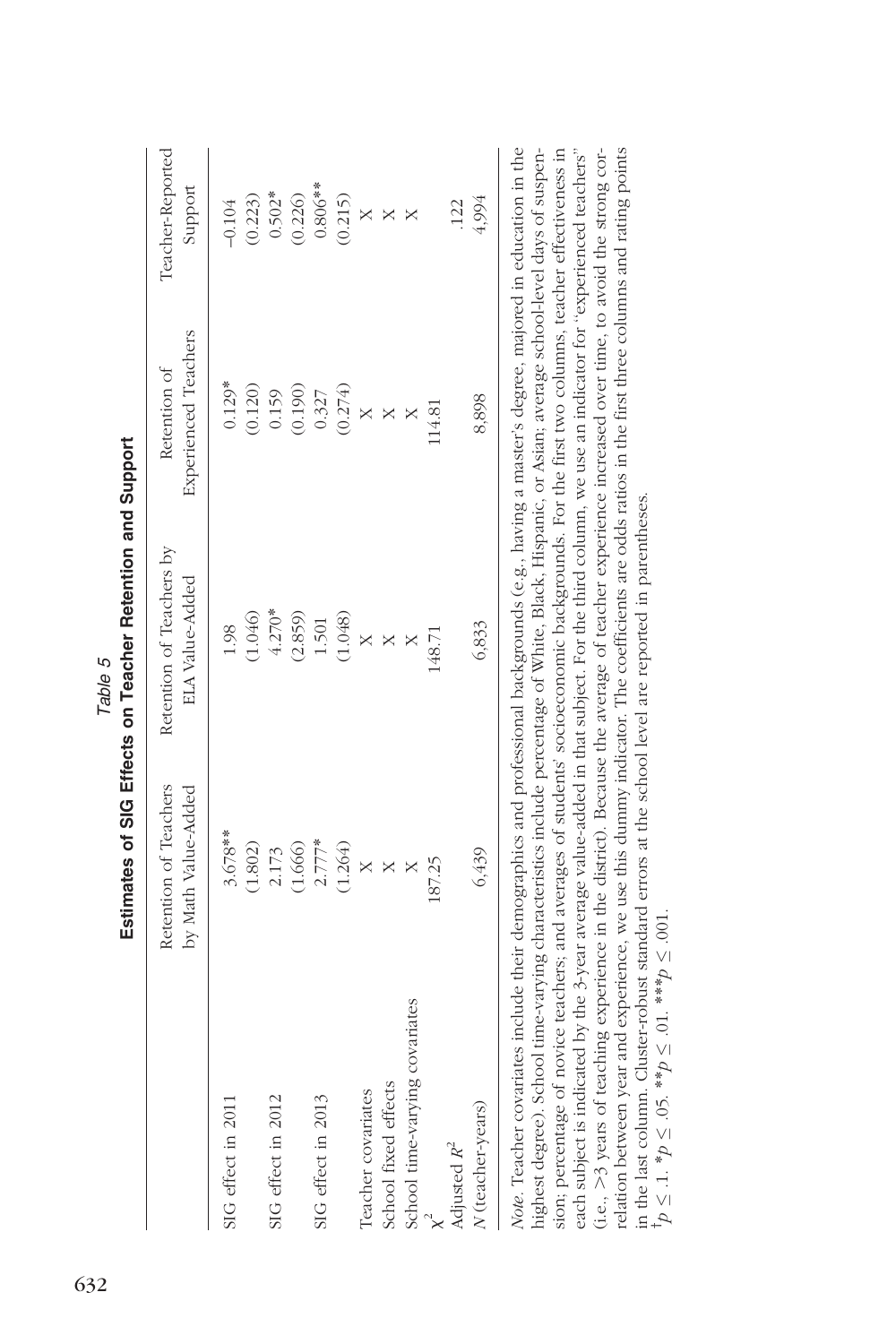#### Resource- and Approach-Driven Multidimensional Change

difference in teacher-reported support after Year 1 of the SIG award. However, by the second year, SIG teachers reported a level of teacher support that was 0.50 points higher than the level reported in non-SIG schools (an increase of 0.26 SD). By the spring of 2013, this difference was 0.81 points higher (an increase of 0.41 SD).

## Robustness and Falsification Analysis

The key assumption of the analytic approach used to analyze student achievement and absences is that the changes from pre- to postintervention periods in non-SIG schools provide a valid counterfactual for what would have happened in SIG schools if the interventions had not been implemented. Although we cannot prove this assumption, we closely examine the pre-SIG trends to assess a possible violation. As shown in Figure 1, the pre-SIG trends in achievement measures were almost parallel between SIG and non-SIG schools, suggesting common pre-SIG trends.<sup>14</sup> As shown in Figure 3 for families' school choices, the general trend was consistently decreasing in the prereform period and then sharply increased after the reform started in 2011. There is no significant sign of discontinuity in the pre-SIG trend. Only for absences do we find some cause for concern. Figure B3 shows parallel trends for the ''stayers'' sample. Figure 2 shows some closing of the gap in unexcused absences between SIG and non-SIG schools in the ''all starters'' sample prior to the reforms. We statistically test this threat to the common trends assumption for absences by adding pretreatment, school-specific trends to Equation 1. Results are included in the Model 2 values in Table 3. The estimated SIG effects are largely consistent with our main models—Model 1 values in Table 3.

A second threat to the internal validity is the plausibility of other concurrent events. That is, SIG effects could be invalidated if there were unobserved determinants of our outcome measures that varied both contemporaneously with the onset of SIG interventions and uniquely occurred in SIG schools. One such plausible event would be the Quality Teacher and Education Act (QTEA) in June 2008, which authorized SFUSD to collect \$198 per parcel of taxable property annually for 20 years to fund a general increase in teacher salaries and support for school improvement initiatives. A vast majority of the funds were applied to all schools, except for 5% of the funds, which were used to provide \$2,000 for teachers working in designated hard-to-staff schools. Although hard-to-staff schools under QTEA change over time, some of them also receive SIG awards. If there were no systematic differences in changes in student outcomes between SIG schools and other QTEA hard-to-staff schools, we would suspect that the observed SIG effects might be part of the QTEA effects, rather than due to SIG interventions. We compare SIG with non-SIG QTEA schools using Equation 1 and include the results in Panel A of Tables B9 and B10 in the [online appendix](http://journals.sagepub.com/doi/suppl/10.3102/0002831217695790). Alternatively, in Panel B of both tables, we exclude all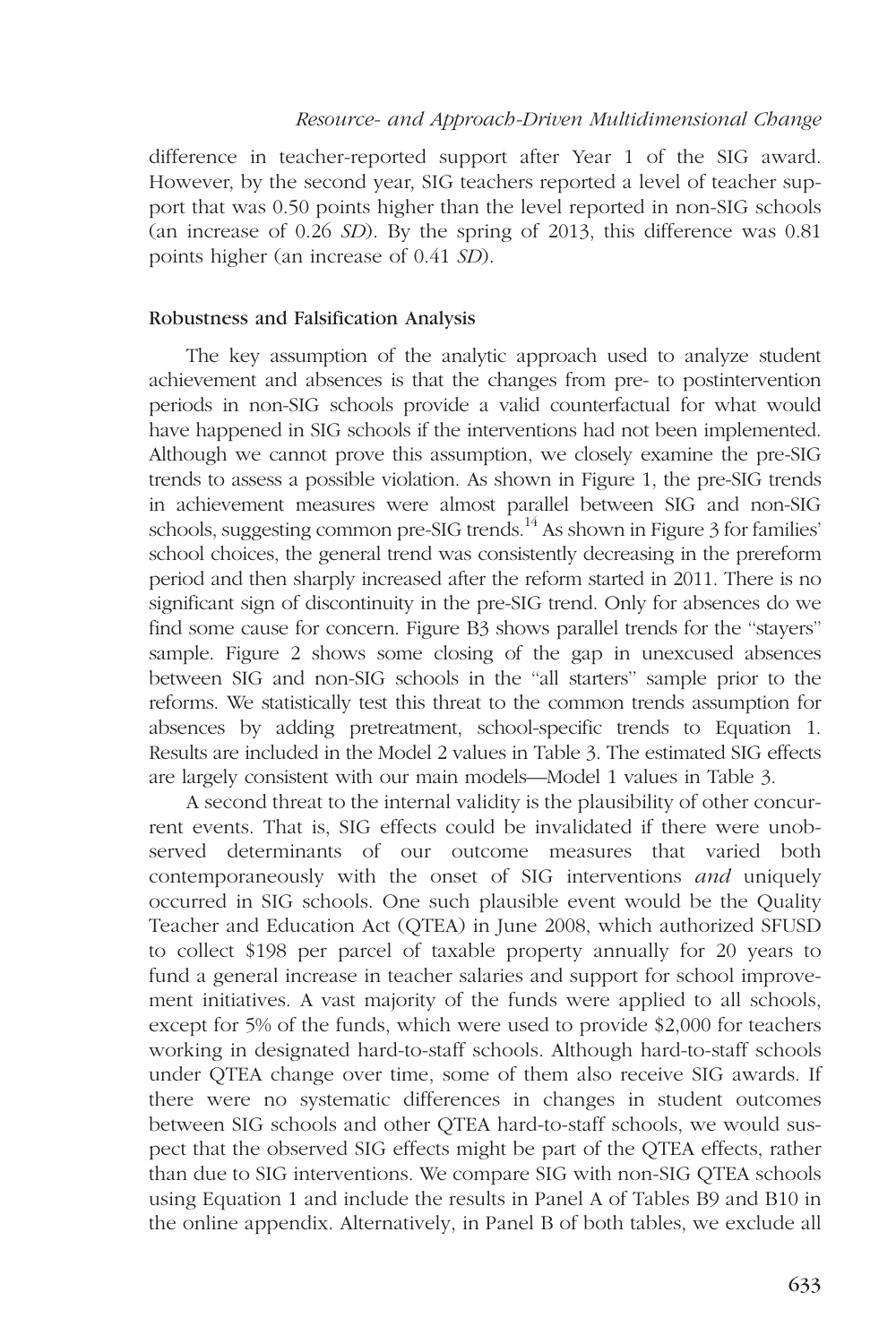QTEA schools from the analysis and compare non-QTEA SIG schools with non-QTEA non-SIG schools. In both analyses, SIG schools experienced larger math and ELA achievement gains than non-SIG schools, greater reductions in excused and unexcused absences, and increased popularity among parents. These findings provide evidence that QTEA is not a major threat to the inferences of identified SIG effects.

A final alternative explanation for the positive trend would be that the gains made by SIG schools were largely due to mean reversion. Mean reversion describes the phenomenon that the lowest achieving schools were likely to experience larger than average gains in subsequent years (Figlio & Rouse, 2006). Were this true, the large test-score gains in SIG schools would not be the result of SIG interventions but rather would have occurred anyway because the lowest performing schools are likely to improve. To test this possibility, we created 10 pseudo-SIG schools using schools' average proficiency in both math and ELA from 2005 to 2007—the 3 years before the school performance data were used for identifying the actual SIG eligible schools. These 10 pseudo-SIG schools were the lowest performing schools during that time interval and did not have a net gain of 50 points or more on Academic Progress Index (API) scores from 2004 to 2007, nor did they meet the statewide goals of 800 API in 2006–2007. In other words, the identification of pseudo-SIG schools mimics the criteria used to identify SIGeligible schools. To mimic the main analysis for the actual SIG schools, we created ''pseudo'' ''stayers'' and ''all starters'' samples.

If mean-reversion errors explain the test score gains following the SIG reform, then one should also observe such an increase for pseudo-SIG schools from 2008 to 2010—the 3 pseudo years of intervention. The results are presented in Panel B of Tables B11 (achievement) and B12 (absences and school choices) in the [online appendix](http://journals.sagepub.com/doi/suppl/10.3102/0002831217695790). The estimated pseudo-SIG effects are either in the opposite direction of the actual estimates of SIG effects or statistically insignificant. This suggests that mean reversion is not the explanation for the identified gains in student achievement and desirability or the reduction in unexcused absences in actual SIG schools during SIG reform years.

We tested the degree to which our estimated SIG effects are robust to several other mechanisms and model specifications. In our sample, 6.6% of students repeated a grade. Controlling for grade repeaters did not change our results ([Table B14 in the online appendix\)](http://journals.sagepub.com/doi/suppl/10.3102/0002831217695790). Another alternate specification uses student fixed effects instead of controlling for students' prior characteristics and achievement (Table B15), and results are generally consistent with our main estimates in Table 2. Last, we conducted the analyses by instrumenting the actual number of years enrolled in SIG schools using an intent-to-treat definition—the number of years students should be expected to be in SIG schools based on students' initial enrollment in 2010 fall as the instrument. The estimated SIG effects, as shown in Table B17, remain positive and significant.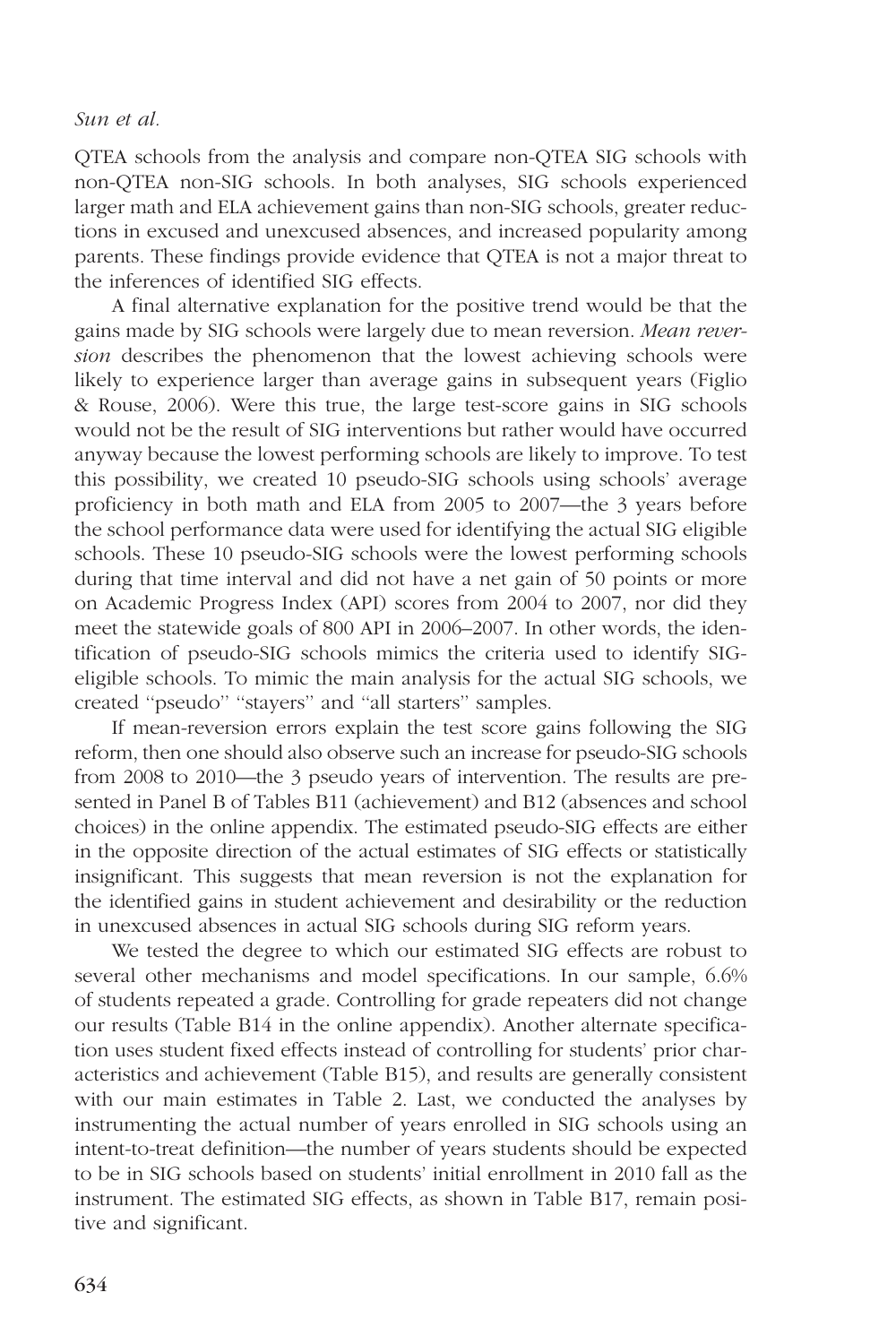# Discussion and Policy Implications

School Improvement Grants highlight a national focus on improving lowest-performing schools through competitive incentives and highly prescriptive school reform frameworks. Since the SIG program began in 2009, more than 1,500 schools across the country have undertaken one of four interventions that require schools to institute specific changes aimed at raising student outcomes. Although using comprehensive strategies to transform persistently lowest performing schools is not new, the scope of the SIG program and its highly prescriptive models distinguish it from earlier reforms. Rigorous evidence on SIG impacts on a variety of student outcomes and potential mechanisms of change can shed light on the next wave of school improvement efforts under the Every Student Succeeds Act (ESSA), which continues to use research-based evidence and dramatic strategies to transform low-performing schools.

This study provides new evidence based on unique longitudinal data from SFUSD and includes a richer set of measures on both outcomes and mechanisms than those examined by earlier evaluations of SIGs and comprehensive school reforms, more generally. We find that SIG reforms in SFUSD resulted in gradual improvements in the first 2 years, and significant positive changes on several measures of school performance by the third year of the grants. Specifically, SIG reforms narrowed the achievement gap between these lowest performing schools and the rest of the schools in the district from 0.80 SD in spring 2010 (right before the reform) to 0.50 SD in the third year of SIG. Equally important, SIG reforms reduced the odds of unexcused absences by 24% in Year 2 and improved school desirability among families, indicated by an increase in the odds of being families' first choice by 117% in Year 3 relative to pre-SIG years. These positive effects that emerge during the course of the intervention are robust to a variety of alternative explanations, such as student attrition, concurrent policies, and mean reversion.

Several findings are consistent with prior studies on the SIG program and comprehensive school reform. The positive effects on student achievement mirror Dee (2012) and Papay's (2015) findings from other evaluations of SIG reforms. The larger positive effects in the third year relative to the first year echo earlier findings that comprehensive programs take time to yield impact (G. D. Borman et al., 2003; Bryk et al., 2010; de la Torre et al., 2013). We find some evidence that the impacts in turnaround schools were more pronounced than those in transformation schools on raising year-to-year achievement and increasing popularity among families. Dee (2012) provides similar evidence of greater achievement gains in turnaround than transformation schools across California, and Dragoset et al. (2017) identify a more pronounced improvement in turnaround schools in secondary grades. Moreover, Ahn and Vigdor (2014) find larger improvements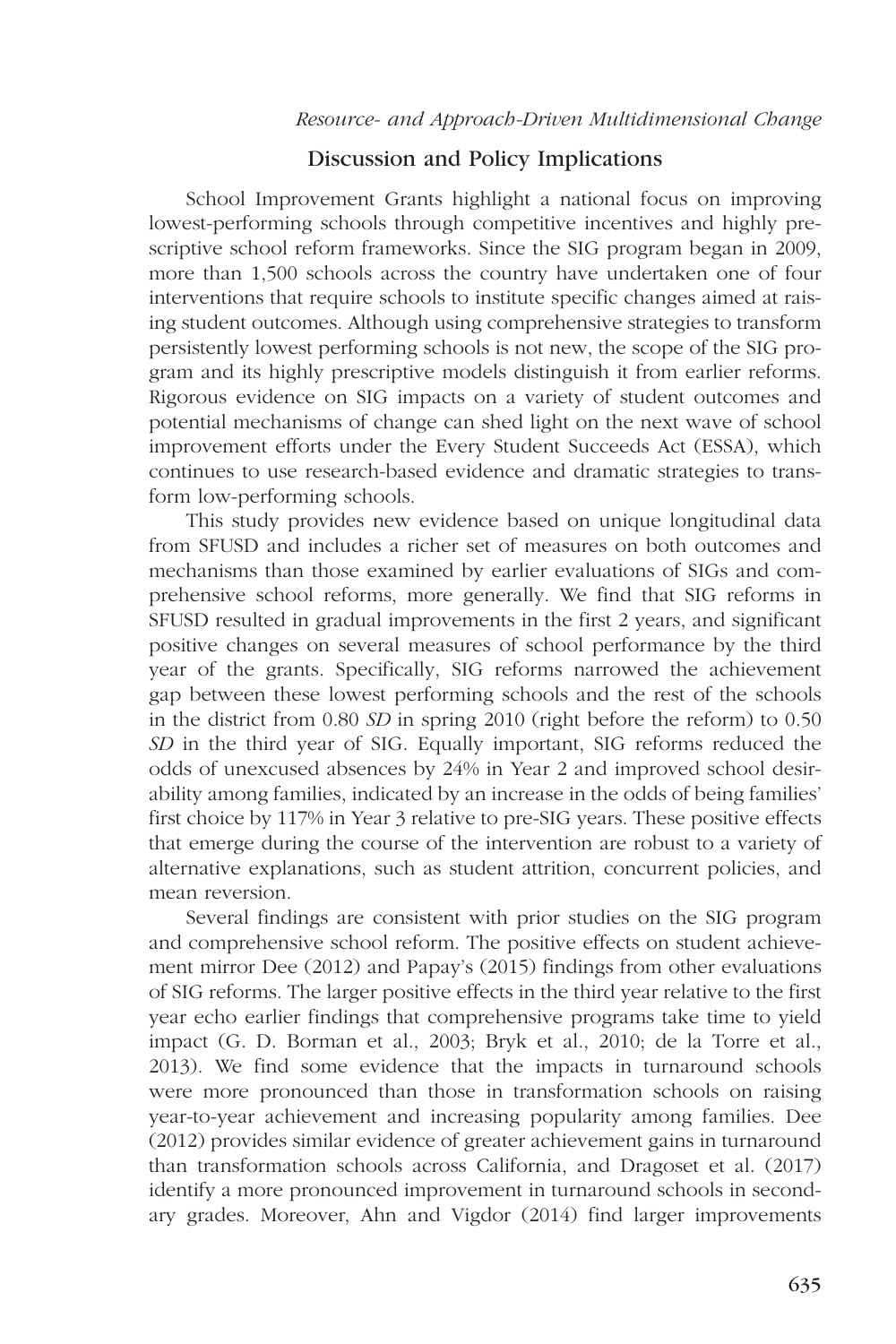among schools that underwent similar restructuring processes under NCLB. Recent work by Strunk and colleagues shows that the use of dramatic turnaround methods (reconstitution and restart), as opposed to softer reform methods (transformation), produced larger positive improvement on student achievement (Strunk, Marsh, Hashim, Bush-Mecenas, & Weinstein, 2016).

Our study adds new evidence to the literature on SIGs and whole-school reform. Ours is one of the few large-scale studies to examine the SIG effects as they unfold during all 3 years of reform. Different from prior studies that included schools that adapt reform strategies with a wide range of rigor (Dragoset et al., 2017), the SFUSD's reform plan was closely based on Bryk and colleagues' (2010) research-based guidelines for successful school improvement. The overall positive findings in this study illustrate a case that uses rigorous evidence to inform the development of a theory of change and its implementation. Moreover, we employ multiple outcome measures that examine specific elements of SFUSD's theory of action. Besides documenting increased student achievement, reduced unexcused absences, and increased popularity among parents, we provide evidence on educator capacity building. SIG schools became more likely to retain more effective teachers and improved teacher-reported professional support. The evidence on the multidimensional SIG reforms in SFUSD shows that comprehensive school transformation can succeed in a complex system.

Accompanied with the novelty of this study, it has several caveats. The SIG interventions include two major components: evidence-based interventions and substantial financial investment. Our data cannot disentangle the program effect from the financial effect. Although it is desirable to know which components of the SIG interventions are most likely to contribute to the positive outcomes, we cannot separate the unique contribution of each component, because given the nature of the whole-school reform, all components are mingled together and implemented concurrently. Additionally, our data are drawn from one school district. Although it is demographically heterogeneous, it may represent a unique case where schools carried out a successful implementation of an evidence-based reform. We cannot be certain about the generalizability of these positive impacts on SIG programs elsewhere. However, it is worth emphasizing that this successful case sheds light on the promises of transforming persistently low-achieving schools and closing achievement gaps between schools.

Despite the caveats, the findings of this study have timely policy implications. ESSA continues to prioritize turning around persistently lowperforming schools on the nation's education reform agenda. As opposed to interventions driven by federal mandate, ESSA gives states and districts much more flexibility in which actions they take to support struggling schools (Sun, Saultz, & Ye, 2016). It is then all the more important to provide states and districts with guidance for choosing and implementing effective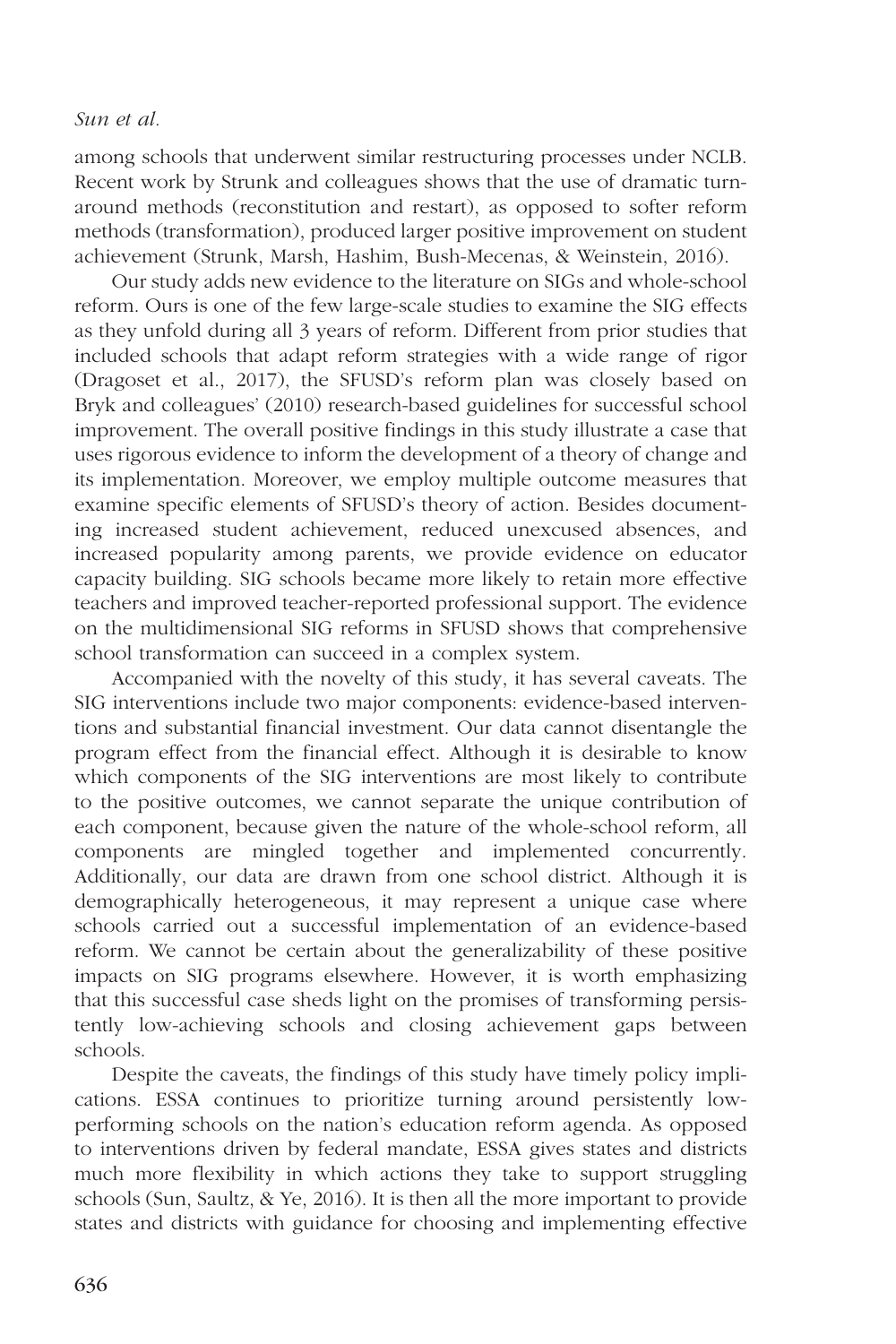reforms. The positive impacts of SIG reform in SFUSD add growing evidence in support of school transformation guided by evidence-based frameworks. Last, because comprehensive school reforms take time to implement, an important design feature to underscore is the gradual emergence and intensification of reform impacts, suggesting that such efforts should be given time to come to fruition.

#### **Notes**

We thank San Francisco Unified School District and, particularly, Ritu Khanna, Daniel Menezes Monica Vasquez, and Laura Wentworth, for their continued support. We also acknowledge helpful comments and feedback from seminar participants of the Center for Education Policy Analysis at Stanford University and the Labor and Development Economics at the University of Washington, Seattle.

Min Sun's contribution to this study is supported by a grant from the National Science Foundation under Grant No. DRL-1506494. Any opinions, findings, and conclusions or recommendations expressed in this material are those of the authors and do not necessarily reflect the views of the National Science Foundation. Emily K. Penner's contribution is supported by the Institute of Education Sciences Postdoctoral Training Fellowship Award  $(R305B130017)$ .

<sup>1</sup>Based on the Academic Performance Index (API) and proficiency rate from state standardized tests. <sup>2</sup>

<sup>2</sup>This school closed at the end of 2011—1 year after receiving \$50,000 to support a parent-community outreach coordinator to assist students in transitioning to new schools. <sup>3</sup>

 $3$ We conduct further robustness checks to see whether SIGs have a larger or smaller impact on students who later transferred than students who stayed. If SIGs have had a significantly larger (or smaller) effect on students who transferred, the estimates from the ''stayers'' sample in Year 2 and 3 would have been underestimated (or overestimated). To understand the impact of excluding students who transferred, similar to a conventional difference-in-differences-in-differences (DDD) framework, we included interaction terms (e.g., treatment year 1 indicator\*SIG school indicator\*indicator of whether the student later transferred out; treatment year 2 indicator\*SIG school indicator\*indicator of whether the student later transferred out; treatment year 3 indicator\*SIG school indicator\*indicator of whether the student later transferred out) to Equation 1, as well as relevant two-way interactions. Results are included in [online appendix OB-18.](http://journals.sagepub.com/doi/suppl/10.3102/0002831217695790) While there seems to be some evidence of differential effects in Model 1, after controlling for students' characteristics and performance prior to the SIG reform in Model 2 and Model 3, we do not see any differential effects of SIGs between students who stayed and those who later transferred. The SIG effect estimates remain positive and significant for math in Year 3. <sup>4</sup>

<sup>4</sup>The choice of comparison group may also influence the SIG effect estimates. To examine the degree to which our results are sensitive to the choice of comparison groups, we used the state criteria for defining SIG-eligible schools to choose an alternative plausible comparison group. The state of California published a list of all eligible schools. For each school, the state also published eligibility measures, including their Academic Progress Index (API) scores in the prior 3 years, graduation rates in each of the prior 5 years, tier level, and so on. Using the list and data on the state-identified eligible schools, we constructed one plausible comparison group that includes 19 SFUSD schools that were similar to these nine SIG awardee schools in terms of API or graduation rates. As indicated in [online appendix Table B13](http://journals.sagepub.com/doi/suppl/10.3102/0002831217695790), the results are very much consistent with the SIG effect estimates in the main analysis in that SIG effects are largely positive and are particularly large in Year 3 of the intervention.

We also specified comparative interrupted time series models to estimate both level and trajectory changes. The results in online Table B5 indicate positive level change in SIG schools in some model specifications and consistently positive effects on the slope (e.g., trajectory) change, although only a few are statistically significant. Our data do not have enough power to simultaneously estimate several school-level treatment parameters.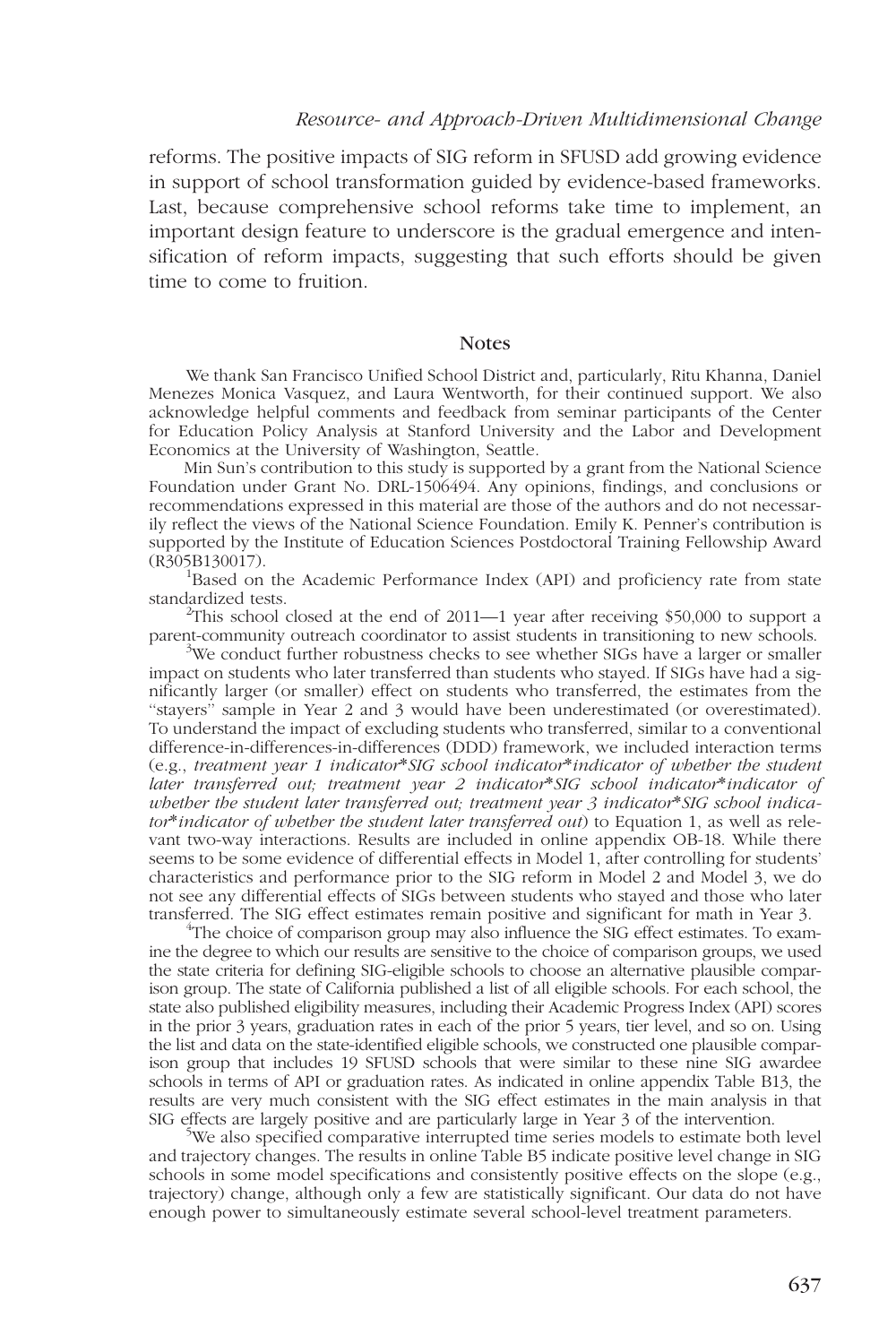$^6$ Starting in Grade 8, students in the same grade started to take different math courses and math examinations, such as Algebra I, Algebra II, or Geometry. To account for this, we include dummy indicators for the types of math examinations that a student took in Equation 1. When modeling math achievement in Grade 8 and above, we control for students' prior test scores in seventh grade when all students took the same examination. Coefficient estimates are consistent with those calculated from Equation 1 at two decimal places, and statistical inferences are the same. Results are available upon request from the authors. In ELA, in contrast, students take a grade-specific examination in all tested grade levels, regardless of course content.

Cluster-robust standard errors account for correlations among observations within clusters and are more conservative than ordinary least squares (OLS) standard errors when fewer clusters are present (Cameron & Miller, 2015, p. 340). We also used cluster bootstrapping with 400 replications, as recommended by Cameron and Miller when clustered fixed effects are included (Cameron & Miller, 2015, p. 331). These two procedures yield similar standard errors in almost all of our model specifications of student achievement. We include bootstrapped estimates in th[e online appendix Tables B6 and B7.](http://journals.sagepub.com/doi/suppl/10.3102/0002831217695790)

<sup>8</sup>We used both Poisson and negative binomial models to fit the count data—days of student absences. After comparing the model fit, we concluded that the negative binomial models fit the count data better because negative binomial models account for the overdispersion of the data.

 $\mu^9$ During the school years we examined, teachers used a paper Scantron to mark a student as absent or present in each class. For an absent student, a clerk in the school office would mark the student as excused absent if the clerk received a phone call from a parent or guardian providing reasons for absence; otherwise, the student was identified as unexcused absent for that class. According to our interviews with several administrators in the district, attendance records may bias toward presence due to the funding of Average Daily Attendance (ADA), but this measurement error is on our dependent variable and should

<sup>10</sup>We also model changes among families' top five choices. The estimates of SIG effects on the top five choices are generally similar to those on the first-choice schools. Results are available upon request from the authors.<br><sup>11</sup>We also estimate our models using the last 3 years of value-added, the last 4 years, and

as many years of prior value-added measures available for a teacher. The results are qualitatively consistent with those presented below. Results are available upon request from the authors. Our primary analyses use the three most recent years of data, because we expect principals or district leaders to rely most heavily on recent data to make staffing decisions.

Across each survey year, well over 1,200 teachers responded, with response rates ranging from 36% to 54%. Notably, average 4-year response rates in SIG schools and non-SIG schools were very similar, at 39.4% and 39.3%, respectively, suggesting that differences in survey participation would not drive differences in teachers' average responses. <sup>13</sup>Exploratory factor analysis results indicated one underlying factor (eigenvalue

 $\geq$ 2.18) of teacher support and Cronbach's  $\alpha$  = 0.73–0.76 of all the items across all 4 years.<br><sup>14</sup>We included a full set of year fixed effects and their interactions with SIG treatment,

which accounts for possible differential pre-SIG trends between SIG and non-SIG schools. The estimates of SIG effects in this alternative model specification, as shown in online [appendix Table B8](http://journals.sagepub.com/doi/suppl/10.3102/0002831217695790), are very consistent with our main model specifications.

## References

- Ahn, T., & Vigdor, J. (2014). The impact of No Child Left Behind's accountability sanctions on school performance: Regression discontinuity evidence from North Carolina (No. 20511). National Bureau of Economic Research. Retrieved from http://www.nber.org/papers/w20511
- Aladjem, D. K., LeFloch, K. C., Zhang, Y., Kurki, A., Boyle, A., Taylor, J. E., . . . Fashola, O. (2006). Models matter—The final report of the National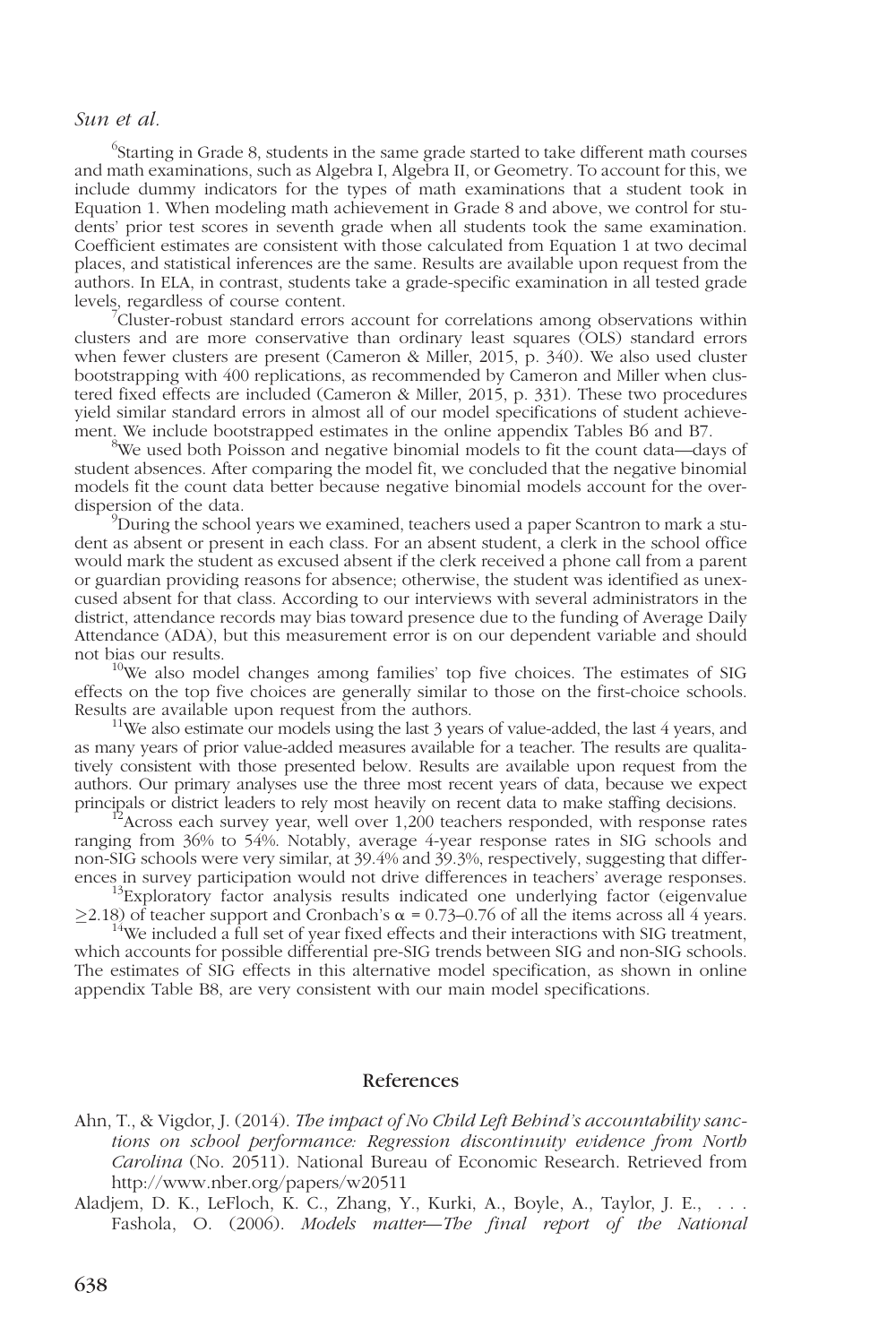Longitudinal Evaluation of Comprehensive School Reform (ERIC Document Reproduction Service No. ED499198). Washington, DC: American Institutes for Research.

- Barrett, N., & Harris, D. (2015). Significant changes in the New Orleans teacher workforce. New Orleans, LA: Education Research Alliance for New Orleans. Retrieved from http://educationresearchalliancenola.org/files/publications/ERA-Policy-Brief-Changes-in-the-New-Orleans-Teacher-Workforce.pdf
- Berends, M. (2000). Teacher-reported effects of New American School designs: Exploring relationships to teacher background and school context. Educational Evaluation and Policy Analysis, 22(1), 65–82.
- Berends, M., Bodilly, S. J., & Kirby, S. N. (2002). Facing the challenges of whole-school reform: New American Schools after a decade. Santa Monica, CA: Rand Corporation.
- Bifulco, R., Duncombe, W., & Yinger, J. (2005). Does whole-school reform boost student performance? The case of New York City. Journal of Policy Analysis and Management, 24(1), 47–72.
- Bloom, H. S., Ham, S., Melton, L., & O'Brien, J. (2001). Evaluating the accelerated schools approach: A look at early implementation and impacts on student achievement in eight elementary schools. Manpower Demonstration Research Corporation. Retrieved from http://www.mdrc.org/sites/default/files/full\_94.pdf
- Borman, G. D., Hewes, G. M., Overman, L. T., & Brown, S. (2003). Comprehensive school reform and achievement: A meta-analysis. Review of Educational Research, 73(2), 125–230.
- Borman, K. M., Carter, K., Aladjem, D. K., & LeFloch, K. C. (2004). Challenges for the future of comprehensive school reform. In C. T. Cross (Ed.), Putting the pieces together: Lessons from comprehensive school reform research (pp. 109–150). Washington, DC: National Clearinghouse for Comprehensive School Reform.
- Bryk, A. S., Sebring, P. B., Allensworth, E., Easton, J. Q., & Luppescu, S. (2010). Organizing schools for improvement: Lessons from Chicago. Chicago, IL: University of Chicago Press.
- Burgess, S., Greaves, E., Vignoles, A., & Wilson, D. (2014). What parents want: school preferences and school choice. The Economic Journal, 125(587), 1262–1289.
- California Department of Education. (2010, March 11). Persistently lowest-achieving schools—Accountability. Retrieved from http://www.cde.ca.gov/ta/ac/pl/
- California Department of Education. (2015, September 21). Largest  $\epsilon$  smallest public school districts—CalEdFacts[. Retrieved from http://www.cde.ca.gov/ds/sd/cb/](http://www.cde.ca.gov/ds/sd/cb/ceflargesmalldist.asp) ceflargesmalldist.asp
- Cameron, A. C., & Miller, D. L. (2015). A practitioner's guide to cluster-robust inference. The Journal of Human Resources, 50(2), 317–372.
- Coleman, J. S., Campbell, E. Q., Hobson, C. F., McPartland, J. M., Mood, A. M., Weinfeld, F. D., & York, R. L. (1966). Equal educational opportunity. Washington, DC: U.S. Department of Health, Education, and Welfare, Office of Education.
- Cook, T. D., Habib, F.-N., Phillips, M., Settersten, R. A., Shagle, S. C., & Degirmencioglu, S. M. (1999). Comer's school development program in Prince George's County, Maryland: A theory-based evaluation. American Educational Research Journal, 36(3), 543–597.
- Council of the Great City Schools. (2015). School Improvement Grants: Progress report from America's Great City Schools. Retrieved from http://www [.cgcs.org/cms/lib/DC00001581/Centricity/Domain/87/SIG%20Report%202015](http://www.cgcs.org/cms/lib/DC00001581/Centricity/Domain/87/SIG%20Report%202015.pdf) .pdf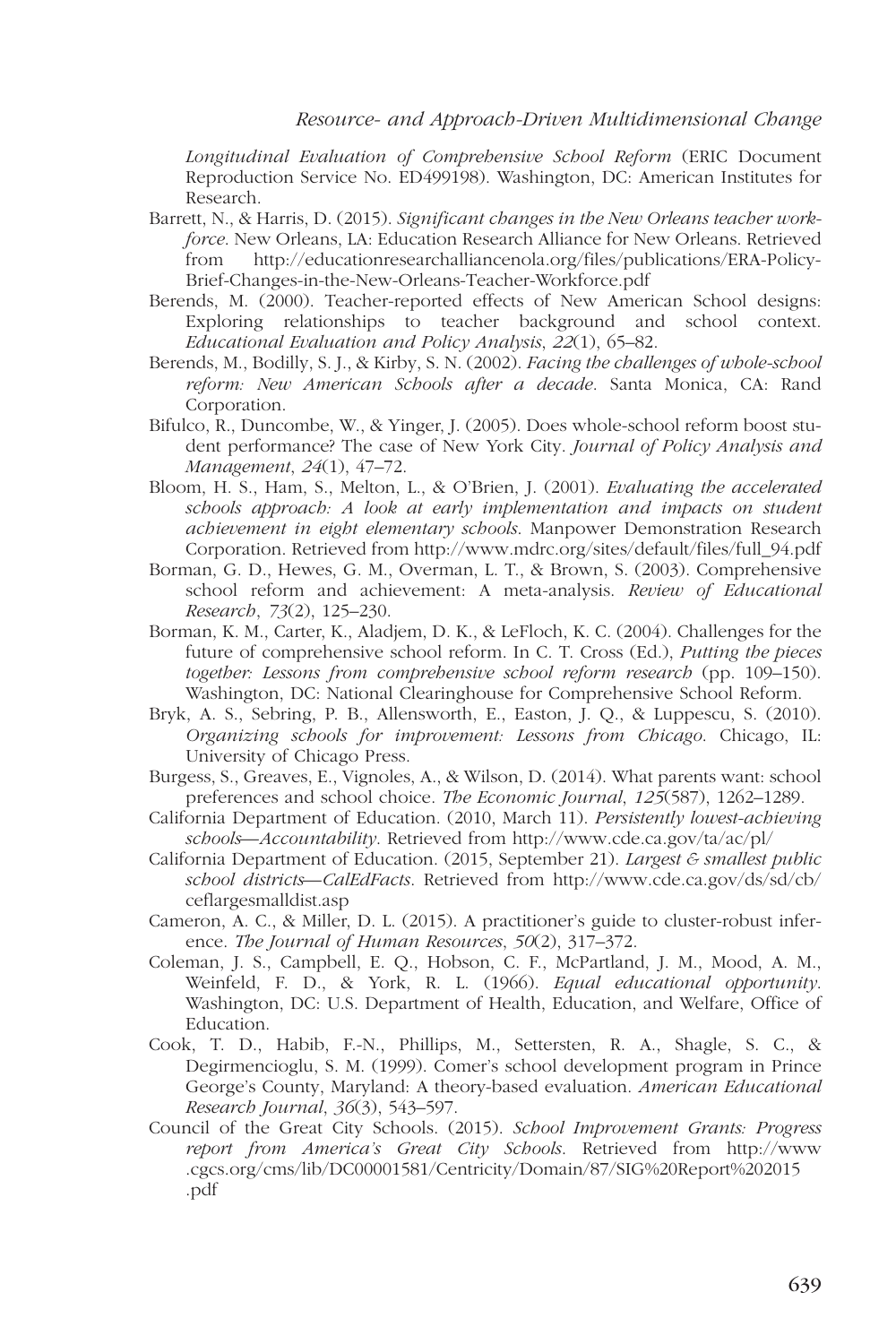- de la Torre, M., Allensworth, E., Jagesic, S., Sebastian, J., Salmonowicz, M., Meyers, C., & Gerdeman, R. D. (2013). Turning around low-performing schools in Chicago: Research report. Chicago, IL: The University of Chicago Consortium on Chicago School Research.
- Dee, T. (2012). School turnarounds: Evidence from the 2009 stimulus (Working Paper No. 17990). National Bureau of Economic Research. Retrieved from http://www.nber.org/papers/w17990
- Desimone, L. (2002). How can comprehensive school reform models be successfully implemented? Review of Educational Research, 72(3), 433–479.
- Dickey-Griffith, D. (2013). Preliminary effects of the school improvement grant program on student achievement in Texas. The Georgetown Public Policy Review, [21–39. Retrieved from http://gppreview.com/wp-content/uploads/2014/02/](http://gppreview.com/wp-content/uploads/2014/02/Dickey-Griffith-D.pdf) Dickey-Griffith-D.pdf
- Dragoset, L., Thomas, J., Herrmann, M., Deke, J., James-Burdumy, S., Graczewski, C., . . . Giffin, J. (2017). School Improvement Grants: Implementation and effectiveness (NCEE 2017-4012). Washington, DC: National Center for Education Evaluation and Regional Assistance, Institute of Education Sciences, U.S. Department of Education.
- Figlio, D. N., & Rouse, C. E. (2006). Do accountability and voucher threats improve low-performing schools? Journal of Public Economics, 90(1), 239–255.
- Gross, B., Booker, T. K., & Goldhaber, D. (2009). Boosting student achievement: The effect of comprehensive school reform on student achievement. Educational Evaluation and Policy Analysis, 31(2), 111–126.
- Guthrie, J. E., & Henry, G. T. (2016, November). When the LATE ain't ATE: Comparing alternative methods for evaluating reform impacts in low-achieving schools. Paper presented at the annual meeting of the Association for Public Policy Analysis and Management, Washington DC.
- Harris, D. N., & Larsen, M. F. (2016). The effects of the New Orleans post-Katrina school reforms on student academic outcomes. Education Research Alliance for New Orleans. Retrieved from http://educationresearchalliancenola.org/ [files/publications/The-Effects-of-the-New-Orleans-Post-Katrina-School-Reforms](http://educationresearchalliancenola.org/files/publications/The-Effects-of-the-New-Orleans-Post-Katrina-School-Reforms-on-Student-Academic-Outcomes.pdf) -on-Student-Academic-Outcomes.pdf
- Hastings, J. S., Kane, T. J., & Staiger, D. O. (2005). Parental preferences and school competition: Evidence from a public school choice program (Working Paper 11805). National Bureau of Economic Research. Retrieved from http:// www.nber.org/papers/w11805
- Hastings, J. S., & Weinstein, J. M. (2008). Information, school choice, and academic achievement: Evidence from two experiments. The Quarterly Journal of Economics, 123(4), 1373–1414.
- Heissel, J. A., & Ladd, H. F. (2016). School turnaround in North Carolina: A regression discontinuity analysis (Working Paper No. 156). Washington, DC: CALDER.
- Herman, R., Dawson, P., Dee, T., Greene, J., Maynard, R., Redding, S., & Darwin, M. (2008). Turning around chronically low-performing schools. IES Practice Guide (NCEE 2008-4020). Washington, DC: National Center for Education Evaluation [and Regional Assistance. Retrieved from https://ies.ed.gov/ncee/wwc/Docs/](https://ies.ed.gov/ncee/wwc/Docs/PracticeGuide/Turnaround_pg_04181.pdf) PracticeGuide/Turnaround\_pg\_04181.pdf
- Hess, G. A. (1999). Expectations, opportunity, capacity, and will: The four essential components of Chicago school reform. Educational Policy, 13(4), 494–517.
- Hill, P. T. (2006). Put learning first: A portfolio approach to public schools (PPI Policy Report). Washington, DC: Progressive Policy Institute. Retrieved from http:// www.crpe.org/sites/default/files/pub\_portfolio\_putlearningfirst\_feb06.pdf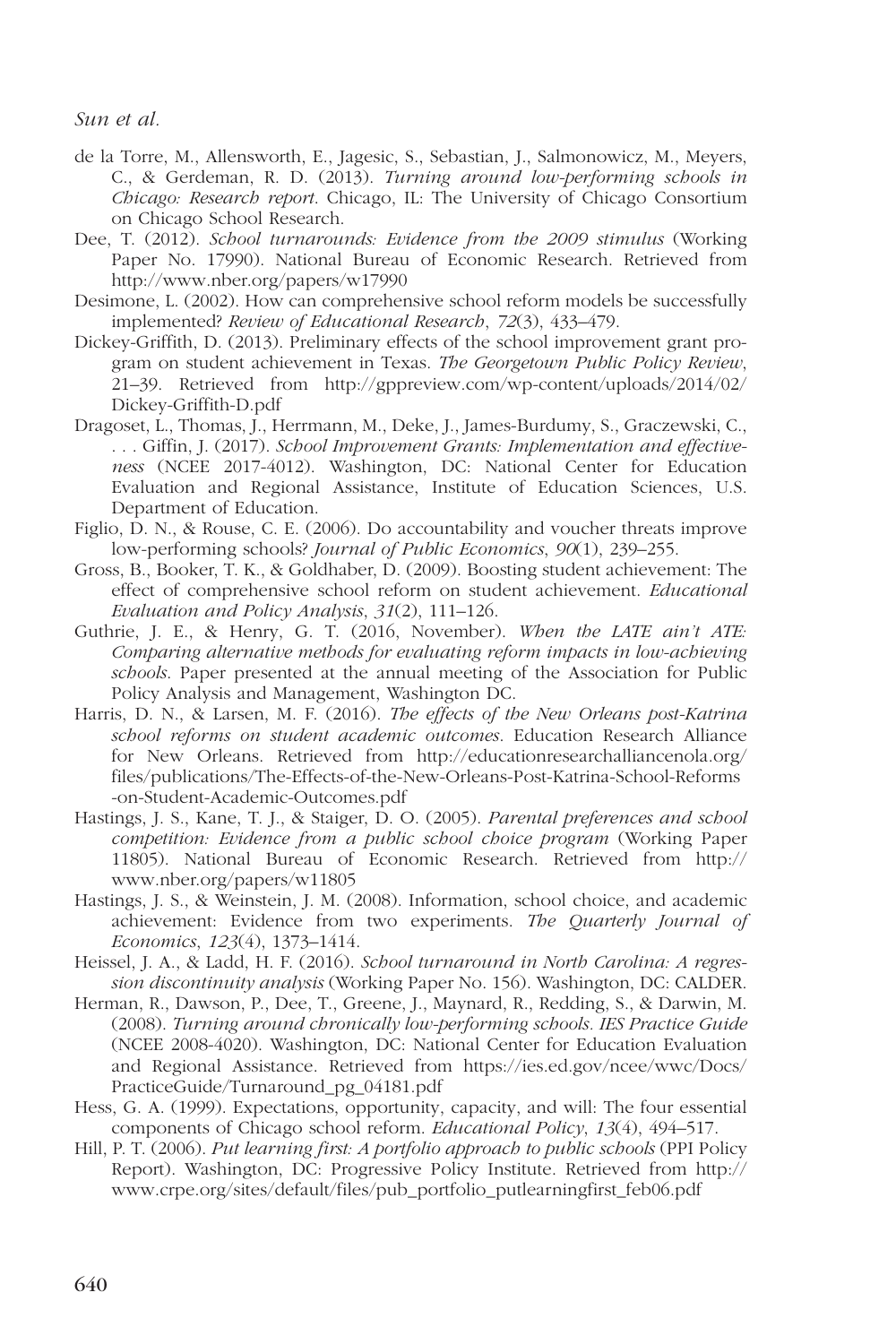#### Resource- and Approach-Driven Multidimensional Change

- Jackson, C. K. (2012). Non-cognitive ability, test scores, and teacher quality: Evidence from ninth grade teachers in North Carolina (Working Paper No. 18624). Cambridge, MA: National Bureau of Economic Research. Retrieved from http://www.nber.org/papers/w18624
- Kantor, H., & Lowe, R. (1995). Class, race, and the emergence of federal education policy: From the New Deal to the Great Society. Educational Researcher, 24(3), 4–21.
- Lachlan-Haché, J., Naik, M., & Casserly, M. (2012). The School Improvement Grant rollout in America's Great City Schools: School Improvement Grants. Council of the Great City Schools. Retrieved from http://eric.ed.gov/?id=ED530694
- Loeb, S., & Candelaria, C. (2012). How stable are value-added estimates across years, subjects, and student groups? Carnegie Knowledge Network. Retrieved from http://www.carnegieknowledgenetwork.org/briefs/value-added/value-addedstability/
- Malen, B., & Rice, J. K. (in press). School reconstitution as a turnaround strategy: An analysis of the evidence. In J. Mathis & T. Trujillo (Eds.), Test-based education reforms: Lessons from a failed agenda. Greenwich, CT: Information Age.
- Malen, B., & Rice, J. K. (2004). A framework for assessing the impact of education reforms on school capacity: Insights from studies of high-stakes accountability initiatives. Educational Policy, 18(5), 631–660.
- McEachin, A. J., Welsh, R. O., & Brewer, D. J. (2016). The variation in student achievement and behavior within a portfolio management model: Early results from New Orleans. Educational Evaluation and Policy Analysis, 38(4), 162373 716659928.
- Mintrop, H., & Trujillo, T. (2005). Corrective action in low performing schools: Lessons for NCLB implementation from first-generation accountability systems. Education Policy Analysis Archives, 13(48).
- National Center for Education Statistics. (2015). The NCES Fast Facts Tool provides [quick answers to many education questions](https://nces.ed.gov/fastfacts/display.asp?id=55). Retrieved from https://nces .ed.gov/fastfacts/display.asp?id=55
- National Commission on Excellence in Education. (1983). A nation at risk: The imperative for educational reform: An open letter to the American people: A report to the nation and the Secretary of Education. Washington, DC: National Commission on Excellence in Education.
- Norton, R. (2010). SIG Improvement Grant (SIG) & SFUSD options. Retrieved from [http://slidegur.com/doc/3160328/sfusd—rachel-norton–sf-board-of-education](http://slidegur.com/doc/3160328/sfusd%E2%80%94rachel-norton%E2%80%93sf-board-of-education%E2%80%94a-public) —a-public
- Papay, J. P. (2015, November). The effects of school turnaround strategies in Massachusetts. Paper presented at the Association of Public Policy and Management Annual Meeting, Miami, FL.
- Player, D., & Katz, V. (2013). School improvement in Ohio: An evaluation of the School Turnaround Specialist Program (CEPWC Working Paper Series No. 10). Charlottesville, VA: Center on Education Policy and Workforce [Competitiveness. Retrieved from http://curry.virginia.edu/uploads/resource](http://curry.virginia.edu/uploads/resourceLibrary/10_Player_SchoolTurnaround.pdf) Library/10\_Player\_SchoolTurnaround.pdf
- Rowan, B., & Miller, R. J. (2007). Organizational strategies for promoting instructional change: Implementation dynamics in schools working with comprehensive school reform providers. American Educational Research Journal, 44(2), 252– 297.
- San Francisco Unified School District (SFUSD). (2010). SFUSD School Improvement Grant (SIG) application executive summary. San Francisco, CA: SFUSD. Retrieved from www.nctq.org/docs/sig-executive-summary.pdf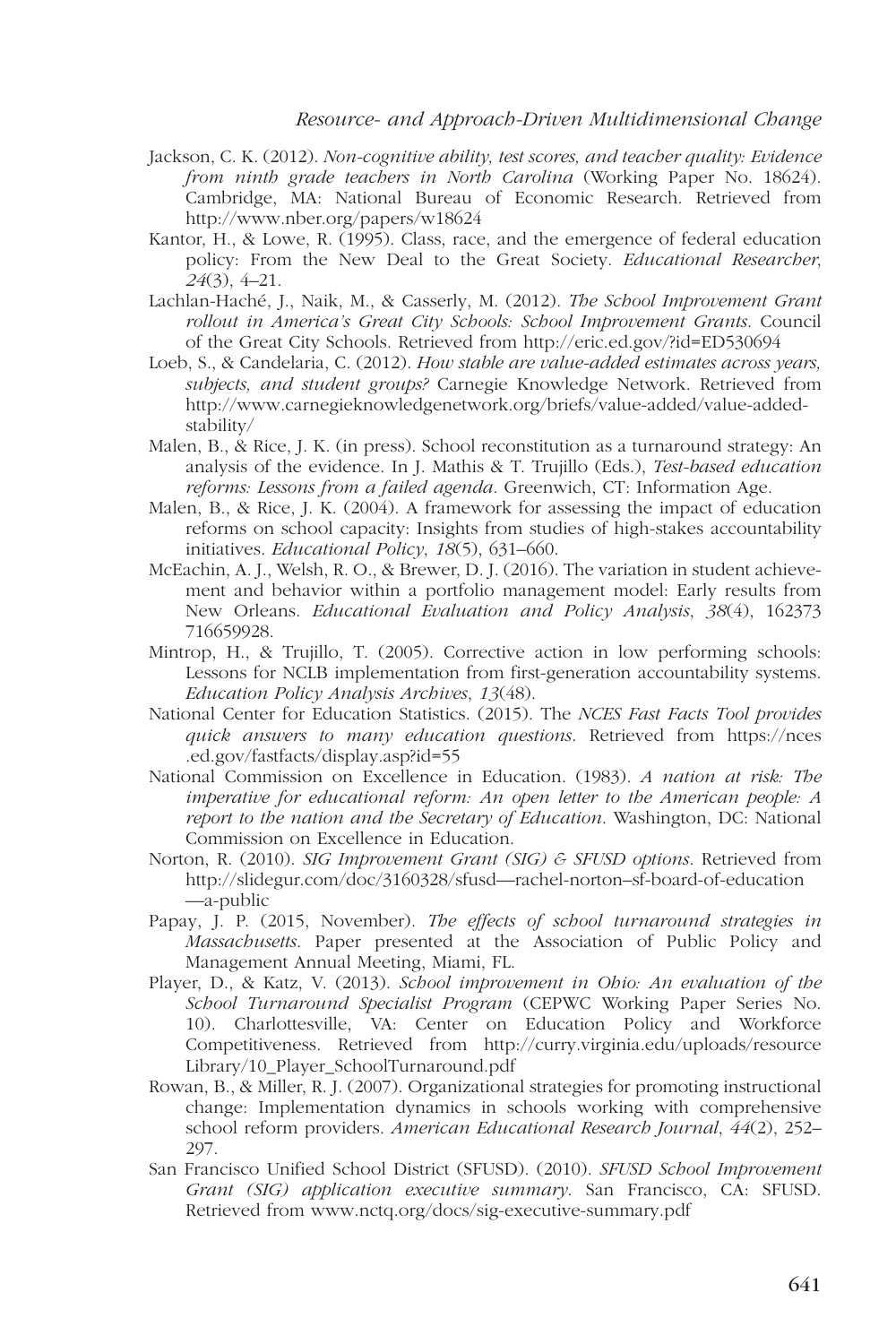- San Francisco Unified School District (SFUSD). (2012). SFUSD: SF students show academic achievement gains (press release). San Francisco, CA: SFUSD. Retrieved from http://www.sfusd.edu/en/news/current-news/2012-news-archive/08/sfstudents-show-academic-achievement-gains.html
- San Francisco Unified School District (SFUSD). (2015). SFUSD facts at a glance 2015. [San Francisco, CA: SFUSD. Retrieved from http://www.sfusd.edu/en/assets/](http://www.sfusd.edu/en/assets/sfusd-staff/about-SFUSD/files/SFUSD%20Facts%20at%20a%20Glance%20-%20June%202015.pdf) sfusd-staff/about-SFUSD/files/SFUSD%20Facts%20at%20a%20Glance%20-%20 June%202015.pdf
- San Francisco Unified School District (SFUSD). (2016). SFUSD: Our district in a snapshot. San Francisco, CA: SFUSD. Retrieved from http://www.sfusd.edu/en/ [employment/certificated-careers/teaching-careers/why-teach-with-sfusd/our](http://www.sfusd.edu/en/employment/certificated-careers/teaching-careers/why-teach-with-sfusd/ourdistrict-snapshot.html)district-snapshot.html
- Scott, C., Krasnoff, B., Davis, D., & Northwest, E. (2014, October). Digging into transformation: Implementation of federal school improvement grants in Oregon. Paper presented at the Annual Meeting of the American Evaluation Research Association, Denver, CO.
- Scott, C., & McMurrer, J. (2015). Mission impossible? What states with large percentages of rural schools tell us about federal school improvement grants. Peabody Journal of Education, 90(2), 211–223.
- Spillane, J. P., & Thompson, C. L. (1997). Reconstructing conceptions of local capacity: The local education agency's capacity for ambitious instructional reform. Educational Evaluation and Policy Analysis, 19(2), 185–203.
- Strunk, K. O., Marsh, J. A., Bush-Mecenas, S. C., & Duque, M. R. (2015). The best laid plans: An examination of school plan quality and implementation in a school improvement initiative. Educational Administration Quarterly, 52(2), 259–309.
- Strunk, K. O., Marsh, J. A., Hashim, A. K., & Bush-Mecenas, S. (2016). Innovation and a return to the status quo: A mixed-methods study of school reconstitution. Educational Evaluation and Policy Analysis, 38(3), 549–577.
- Strunk, K. O., Marsh, J. A., Hashim, A. K., Bush-Mecenas, S., & Weinstein, T. (2016). The impact of turnaround reform on student outcomes: Evidence and insights from the Los Angeles Unified School District. Education Finance and Policy, 11(3), 251–282.
- Sun, M., Saultz, A., & Ye, Y. (2016). Federal policy and the teacher labor market: Exploring the effects of NCLB on teacher turnover. School Effectiveness and School Improvement, 28(1), 102–122.
- Sunderman, G. L. (2001). Accountability mandates and the implementation of Title I schoolwide programs: A comparison of three urban districts. Educational Administration Quarterly, 37(4), 503-532.
- U.S. Chamber of Commerce Foundation. (2010, March). ARRA School Improvement Grants (SIG): Testing school district commitment. Retrieved from http://www.us [chamberfoundation.org/content/arra-school-improvement-grants-sig-testing-sc](http://www.uschamberfoundation.org/content/arra-school-improvement-grants-sig-testing-school-district-commitment) hool-district-commitment
- U.S. Department of Education. (2010). Guidance on fiscal year 2010 school improvement grants under section  $1003(g)$  of the Elementary and Secondary Education Act of 1965. Washington, DC: Office of Elementary and Secondary Education. Retrieved from http://www2.ed.gov/programs/sif/sigguidance11012010.pdf
- U.S. Department of Education. (2010). Guidance on school improvement grants under section  $1003(g)$  of the Elementary and Secondary Education Act of 1965. Washington, DC: Office of Elementary and Secondary Education. Retrieved from http://www2.ed.gov/policy/elsec/leg/esea02/pg1.html#sec1003
- Wang, M. C., Wong, K. K., & Kim, J.-R. (1999). A national study of Title I schoolwide programs: A synopsis of interim findings. Laboratory for Student Success, the